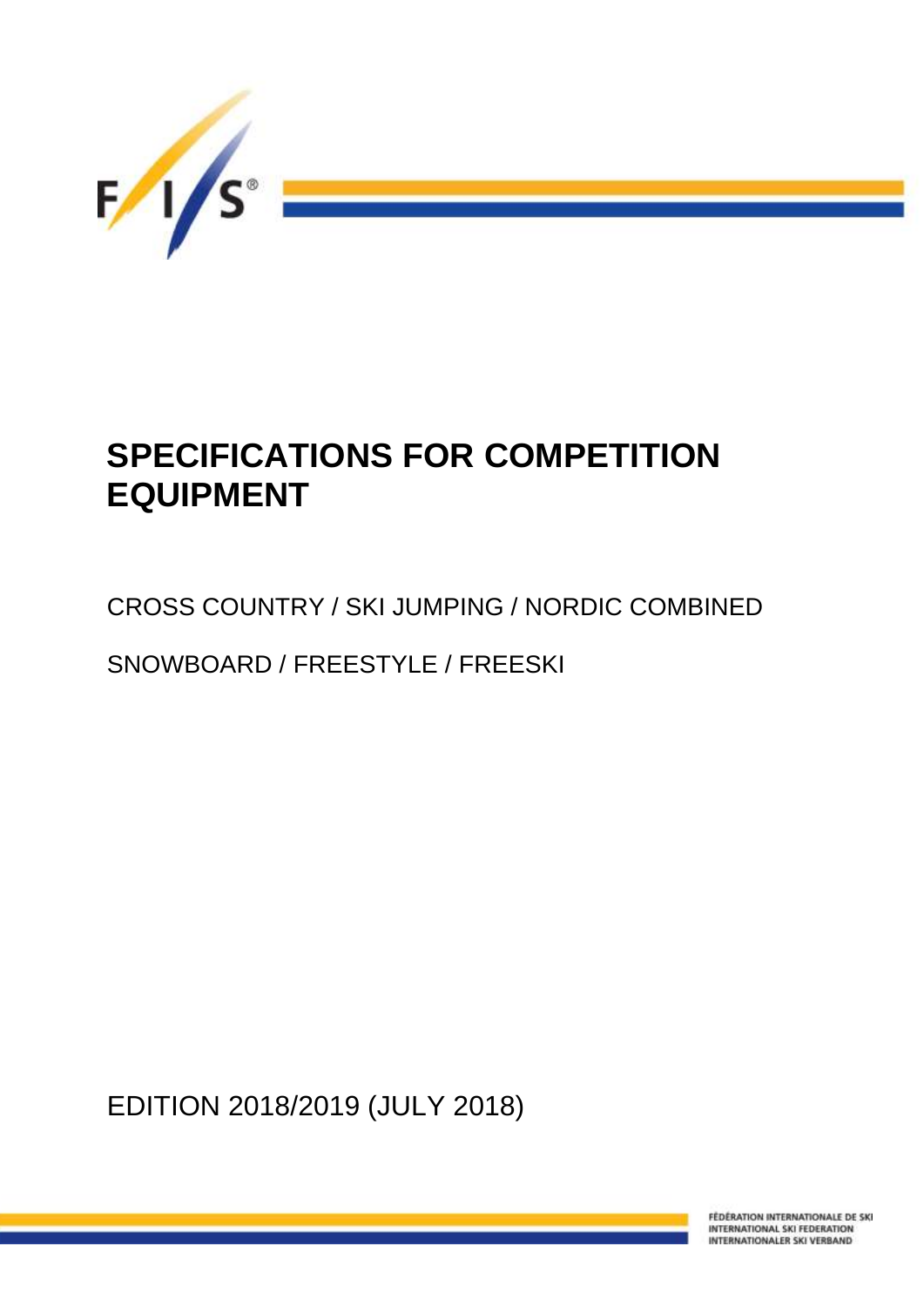### **INTERNATIONAL SKI FEDERATION**

FEDERATION INTERNATIONALE DE SKI INTERNATIONALER SKI VERBAND

Blochstrasse 2; CH- 3653 Oberhofen / Thunersee; Switzerland

Telephone: +41 (33) 244 61 62<br>Fax: +41 (33) 244 61 71  $+41$  (33) 244 61 71 E-mail: flere@fisski.com<br>Website: www.fis-ski.com www.fis-ski.com

Oberhofen, July 2018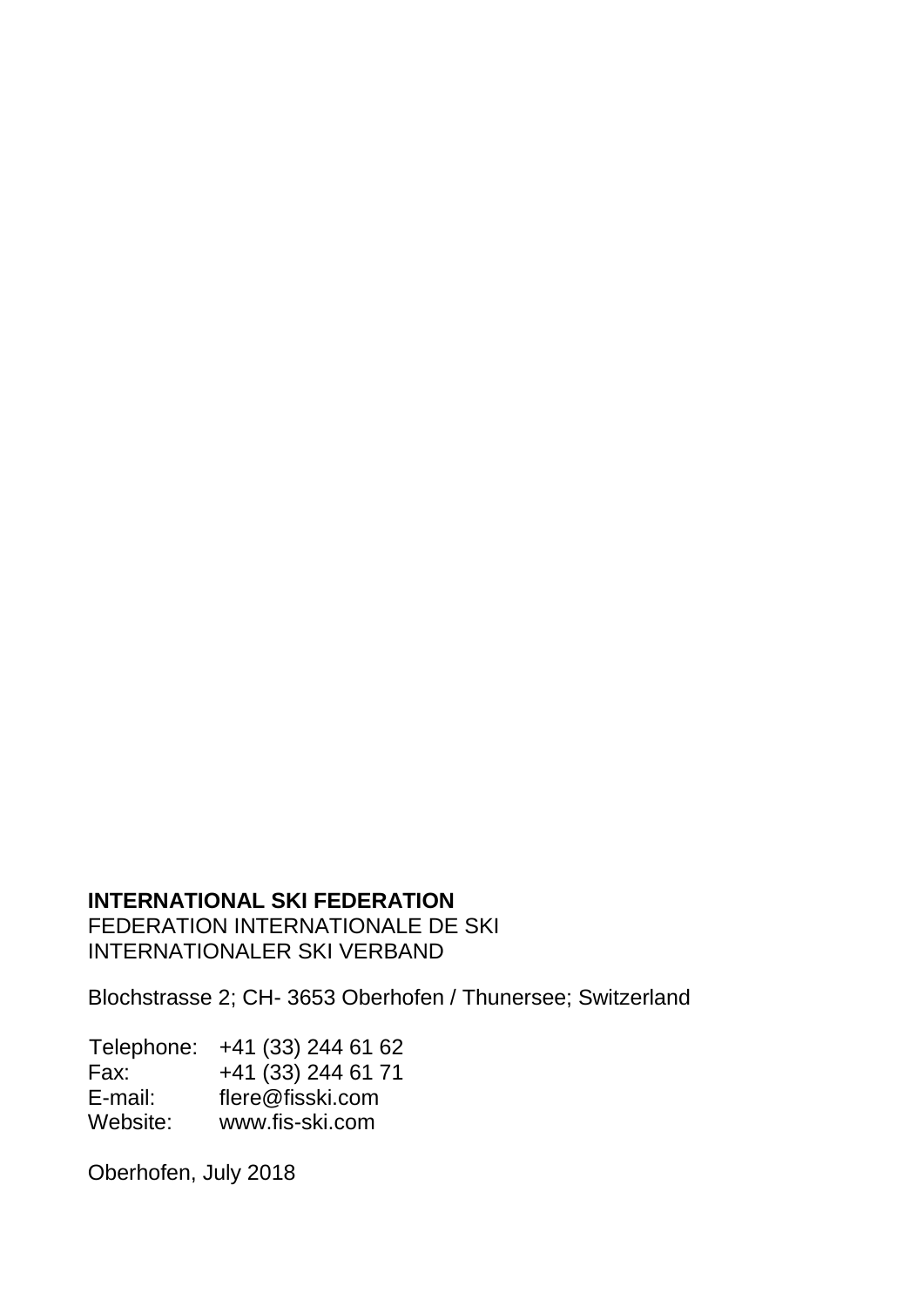### **TABLE OF CONTENTS**

| EDITION 2018/2019 (JULY 2018).                                                                                                                                                                                                                                                                                                                                                                                                                                                                                                        |                                                                                                  |
|---------------------------------------------------------------------------------------------------------------------------------------------------------------------------------------------------------------------------------------------------------------------------------------------------------------------------------------------------------------------------------------------------------------------------------------------------------------------------------------------------------------------------------------|--------------------------------------------------------------------------------------------------|
| A. Definition                                                                                                                                                                                                                                                                                                                                                                                                                                                                                                                         | 1                                                                                                |
| 1. Competition equipment                                                                                                                                                                                                                                                                                                                                                                                                                                                                                                              | 1                                                                                                |
| 1.1 Effective Manufacturer                                                                                                                                                                                                                                                                                                                                                                                                                                                                                                            | 1                                                                                                |
| 1.2 Manufacturer's Identification                                                                                                                                                                                                                                                                                                                                                                                                                                                                                                     | 1                                                                                                |
| 1.3 Competition implements                                                                                                                                                                                                                                                                                                                                                                                                                                                                                                            | 1                                                                                                |
| 1.4 Additional equipment (accessories)                                                                                                                                                                                                                                                                                                                                                                                                                                                                                                | $\overline{c}$                                                                                   |
| 1.5 Auxiliary equipment                                                                                                                                                                                                                                                                                                                                                                                                                                                                                                               | 2                                                                                                |
| B. Alpine Competition Equipment (see Specifications for Alpine Competition Equipment)                                                                                                                                                                                                                                                                                                                                                                                                                                                 | 3                                                                                                |
| <b>C. Nordic Competition Equipment</b>                                                                                                                                                                                                                                                                                                                                                                                                                                                                                                | 3                                                                                                |
| 1. Cross-Country racing skis                                                                                                                                                                                                                                                                                                                                                                                                                                                                                                          | 4                                                                                                |
| 1.1 Definition                                                                                                                                                                                                                                                                                                                                                                                                                                                                                                                        | 4                                                                                                |
| 1.2 Restrictions<br>1.2.1 Geometric features<br>1.2.1.1 Ski length<br>1.2.1.2 Ski width<br>1.2.1.3 Tip<br>1.2.1.4 Tail<br>1.2.1.5 Overall height of sectional view<br>1.2.1.6 Same construction<br>1.2.2 Flexibility<br>1.2.3 Mass<br>1.2.4 Construction<br>1.2.4 Type of construction<br>1.2.4.2 Ski components<br>1.2.4.2.1 Running surface<br>1.2.4.2.2 Top surface<br>1.2.4.2.3 Edges<br>1.2.5 Durability<br>1.2.6 Additional equipment<br>1.2.6.1 No additional equipment is permitted which<br>2. Cross-Country racing bindings | 4<br>4<br>4<br>4<br>4<br>4<br>4<br>4<br>4<br>4<br>4<br>4<br>4<br>4<br>5<br>5<br>5<br>5<br>5<br>5 |
| 3. Cross-Country racing boots                                                                                                                                                                                                                                                                                                                                                                                                                                                                                                         | 5                                                                                                |
| 4. Cross-Country racing poles                                                                                                                                                                                                                                                                                                                                                                                                                                                                                                         | 5                                                                                                |
| 4.1 Definition                                                                                                                                                                                                                                                                                                                                                                                                                                                                                                                        | 5                                                                                                |
| 4.2 General rules<br>4.2.1 Poles of equal length<br>4.2.2 Pole length<br>4.2.3 Constant length<br>4.2.4 Foreign energy<br>4.2.5 Weight<br>4.2.6 Construction<br>4.3 Technical Specifications<br>4.3.1 Grip                                                                                                                                                                                                                                                                                                                            | 5<br>5<br>5<br>6<br>6<br>6<br>6<br>6<br>6                                                        |

- 4.3.2 Straps 6
- 4.3.3 Shaft 6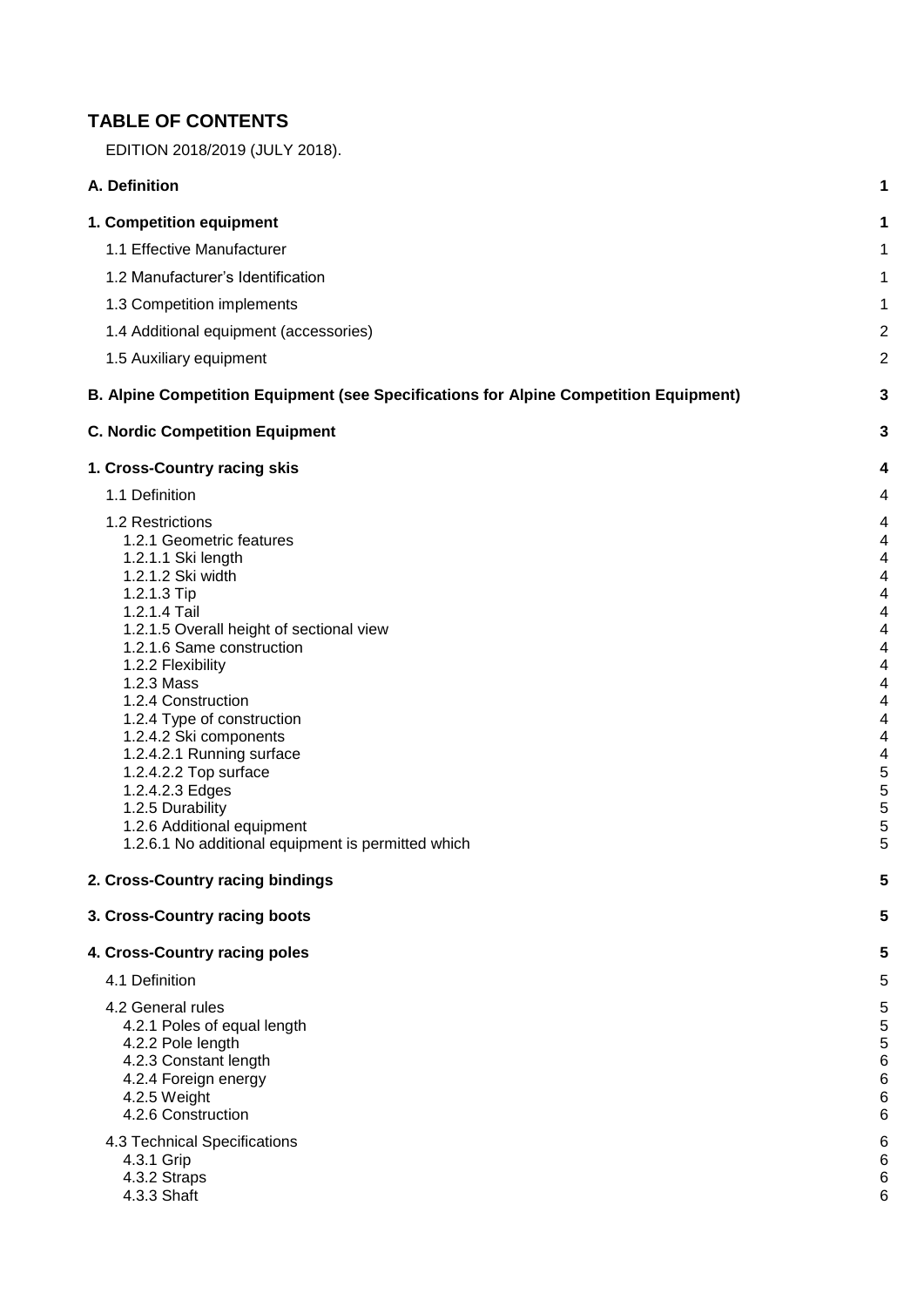| 4.3.4 Baskets<br>4.3.5 Tip                                                                                                                                                                                                                                                                                                                                                                                                                           | 6<br>6                                                                                                                                                                                                                   |
|------------------------------------------------------------------------------------------------------------------------------------------------------------------------------------------------------------------------------------------------------------------------------------------------------------------------------------------------------------------------------------------------------------------------------------------------------|--------------------------------------------------------------------------------------------------------------------------------------------------------------------------------------------------------------------------|
| <b>D. Nordic Competition Equipment</b>                                                                                                                                                                                                                                                                                                                                                                                                               | 6                                                                                                                                                                                                                        |
| 1. Jumping skis                                                                                                                                                                                                                                                                                                                                                                                                                                      | $\overline{7}$                                                                                                                                                                                                           |
| 1.1 Definition                                                                                                                                                                                                                                                                                                                                                                                                                                       | $\overline{7}$                                                                                                                                                                                                           |
| 1.2 Restrictions<br>1.2.1 Geometric features<br>1.2.1.1 Ski length<br>1.2.1.2 Profile width (see enclosure)<br>1.2.1.3 Contour, length and height of shovel<br>1.2.1.4 Contour of tail<br>1.2.1.5 Running surface<br>1.2.2 Shape and Flexibility<br>1.2.3 Mass<br>1.2.4 Construction<br>1.2.4.1 Ski components<br>1.2.5 Durability<br>1.2.6 Additional equipment<br>1.2.6.1 No additional equipment is permitted which<br>1.2.6.2 Additional weights | $\overline{7}$<br>$\boldsymbol{7}$<br>$\boldsymbol{7}$<br>$\boldsymbol{7}$<br>$\boldsymbol{7}$<br>$\boldsymbol{7}$<br>$\boldsymbol{7}$<br>$\bf 8$<br>$\bf 8$<br>$\bf 8$<br>$\bf 8$<br>$\bf 8$<br>$\,8\,$<br>$\,8\,$<br>8 |
| 2. Jumping ski bindings                                                                                                                                                                                                                                                                                                                                                                                                                              | 8                                                                                                                                                                                                                        |
| 2.1 Binding wedges                                                                                                                                                                                                                                                                                                                                                                                                                                   | 9                                                                                                                                                                                                                        |
| 2.2 Mounting of the bindings                                                                                                                                                                                                                                                                                                                                                                                                                         | 9                                                                                                                                                                                                                        |
| 3. Ski Jumping boots                                                                                                                                                                                                                                                                                                                                                                                                                                 | 9                                                                                                                                                                                                                        |
| 4. Ski Jumping suits                                                                                                                                                                                                                                                                                                                                                                                                                                 | 9                                                                                                                                                                                                                        |
| 4.1 Material, Fabric                                                                                                                                                                                                                                                                                                                                                                                                                                 | 11                                                                                                                                                                                                                       |
| 4.2 Air permeability of the suit material                                                                                                                                                                                                                                                                                                                                                                                                            | 12                                                                                                                                                                                                                       |
| 4.3 Underwear                                                                                                                                                                                                                                                                                                                                                                                                                                        | 12                                                                                                                                                                                                                       |
| 4.4 Examination of materials, suits                                                                                                                                                                                                                                                                                                                                                                                                                  | 13                                                                                                                                                                                                                       |
| 5. Crash helmets                                                                                                                                                                                                                                                                                                                                                                                                                                     | 13                                                                                                                                                                                                                       |
| 6. Ski goggles                                                                                                                                                                                                                                                                                                                                                                                                                                       | 13                                                                                                                                                                                                                       |
| 7. Ski gloves                                                                                                                                                                                                                                                                                                                                                                                                                                        | 13                                                                                                                                                                                                                       |
| E. Freestyle Skiing competition Equipment                                                                                                                                                                                                                                                                                                                                                                                                            | 13                                                                                                                                                                                                                       |
| 1. Definition                                                                                                                                                                                                                                                                                                                                                                                                                                        | 13                                                                                                                                                                                                                       |
| 1.1 Competition implements                                                                                                                                                                                                                                                                                                                                                                                                                           | 14                                                                                                                                                                                                                       |
| 1.2 Additional equipment (accessories)                                                                                                                                                                                                                                                                                                                                                                                                               | 14                                                                                                                                                                                                                       |
| 1.3 Auxiliary equipment                                                                                                                                                                                                                                                                                                                                                                                                                              | 14                                                                                                                                                                                                                       |
| 2. Discipline Components                                                                                                                                                                                                                                                                                                                                                                                                                             | 14                                                                                                                                                                                                                       |
| 2.1 Equipment Control                                                                                                                                                                                                                                                                                                                                                                                                                                | 14                                                                                                                                                                                                                       |
| 2.2 Freestyle skis<br>2.2.1 Definition<br>2.2.2 Criteria<br>2.2.3 Geometric features                                                                                                                                                                                                                                                                                                                                                                 | 14<br>14<br>14<br>14                                                                                                                                                                                                     |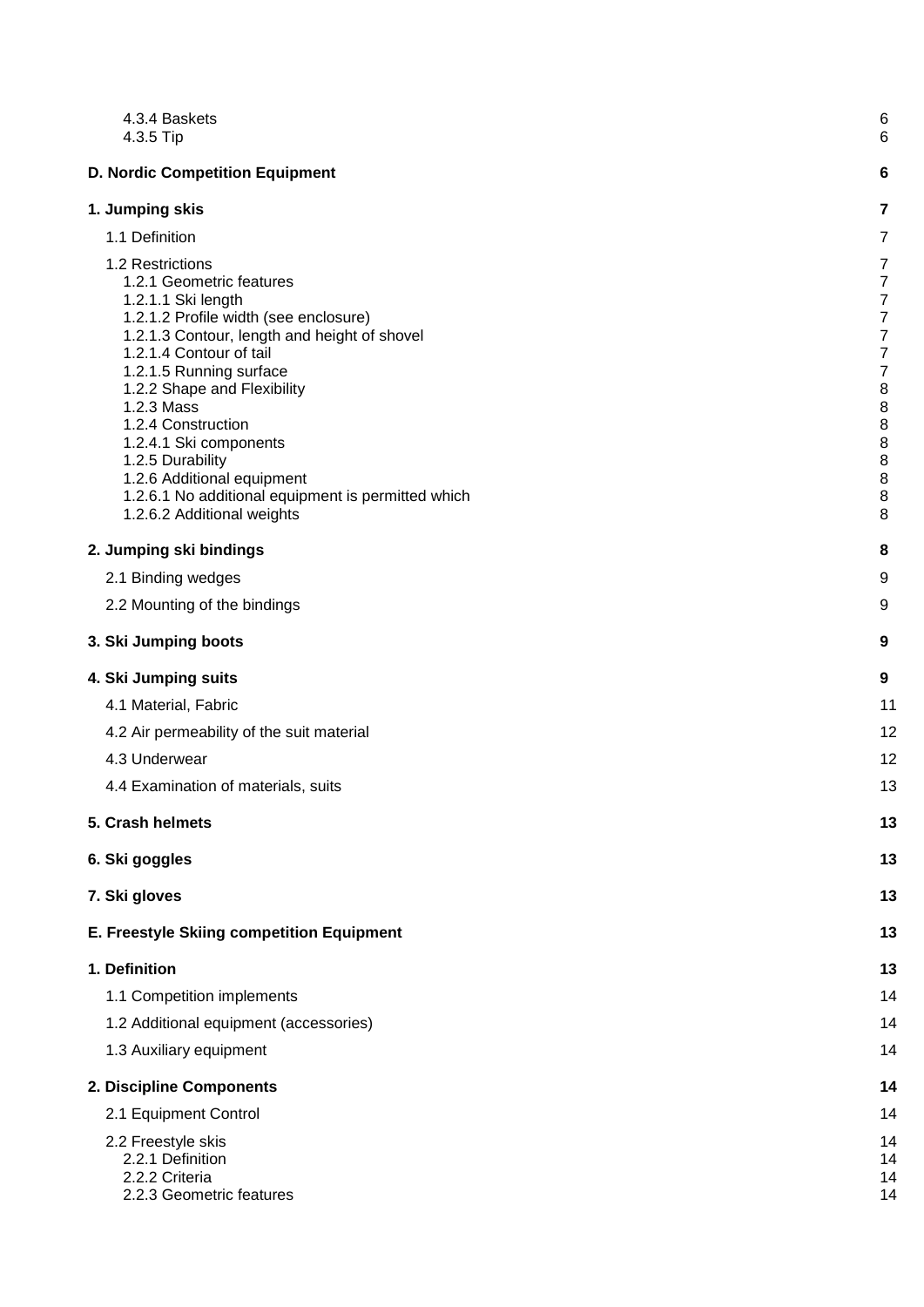| 2.2.4 Ski length<br>2.2.5 Profile width<br>2.2.6 Radius<br>2.2.7 Overall height of sectional view<br>2.2.8 Camber<br>2.2.9 Contour, length and height of shovel<br>2.2.10 Contour of tail<br>2.2.11 Running surface<br>2.2.12 Running Groove<br>2.2.13 Flexibility<br>2.2.14 Mass<br>2.3 Construction<br>2.3.1 Type | 14<br>14<br>14<br>14<br>15<br>15<br>15<br>15<br>15<br>15<br>15<br>15<br>15 |
|---------------------------------------------------------------------------------------------------------------------------------------------------------------------------------------------------------------------------------------------------------------------------------------------------------------------|----------------------------------------------------------------------------|
| 2.3.2 Ski components<br>2.3.4 Durability                                                                                                                                                                                                                                                                            | 15<br>15                                                                   |
| 3. Additional equipment                                                                                                                                                                                                                                                                                             | 15                                                                         |
| 3.1 Safety bindings                                                                                                                                                                                                                                                                                                 | 15                                                                         |
| 3.2 Anti-vibration plates                                                                                                                                                                                                                                                                                           | 16                                                                         |
| 3.3 Width of ski surface                                                                                                                                                                                                                                                                                            | 16                                                                         |
| 3.4. Maximum height                                                                                                                                                                                                                                                                                                 | 16                                                                         |
| 3.5 Ski stoppers                                                                                                                                                                                                                                                                                                    | 17                                                                         |
| 4. Ski boots                                                                                                                                                                                                                                                                                                        | 17                                                                         |
| 5. Ski poles                                                                                                                                                                                                                                                                                                        | 17                                                                         |
| <b>6. Competition suits</b>                                                                                                                                                                                                                                                                                         | 17                                                                         |
| 6.1 Ski Cross                                                                                                                                                                                                                                                                                                       | 17                                                                         |
| 6.2 Moguls                                                                                                                                                                                                                                                                                                          | 18                                                                         |
| 6.3 Aerials                                                                                                                                                                                                                                                                                                         | 18                                                                         |
| 6.4 Halfpipe                                                                                                                                                                                                                                                                                                        | 19                                                                         |
| 6.5 Helmets                                                                                                                                                                                                                                                                                                         | 19                                                                         |
| 7. Ski goggles                                                                                                                                                                                                                                                                                                      | 19                                                                         |
| 8. Ski gloves                                                                                                                                                                                                                                                                                                       | 19                                                                         |
| 9. Back protectors                                                                                                                                                                                                                                                                                                  | 19                                                                         |
| 9.1 Definition                                                                                                                                                                                                                                                                                                      | 19                                                                         |
| 10. Competition data and event presentation                                                                                                                                                                                                                                                                         | 19                                                                         |
| F. Snowboarding competition Equipment                                                                                                                                                                                                                                                                               | 20                                                                         |
| 1. Snowboards                                                                                                                                                                                                                                                                                                       | 20                                                                         |
| 2. Bindings                                                                                                                                                                                                                                                                                                         | 20                                                                         |
| 3. Competition Clothing                                                                                                                                                                                                                                                                                             | 20                                                                         |
| 4. Crash Helmets                                                                                                                                                                                                                                                                                                    | 20                                                                         |
| G. Bibs                                                                                                                                                                                                                                                                                                             | 20                                                                         |
|                                                                                                                                                                                                                                                                                                                     |                                                                            |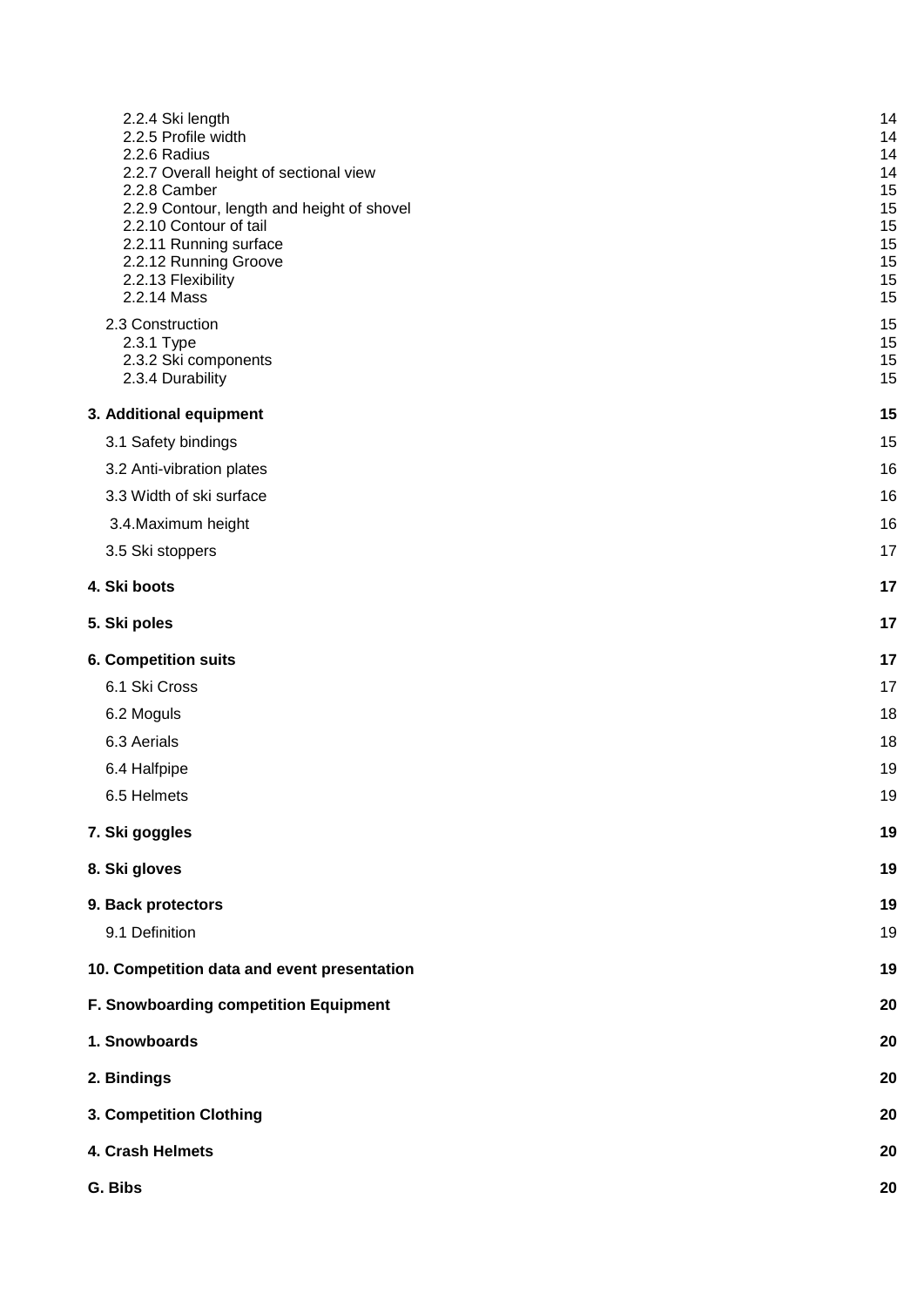| 1. FIS Specifications for Alpine bibs                 | 21 |
|-------------------------------------------------------|----|
| 1.1 Advertising                                       | 21 |
| 1.2 Numbers                                           | 21 |
| 1.3 Assignment                                        | 21 |
| 1.4 Fabric, Material                                  | 21 |
| 1.5 Elasticity (stretch)                              | 21 |
| 1.6 Seams, Sewing                                     | 21 |
| 2. FIS Specifications for Cross-Country starting bibs | 21 |
| 2.1 Advertising                                       | 21 |
| 2.2 Numbers                                           | 21 |
| 2.3 Assignment                                        | 21 |
| 2.4 Fabric, material                                  | 21 |
| 2.5 Elasticity (stretch)                              | 21 |
| 3. FIS Specifications for Ski Jumping starting bibs   | 22 |
| 3.1 Advertising                                       | 22 |
| 3.2 Numbers                                           | 22 |
| 3.3 Assignment                                        | 22 |
| 3.4 Fabric, material                                  | 22 |
| 3.5 Elasticity (stretch)                              | 22 |
| 3.6 Seams, sewing                                     | 22 |
|                                                       |    |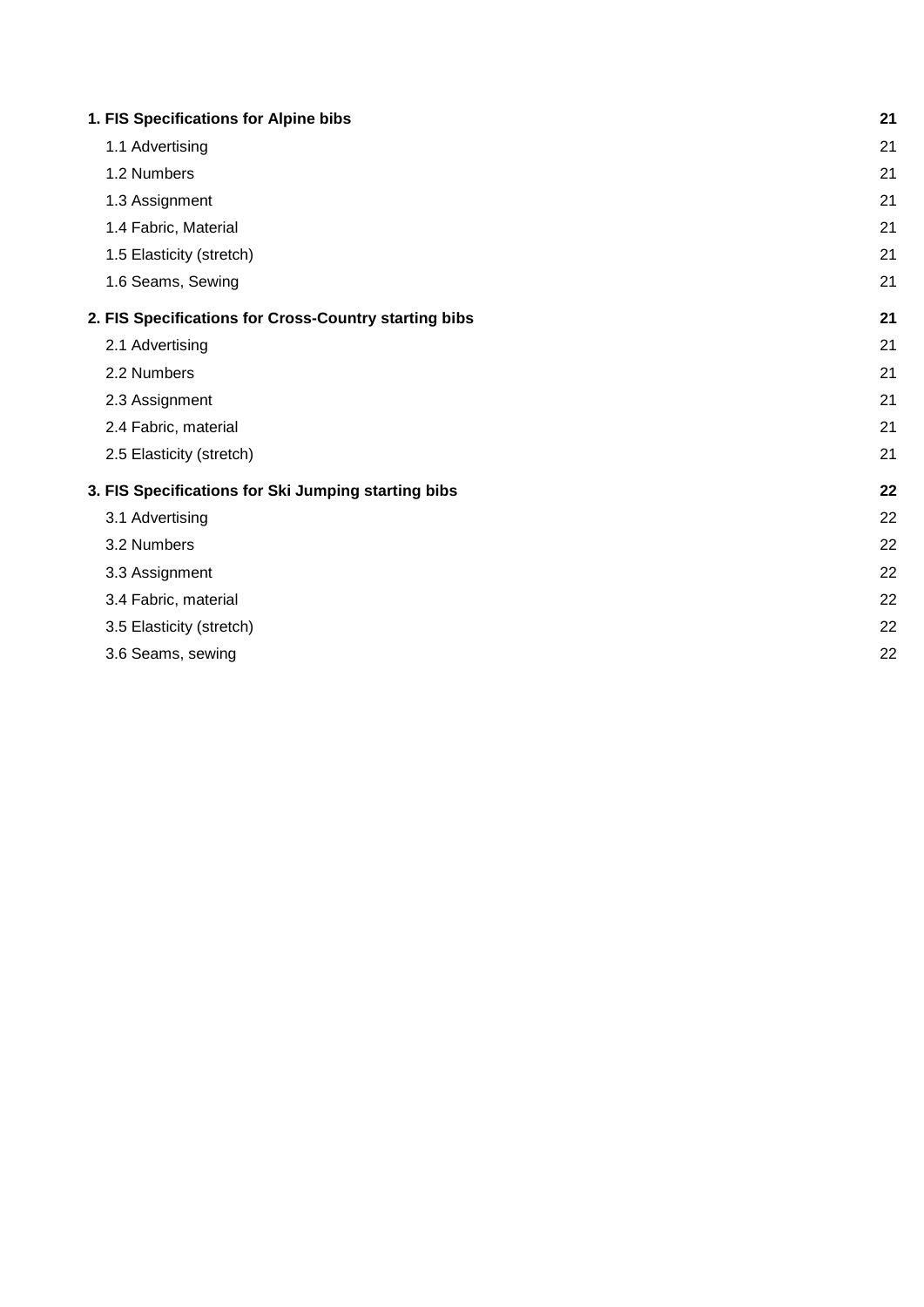# **Specifications for Competition Ski Equipment**

### **A. Definition**

General Principles

The FIS Council shall be the sole authority for determine whether the use of a name, designation, trademark, logo or any other distinguishing sign complies with the FIS Rules and Guidelines; and

The FIS reserves the right to further interpret and/or supplement these Rules and Guidelines in order to help ensure that their spirit and purpose are respected.

### **1. Competition equipment**

The term "competition equipment" implies all items of equipment used by athletes in competitive skiing, including clothing and implements that serve a technical function. The entire competition equipment forms a functional unit. In this connection the following points must be observed:

a) the principle of safety

b) the principle of fairness

### **1.1 Effective Manufacturer**

"Effective Manufacturer" means the enterprise which itself manufactures the Competition Equipment and/or effectively controls and manages the manufacturing of the Competition Equipment under its own responsibility through customary subcontracting processes, and whose Competition Equipment is effectively offered on the market to end users. If requested by FIS, the manufacturer shall provide documentary evidence of such commercial activities at retail level (such as manufacturing activity in the market of the relevant Competition Equipment, including control over the manufacturing process, retail activity and marketing expenditures linking the brand to the relevant piece of equipment) as a condition for the commercial markings to be accepted as a Manufacturer's Identification as further defined in these Specifications.

#### **1.2 Manufacturer's Identification**

"Manufacturer's Identification" means the trade name, brand, logo, or other designation of the Effective Manufacturer under which the particular Competition Equipment is manufactured and commercially offered to the market.

The Manufacturer's Identification must be a sports equipment brand, which means that the Manufacturer's Identification is principally used for Competition Equipment and is not principally used for non-sports equipment, and/or cannot be confused with a similar or identical article used in another line of business, unrelated to Competition Equipment.

#### **1.3 Competition implements**

Competition implements refer to equipment which fulfil essential functions during the competition but which can be separated from the actual competition.

Examples: skis, bindings, boots, poles, clothing, helmets, ski goggles.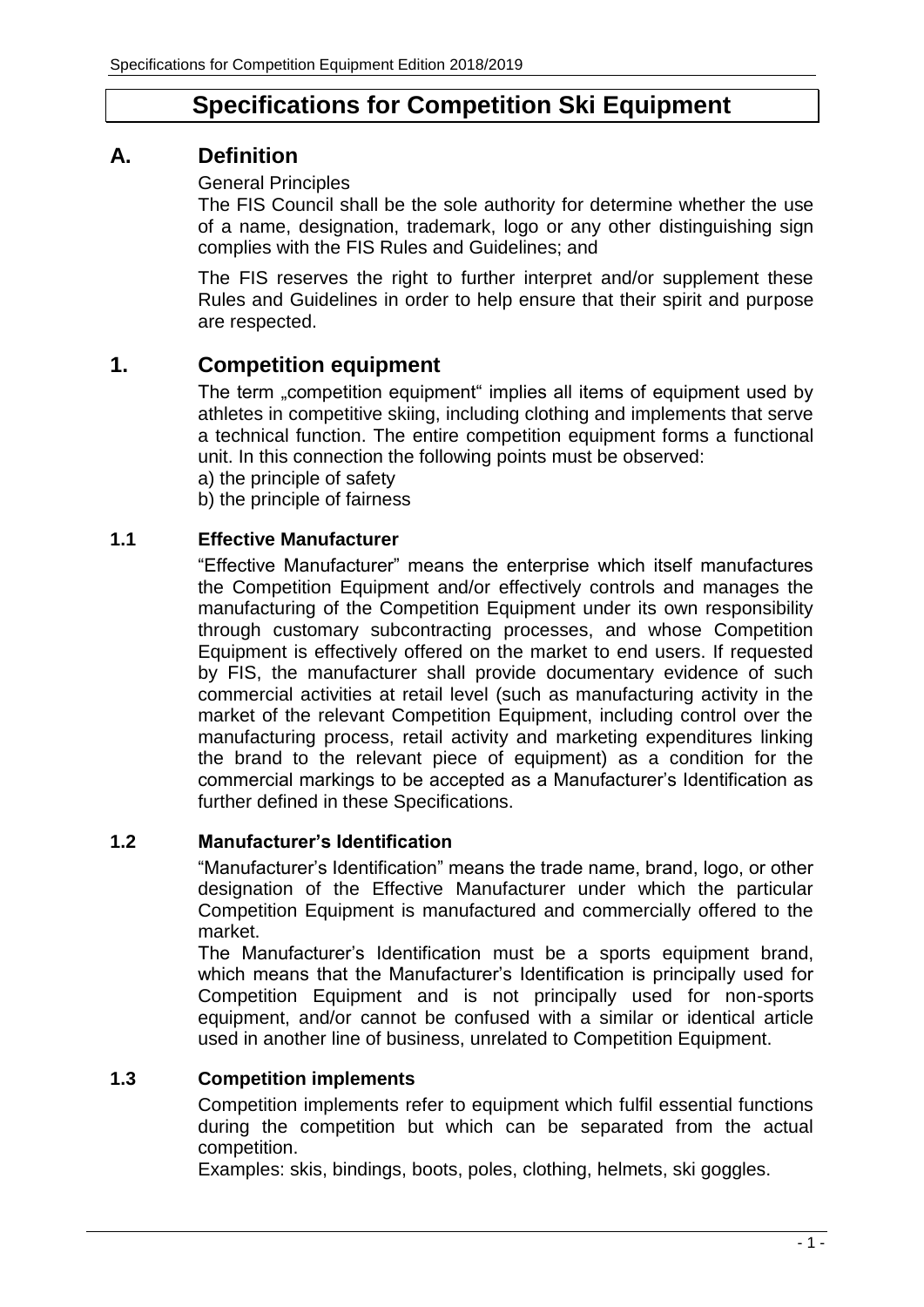#### **1.4 Additional equipment (accessories)**

Additional competition equipment (accessories) are those components or implements which exert an influence on the technical function of the competition equipment and which are attached directly to the equipment by means of recognised fastenings. Such accessories do not perform essential functions during the competition.

Example: parablacks, plastic tip covers, additional weights, back protectors.

#### **1.5 Auxiliary equipment**

Auxiliary equipment refers to those components of the competition equipment which do not fulfil an essential function, and which do not fall under the heading of additional equipment Example: measuring instruments.

### **2. Procedures for the Acceptance of New Developments in Competition Equipment**

Article 222.4 of the ICR reads as follows:

New developments must be submitted by May 1st, at the latest, for the following season. During the first year new developments can only be approved provisionally for the following season and must be finally confirmed prior to the subsequent competition season

#### **2.1. Eligible applicants**

a) Manufactures or distributors of the innovation

b) National Ski Associations

c) Members of the Committee for Competition Equipment

The FIS Technical representative from each FIS Committee is eligible to submit applications only for new developments to the Committee for Competition Equipment. Manufacturers, distributors and National Ski Associations have to submit their applications to the respective FIS Technical Committee in advance to be decided whether the item is a new development or a further development of an existing product.

#### **2.2 Items for application**

Any significant new developments which are to be used as equipment in competitive skiing, may be submitted for acceptance. It is solely the responsibility of the Committee for Competition Equipment to decide whether a new development conforms to the FIS "Competition Equipment Specifications" taking into consideration the medical, legal and safety standpoints.. The Committee can at any time, however, arrange the removal of an application with regard to items of equipment to be used in competition sport, in accordance with the decisions of these guidelines.

#### **2.3. Prototype, samples**

The application must include a detailed description of the innovation. A prototype or sample must be submitted with the application. Relevant reports by scientific experts, as well as reports of experiences made by trainers or participants are to be submitted.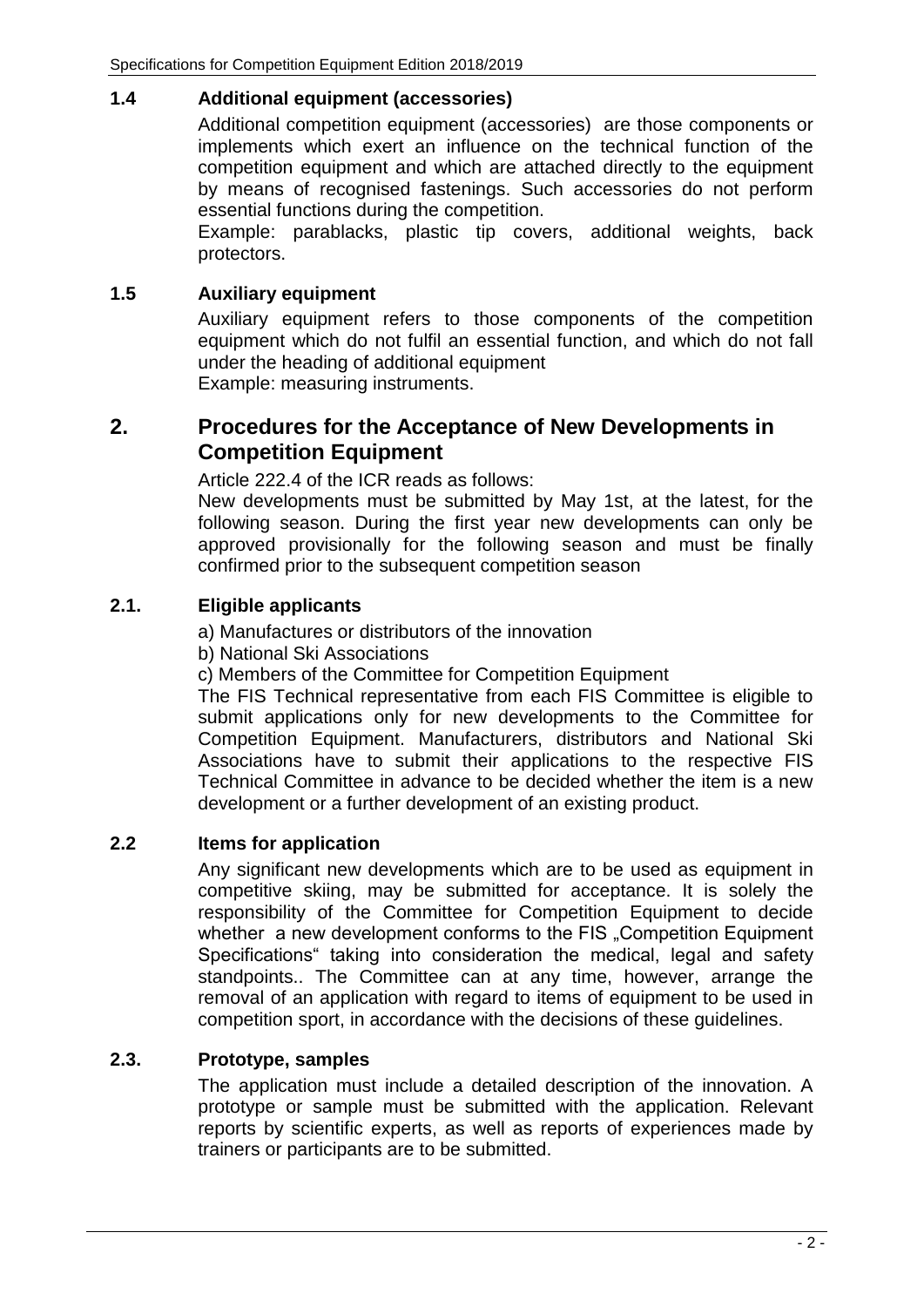#### **2.4. Decisions of the Committee for Competition Equipment**

The Committee for Competition Equipment deals with these applications at its next meeting. If the Committee is of the opinion that the item being presented conforms fully to the valid Specifications for Competition Equipment, this decision will be recorded in a relevant decision.

If the Committee reaches the conclusion that the innovation could be accepted in accordance with the relevant principles and decisions of the FIS Specifications for Competition Equipment in competition sports, the innovation can be provisionally approved for testing for the duration of the following season.

This approval can, however, also be conditionally accepted. On the grounds of fairness, exceptions can be made for certain competitions (Olympic Winter Games, World Championships, etc.).

However, the Committee for Competition Equipment can also take the following measures before provisional approval. These can be dealt with individually or together:

- a) requesting further information from the FIS Technical Committees, such as reports by experts and technical data
- b) seeking reactions from the FIS Technical Committees. These opinions must be submitted in writing and take the following factors into consideration:
	- 1. explanation with regard to the usefulness and necessity of the new developments
	- 2. opinions with regard to the safety of the new developments
	- 3. assurance that in accepting the new developments, the principle of fairness will be guaranteed
- c) soliciting reports by experts and further information through the Committee for Competition Equipment itself.

Should the new developments not conform to the principles of the FIS Specifications for Competition Equipment, either through the application itself, or during the course of the procedures, the use of the new developments in question will be banned in competition sport. This will also occur if, during the item's probation period, circumstances result which lead the Committee to decide that the new developments do not conform to the principles of the FIS Specifications for Competition Equipment. In such a case, the provisional approval will be rescinded, with immediate effect.

### **2.5. Proposals to the FIS Council**

Changes in the Specifications for Competition Equipment can be proposed to the FIS Council only through the Committee for Competition Equipment - either by means of an initiative from the Committee itself or through an application of one of the National Ski Associations or Technical Committees to the Committee for Competition Equipment

### **B. Alpine Competition Equipment (see [Specifications for](http://www.fis-ski.com/mm/Document/documentlibrary/AlpineSkiing/12/63/33/SpecificationsforAlpineCompetitonEquipment_Neutral.pdf) [Alpine Competition Equipment\)](http://www.fis-ski.com/mm/Document/documentlibrary/AlpineSkiing/12/63/33/SpecificationsforAlpineCompetitonEquipment_Neutral.pdf)**

### **C. Nordic Competition Equipment Cross-Country Skiing**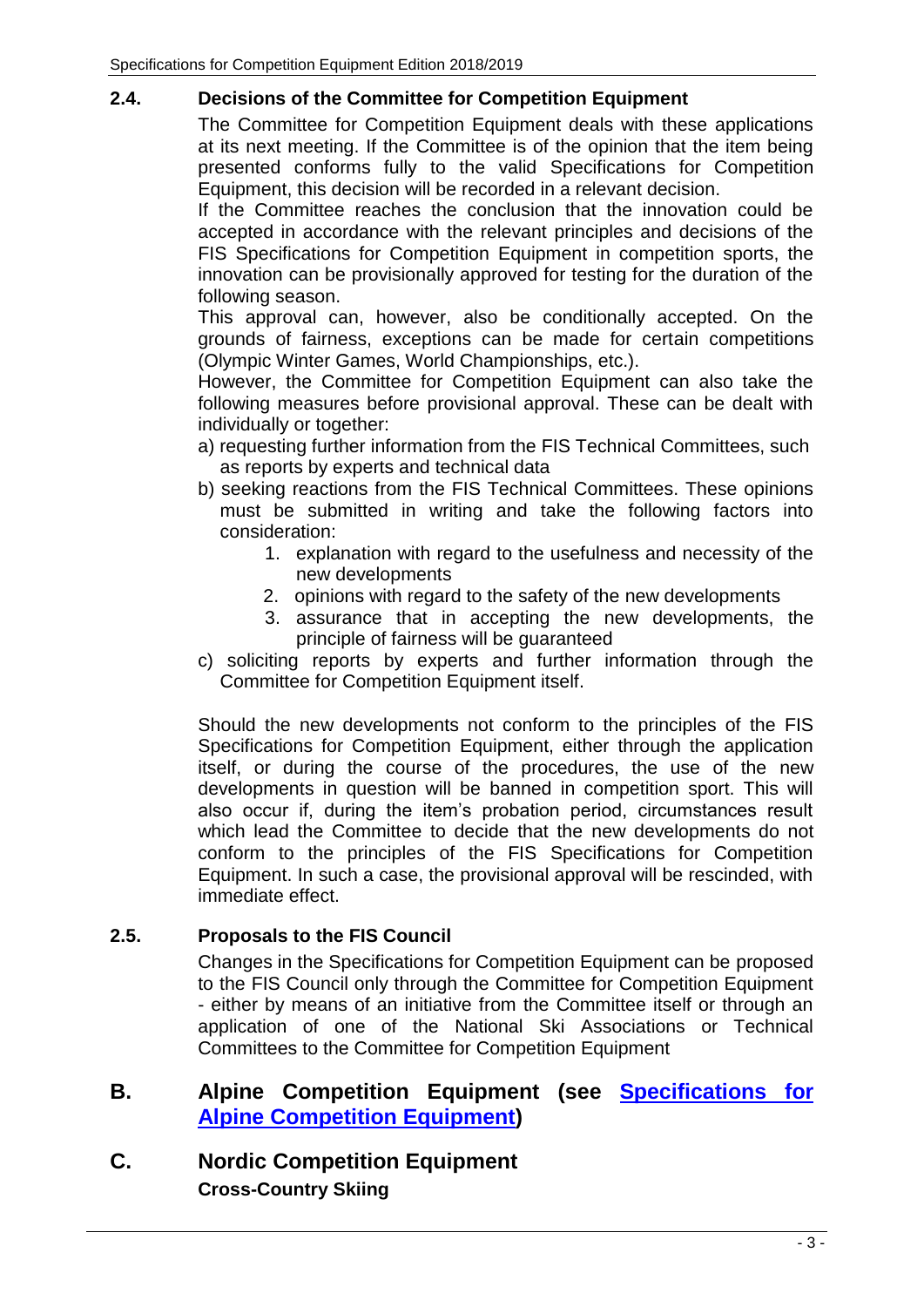### **1. Cross-Country racing skis**

#### **1.1 Definition**

The cross-country racing ski is a type of ski, whose features guarantee the best possible application of the gliding techniques to master cross-country pistes (uphills, bumpy terrain, downhills). The basic features of this type of ski are defined in these rules.

#### **1.2 Restrictions**

- *1.2.1 Geometric features*
- *1.2.1.1 Ski length* Minimum: height of skier minus 100 mm
- *1.2.1.2 Ski width* In the binding fixation area of the ski defined by ISO 9119 or Ö-Norm S4072 Minimum 40 mm
- *1.2.1.3 Tip*

The minimal shovel curvature is 30 mm.

*1.2.1.4 Tail*

The tail must not rise more than 30 mm on the unweighted ski when laying on a flat surface.

- *1.2.1.5 Overall height of sectional view* Maximum 35 mm Minimum 20 mm
- *1.2.1.6 Same construction*

Both skis must be constructed in the same way, and must be the same length.

- *1.2.2 Flexibility* No restrictions with regard to the rigidity in all grades of flex.
- *1.2.3 Mass* Skis must weigh at least 750 g per pair. No limitations with regard to the distribution of mass.
- *1.2.4 Construction*
- *1.2.4.1 Type of construction* No limitations.
- *1.2.4.2 Ski components*
- *1.2.4.2.1 Running surface*

The entire width of the running surface can be smooth or slightly grooved length-wise. With the exception of the running groove, however, the level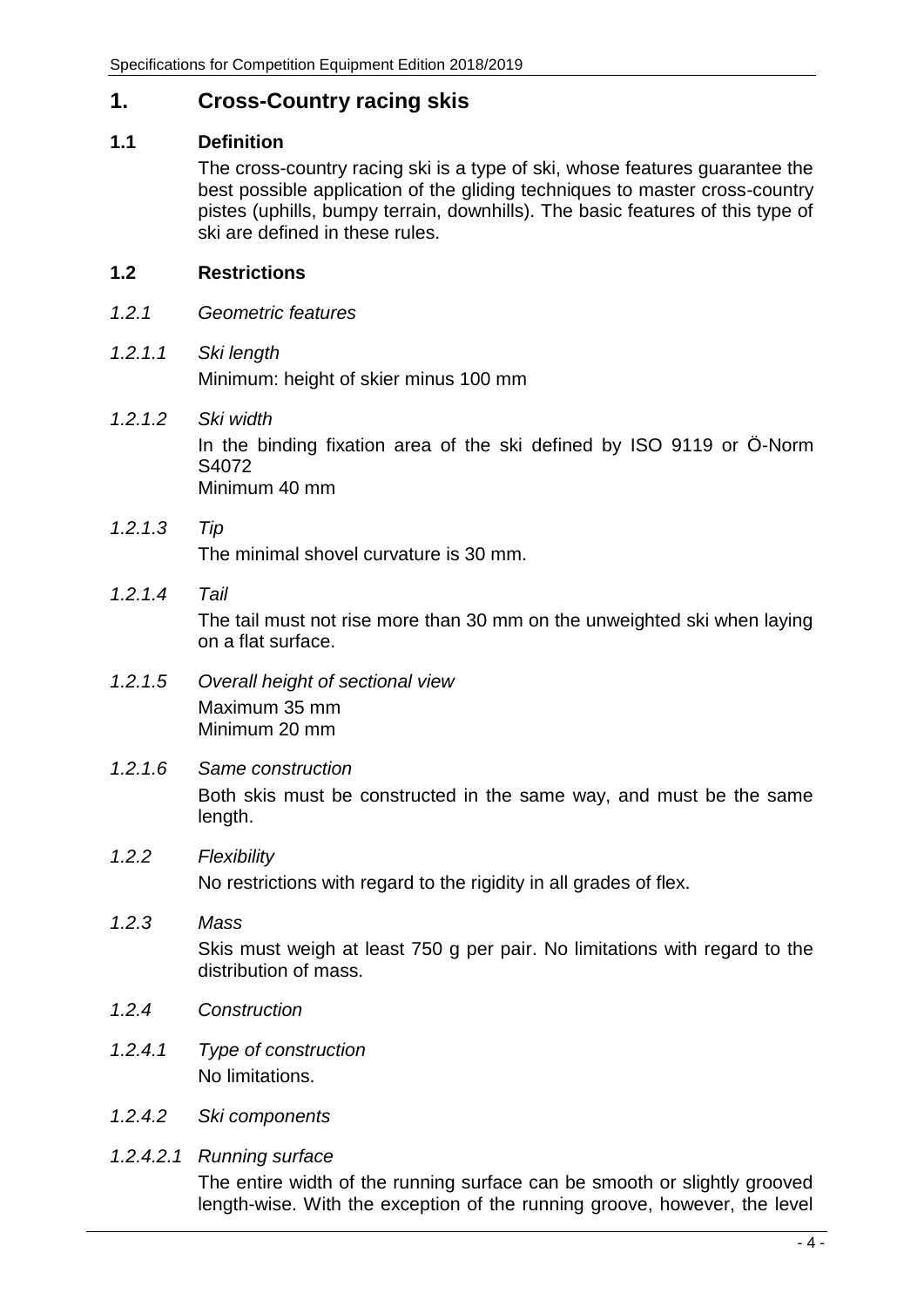must be constant in the entire length and width. Climbing aids in the form of scale patterns or step patterns are permitted. Models driven by means of foreign energy of any kind are not permitted.

*1.2.4.2.2 Top surface*

No limitations

*1.2.4.2.3 Edges*

The edges must not face up and outwards, making the running surface narrower than the top surface (no wedge shape).

*1.2.5 Durability*

No limitations

#### *1.2.6 Additional equipment*

- *1.2.6.1* No additional equipment is permitted which
	- a) makes use of foreign energy (e.g. heaters, chemical energy accumulators, electric batteries, mechanical aids, etc.)
	- b) causes or intends to cause changes in the outer conditions of the competition to the disadvantage of fellow competitors (e.g. changes to piste or snow)
	- c) increases the risk of injury to users or other persons, when used for the purpose it was intended for.

### **2. Cross-Country racing bindings**

No limitations with regard to material and make, subject to decisions 1.2.6 b) and c).

### **3. Cross-Country racing boots**

No limitations with regard to material and make.

### **4. Cross-Country racing poles**

#### **4.1 Definition**

The cross-country racing pole is a pole, whose features guarantee the best possible application of the gliding techniques to master cross-country pistes (uphills, bumpy terrain, downhills).

#### **4.2 General rules**

#### *4.2.1 Poles of equal length*

Two poles of equal length must be used in competition, with one pole held in each hand.

#### *4.2.2 Pole length*

The maximum pole length must not exceed the competitor's height, nor measure below the hips (measurements are taken by placing the tip of the pole on the ski in front of the binding).

In classical technique competitions, the maximum pole length must not exceed 83% of the competitor's body height. In free technique competitions, the maximum pole length must not exceed 100% of the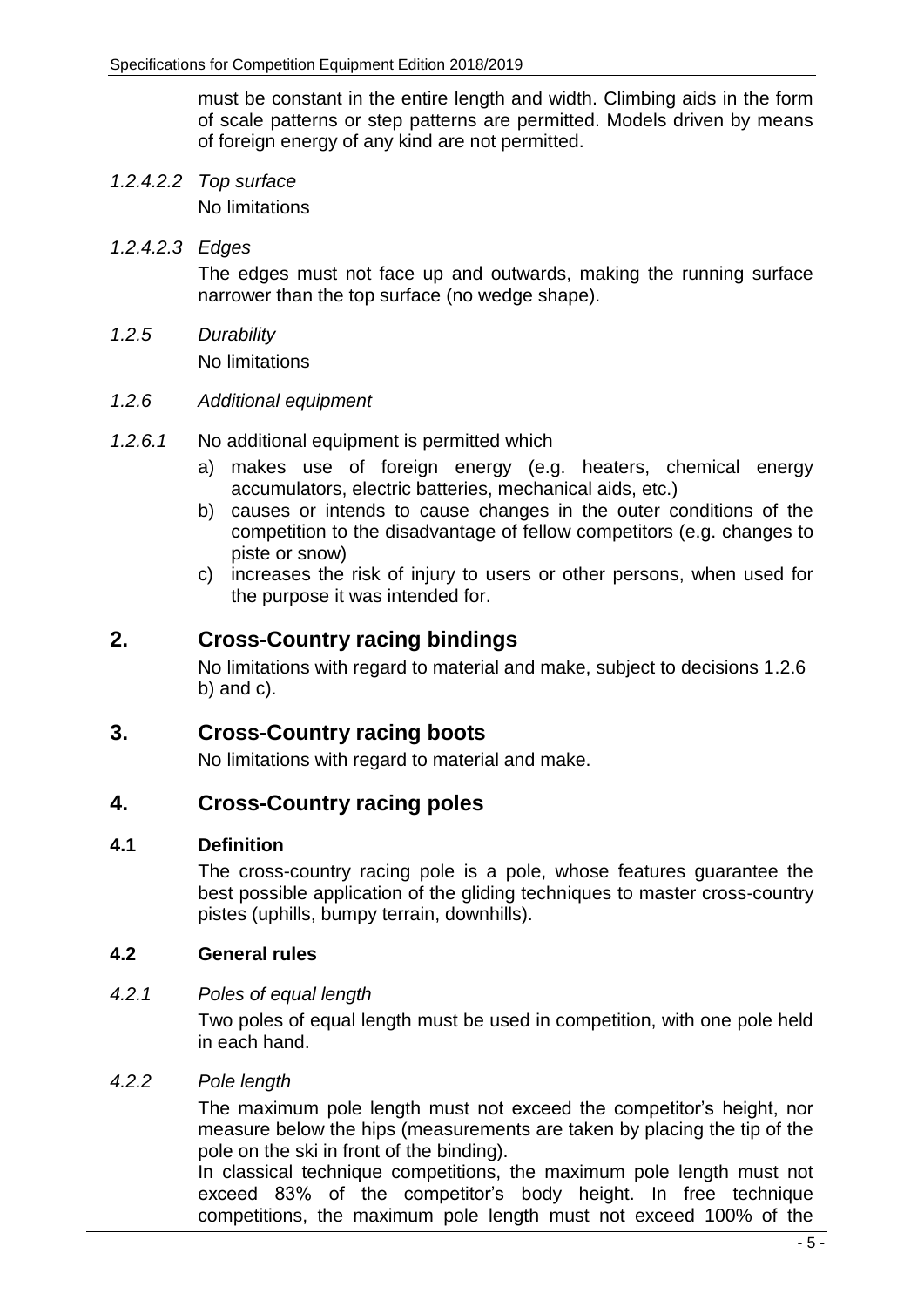competitor's height. The body height is measured with ski boots on from a flat surface, to the top of the uncovered head.

The pole length is measured from the bottom of the pole to the highest attachment of the strap.

All measurements will be rounded to the nearest centimeter as follows: less than 0.5 cm will be rounded down and 0.5 cm and above will be rounded up.

#### *4.2.3 Constant length*

The pole must have a constant length. It may not, for example, possess a telescopic system.

#### *4.2.4 Foreign energy*

The pole must not create a foreign energy to favour push-off (e.g. springs or mechanical devices).

#### *4.2.5 Weight*

No limitations regarding the weight of the pole.

#### *4.2.6 Construction*

The poles may be constructed asymmetrically (e.g. there may be a difference between left- and right-hand poles).

#### **4.3 Technical Specifications**

#### *4.3.1 Grip*

The grip must be attached to the shaft. There are no limitations with regard to geometric features or material.

#### *4.3.2 Straps*

The straps must be joined to the grip or the shaft. They may be adjustable in length and width.

#### *4.3.3 Shaft*

There are no limitations with regard to material and make of the shaft or distribution of mass.

#### *4.3.4 Baskets*

Baskets with varying geometric features and materials are permitted to master various snow conditions. The baskets, however, must not change the condition of the track, so that other competitors suffer disadvantages.

#### *4.3.5 Tip*

Tips may be joined to the shaft at any angle. It is permitted to use one or more tips per pole. There are no limitations with regard to material.

### **D. Nordic Competition Equipment Ski Jumping**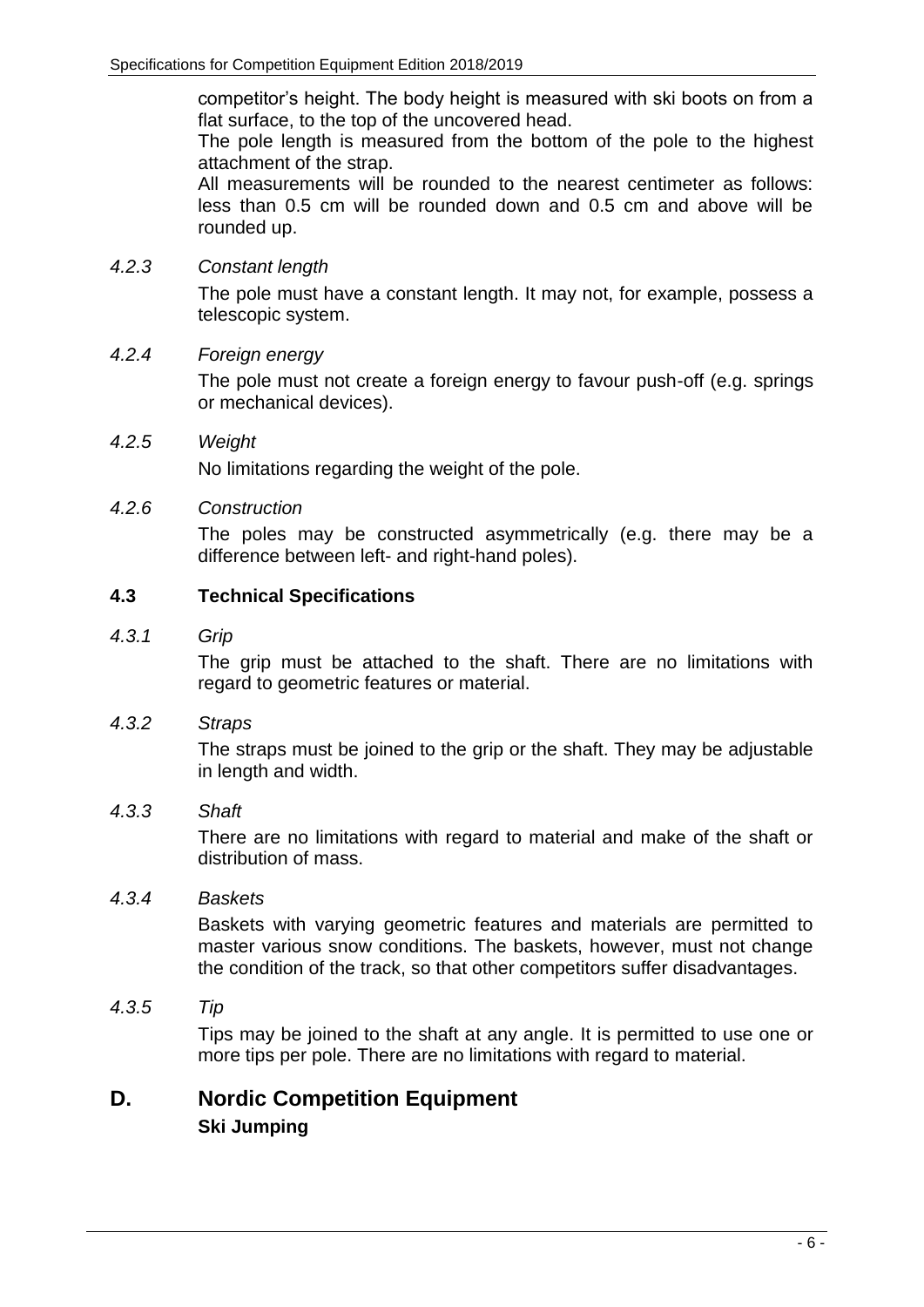### **1. Jumping skis**

#### **1.1 Definition**

Jumping Skis are manufactured especially for use on Ski Jumping hills. Their construction is adapted to the requirements of Ski Jumping.

#### **1.2 Restrictions**

#### *1.2.1 Geometric features*

#### *1.2.1.1 Ski length*

According to the body weight/height relationship (BMI = body weight / body height<sup>2</sup> in kg/m<sup>-2</sup>). See enclosure.

However, the maximum ski length is 145 % of the total body height of the competitor based on a minimum BMI of 21 for Ladies and 21 for Men. For athletes with less than minimum BMI a grading table of 0,125 BMI will be applied.

Exception: For Youth competitions, the maximum ski length is limited to 140 % from the body height only (no BMI formula will be applied).

#### *1.2.1.2 Profile width (see enclosure)*

The curvature from A through B to C indicates the shape of the ski side cut. This curvature must be equal on both sides and symmetrical to the ski centre line. As a maximum the line connection from A to B, as well as B to C should appear as a straight line.

Minimum width of the running surface at the point of balances 95 mm, maximum width 105 mm.

The edges must form a 90° angle to the running surface and the top surface along the entire length of the ski.

Rounded top-to-bottom edges must never be more than 2 mm.

The difference between the above-mentioned measurement of the width of the ski tip and the ski tail may not exceed 5 mm.

#### *1.2.1.3 Contour, length and height of shovel*

The ski tip may be individually modified as long as it remains symmetric and centred to the middle part and that the minimum distance to the ground of 30 mm is observed.

#### *1.2.1.4 Contour of tail*

According to the sketch (see page 30) Maximum height 10 mm

#### *1.2.1.5 Running surface*

Running surface must be flat and may have a fine base structure in a longitudinal direction. With the exception of the grooves, the entire ski base cannot have any additional shapes. There can be one or more grooves; however the total of the measured surface area of all the grooves may not exceed 50% of the minimal width of the ski. The width of a single groove may not exceed 10 mm. The base must be of a polyethylene material.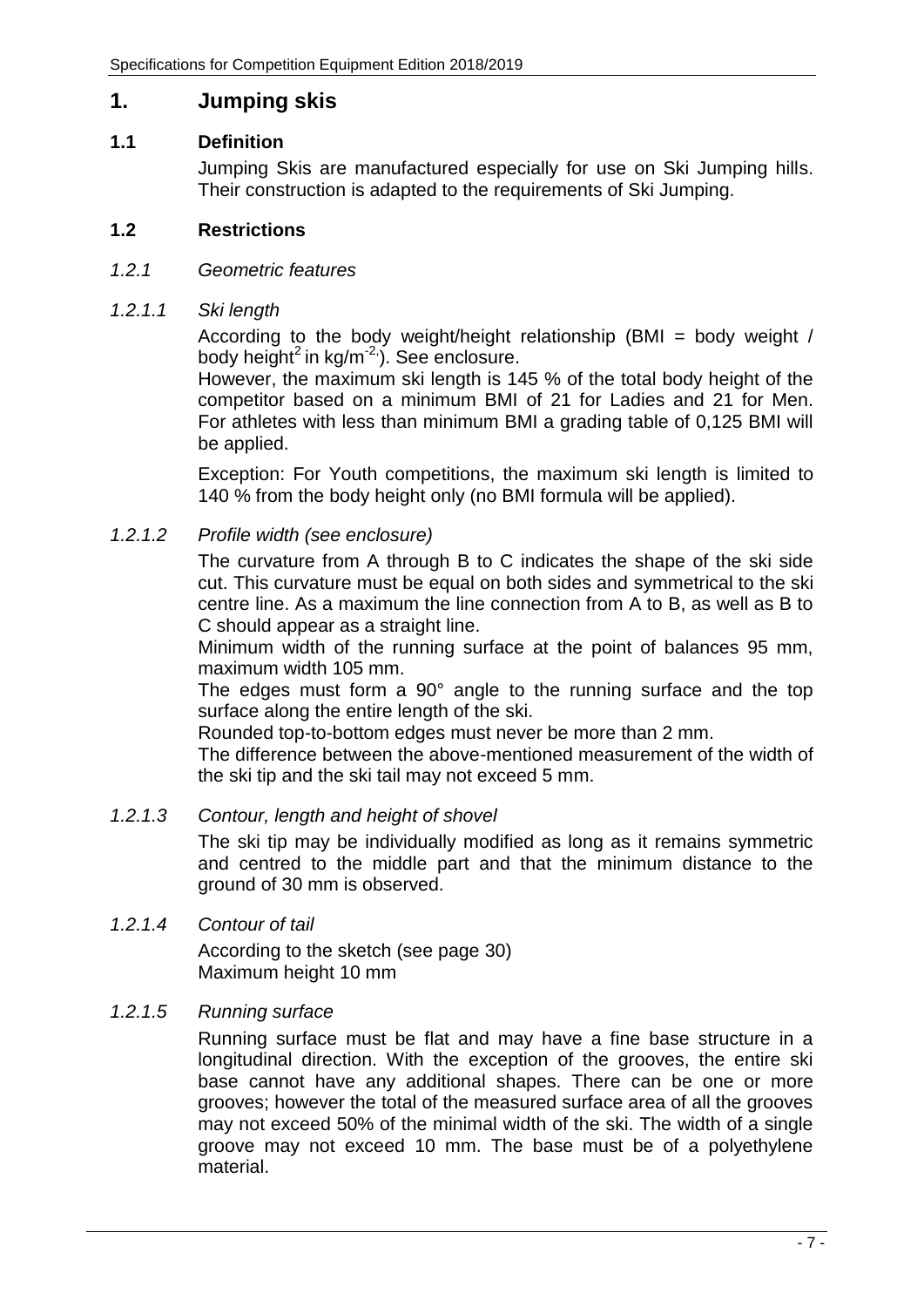#### *1.2.2 Shape and Flexibility*

Aerodynamic coverings on the tips, as well as fins in the form of stabilizers on all sides are not allowed. A design, which makes a desired aerodynamic flex possible during flight, is not allowed. Otherwise there are no limitations with regard to rigidity in all grades of flex. The top surface of the ski must be smooth and flat.

#### *1.2.3 Mass*

A single non-mounted ski must have a minimum weight conforming to its length (the weight in kg results of the ski length in cm: e.g.

250 cm =  $2.50$  kg,  $262$  cm =  $2.62$  kg). Lead-weights used for balancing the centre of gravity are not considered (see 1.2.6.2).

#### *1.2.4 Construction*

#### *1.2.4.1 Ski components*

Torsion box: No limitations with regard to material and dimensions. Edges: see 1.2.1.2.

*1.2.5 Durability*

The jumping ski must have screw retention strength of 1600 N in the area of the binding mounting.

*1.2.6 Additional equipment*

#### *1.2.6.1 No additional equipment is permitted which*

- a) makes use of foreign energy (e.g. heaters, chemical energy accumulators, electric batteries, mechanical aids, etc.).
- b) causes or intends to cause changes in the outer conditions of the competition to the disadvantage of fellow competitors (e.g. changes to piste or snow).
- c) increases the risk of injury to users or other persons, when used for the purpose it was intended for.

#### *1.2.6.2 Additional weights*

Additional weights for balancing the centre of gravity are permitted.

### **2. Jumping ski bindings**

Safety bindings in Ski Jumping function as strain limiters. That is, these devices transfer specific demands occurring during skiing to an acceptable limit, and when this limit is overstepped, they release their firm hold on the ski.

Additional devices creating foreign energy of any kind as an aid to take-off are forbidden.

The complete binding system must be mounted so, that the Ski Jumping shoes are fixed to the skis symmetrically, parallel and centrally to the running direction. After fixing the front part of the jumping shoe into the front part of the binding it must stay fixed and horizontal to the top surface of the ski. The outline of the heel wedge of the shoe sole in its normal production form may not protrude over the side-walls of the Jumping ski.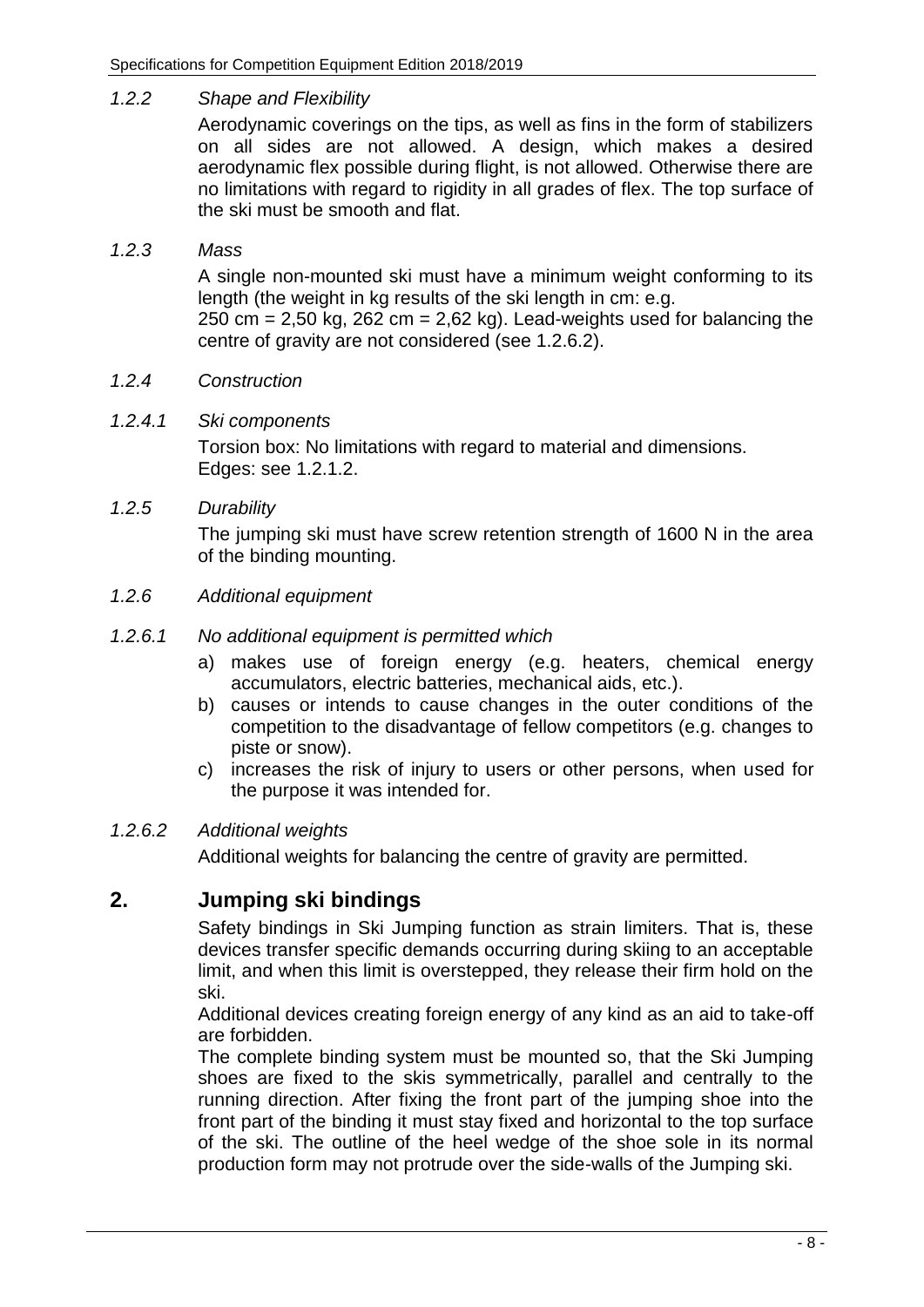#### **2.1 Binding wedges**

Binding wedges are permitted to improve the in run position. The entire height of the boot sole and binding wedge must not exceed 70 mm.

#### **2.2 Mounting of the bindings**

The binding must be mounted in such a way that maximum 57% of the entire ski length is used as the front part. Measured from the ski tip (with shovel curvature) to the shoe cap (leather part). (The 57% will be rounded up or down to full centimetres).

### **3. Ski Jumping boots**

The shoe size and form must equal the foot size and form. Reshaping the boots in order to attain more aerodynamic features is not allowed. The boot sole may not exceed 45 mm.

### **4. Ski Jumping suits**

All portions of the ski jumping suit must be made of the same material (see 4.2) and must show the same air permeability from the outside in and from the inside out.

The suit must close by means of a zipper placed at the centre of the front. The closed zipper strap must exceed the collar end with 1,5 to 5 cm. The maximum zip length is allowed to end at least 10 cm before the cross part of the crotch. The width of this zipper may not exceed 15 mm.

During the jump the zipper must be completely closed. The design of the suit (seams) must conform to the image "Ski Jumping Suits" in the enclosure.

See enclosure 1

The suit must be close-fitting in any part of the body. The measured circumference of any unstretched part of the suit must not exceed the respective body measurement. It is not allowed to fix the sleeves of the suit to the gloves.

Exceptions are:

- to accommodate the fit of the suit around the boot with a maximum tolerance of 10 cm This tolerance may start from the close-fitted part below the knee with a transition to the bottom hem of the leg panel.
- to accommodate the fit of the suit around the glove with a maximum tolerance of 4 cm. This tolerance is given for the last 10 cm of the sleeve.

Additional restrictions

- Marking of the suit (for measuring and control) is allowed.
- The thickness of all parts of the suit must be the same.
- No additional chemical (gaseous, liquid or solid) or mechanical treatment of the material or suits is allowed.
- The height difference between the front and the back of the collar may not exceed 5 cm (see the illustration - mark X1 and X2).
- Outer tucks and darts, folds and padding are not allowed.
- Only one fixed (non-adjustable) strap per leg is allowed for fixing the suit around the ski boot. The strap is of one continuous piece and without clips, buckles or other means of fastening multiple pieces of material. The fixation of either strap must be made at the hem of the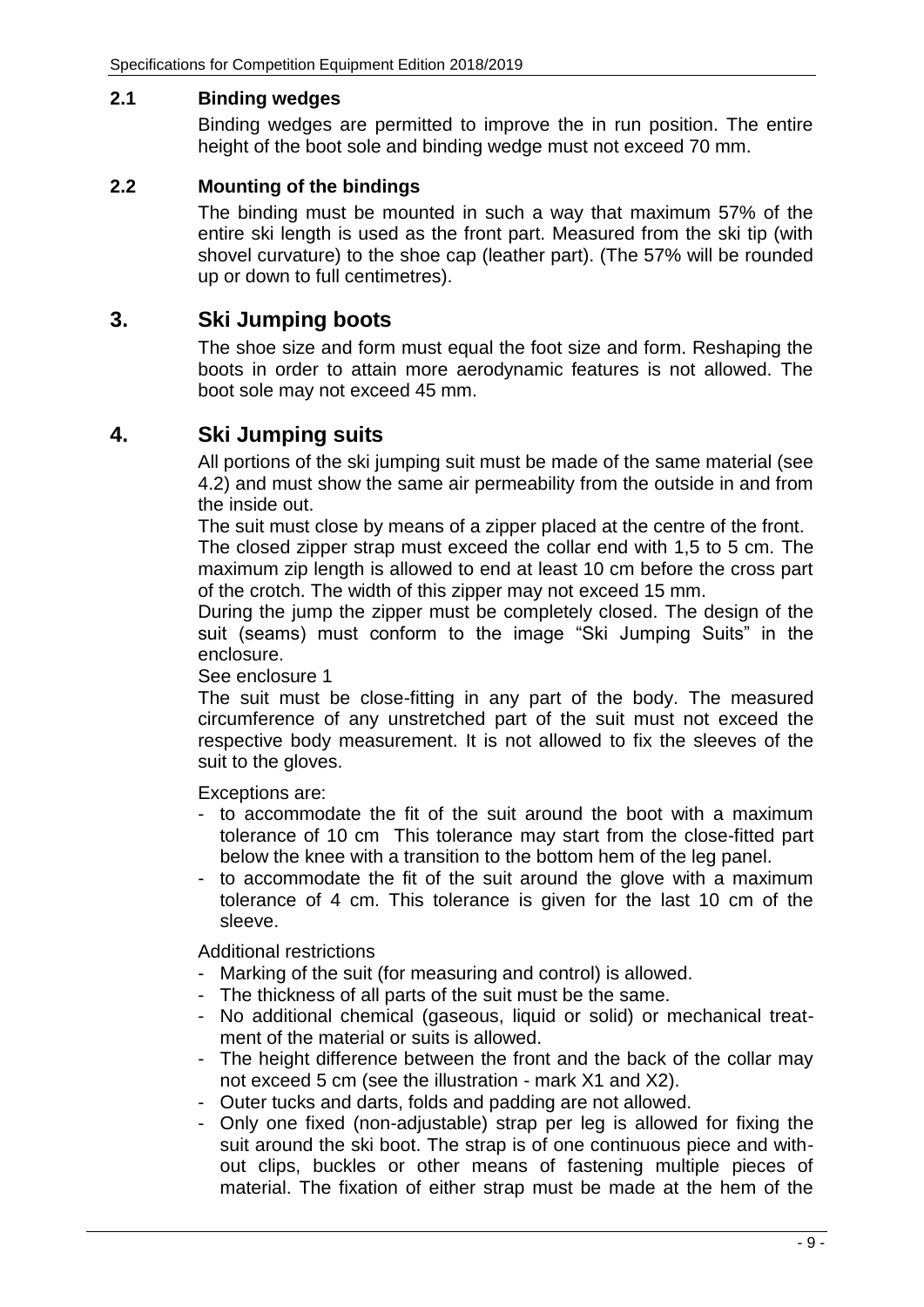suit in the middle of the posterior and anterior seam of the leg panels (see the illustration - mark S).

- Length of the sleeve must reach the wrist joint. The lower hem of the sleeve is cut evenly and has no integrated hole for fingers.
- All hems must be sown by a singular piece and the entire piece must have the same physical material characteristics.
- Standardized measuring control points:
	- Anterior arm length (see the illustration mark AL) is measured from the intersection of the seams at the armpit, following the seam to the end of the sleeve. Measured length must be no greater than the length of the arm and no shorter than a maximum tolerance of 4 cm.
	- Anterior crotch length (see the illustration mark SL) is measured from the intersection of the seams at the crotch of the suit (see the illustration - mark SX) following the anterior seam to the hem of the leg part of the suit.

Measured length of the suit must be no shorter than the measured length of the controlled crotch height.

- Number of parts of the material of which the suit consists is:
	- One part for each sleeve (see the illustration mark 3). The sleeve must be joined to the main part of the suit and must reach the wrist joint. In addition, when the arm is extended from the torso, the anterior seam of the sleeve must be aligned with the torso seam.
	- Three parts for the torso (upper body above the waist seam): left and right front panels (see the illustration - mark 1) and back part (see the illustration – mark 4) Starting from the armpit down to the waist seam, the front and back part must be equal.
	- 2 for each leg (under the waist seam): the front leg panels (see the illustration - mark 2) and the back leg panels (see the illustration mark 5). Starting from the waist seam, the size of the panels must be equal front and back. The alignment of the posterior and anterior seams is entered along the length of the leg. The front and back crotch seams must connect with the anterior leg seams at the lowest point of the crotch (see the illustration - mark SX).
- Zipper, elastics and strings for the attachments do not count as a separate part of the suit.
- The waist seam must be placed in relationship to the body within 5 cm above and below the hip bone (narrow part of the waist). The seam must go around the torso horizontally.
- The seam connecting the upper front and side panel must align vertically with the seam of the leg panels from the armpit to the posterior ankle bone.
- The bottom hem of the leg panels may be altered to accommodate the fixing of the binding at the heel of the boot.
- Seams may only exist in order to join the portions of the suit. Seams must be inside the suit. It is not allowed to edge-stitch (sew) the ends of the material; it is not allowed to join (sew) the maximum seam of 10 mm (material behind the seam to the edge). All seams must be straight or formed differently only to fit the form of the body. Any additional seams or transformation of the seams, any strings, rods, folds, tapes, etc., inside or outside the suit in order to attain greater volume or more aerodynamic features is not allowed (the same for the underwear).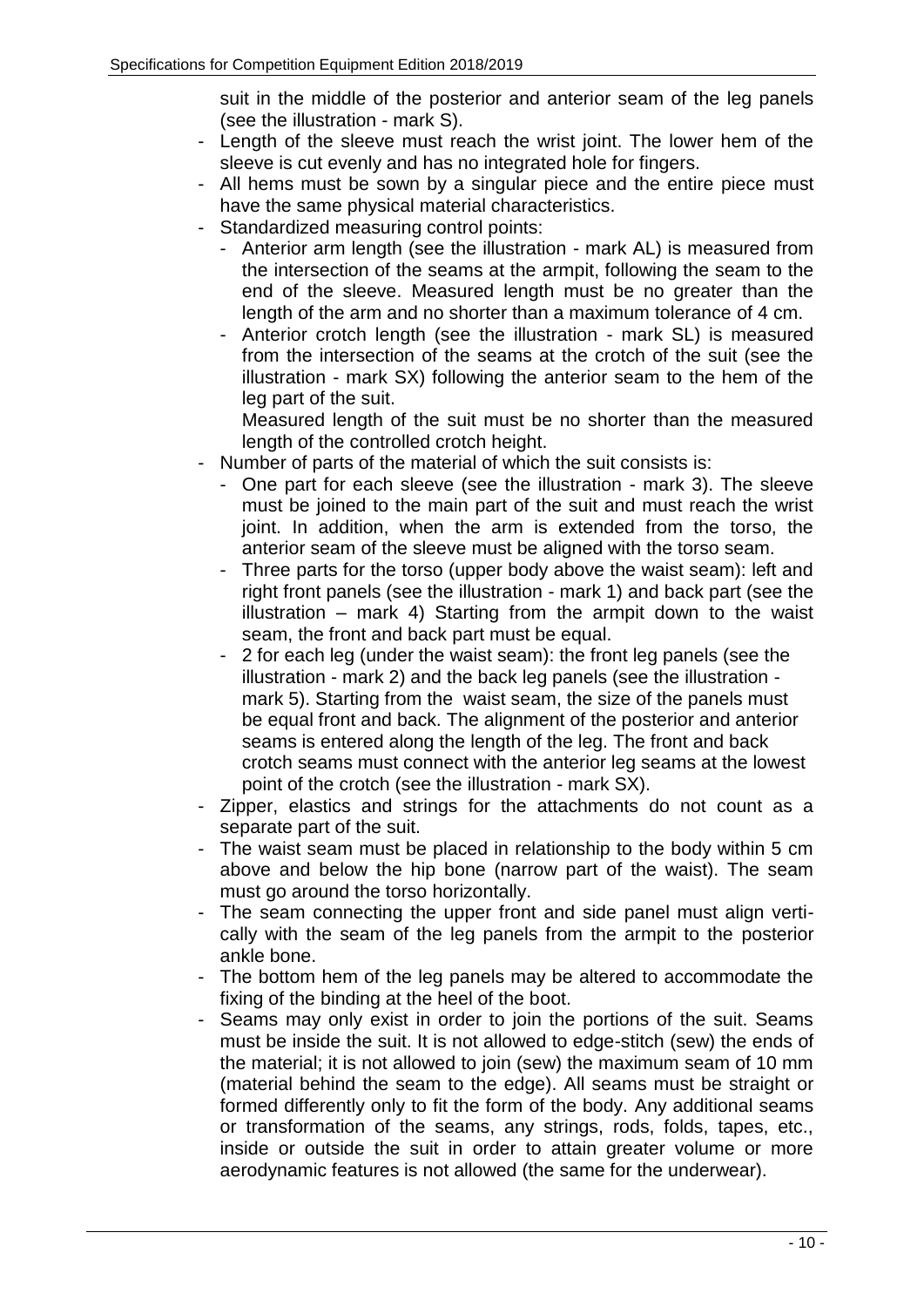- The enclosed suit illustrations are the determining bases for these written rules. Exception for Youth competitions: no limit for number of parts and cutting of the suits.

### **Additional specifications for the Ladies Ski Jumping suit**

Number of parts of the material of which the suit consists of is:

- 7 parts for the upper body (see the illustration mark 1, 7, 4 and 8).
- 8 parts for the lower body (see the illustration mark 2, 9, 6 und 10). The waist seem must go around the torso horizontally and must be placed at the part of the body with the smallest circumferences.
- Two parts for each sleeve including shoulder: front part of the sleeve (see the illustration - mark 3) and back part of the sleeve (see the illustration - mark 5). Each sleeve starts from the neck opening and extends over the shoulder maximally to the wrist joint. Starting from the armpit down the size of the panels must be equal front and back. The alignment of the posterior seam must be centered along the length of the sleeve and parallel to the torso seam. In addition, when the arm is extended from the torso, the anterior seam of the sleeve must be aligned with the torso seam.
- Side parts (Pos. 9 and Pos. 10) Both the side parts end at the height of the athlete´s knee. The tolerance for the end of both parts, above and below the knee, is +/- 15 cm. At the waist seam both side parts (pos. 7, 4, 9, 10) must be at least 5 cm wide.
- Upper front parts (Pos 1, A1) The upper area of front part 1 must have a width of at least 10 cm. The front seam between the side part 1 and 7 must run over the middle part of the breast.

### **4.1 Material, Fabric**

The structure of the surface of the material and the composition of the material for all parts of the suit must be the same. The only exceptions are different colours of the same material.

The thickness of the suit may not exceed 6.0 mm, nor be less than 4.0 mm.

Construction of the Ski Jumping suit is a five-layer laminated fabric and consists of:

- outer fabric/ first layer
- foam
- elastic membrane
- foam
- lining fabric

The components are laminated together by either a hot-melt process or flame laminated, where 4 acts are necessary to laminate the fabric.

The controlled air permeability of 40 l/m2/sec. (FIS Rules) is reached by perforation and guarantees a constant value.

#### **Outer fabric / first layer**

The outer fabric for the ski jumper laminate is a bi-elastic warp-knit fabric, called Charmeuse (pattern notation). This material is produced on a 2 thread system warp knitting machine.

Material: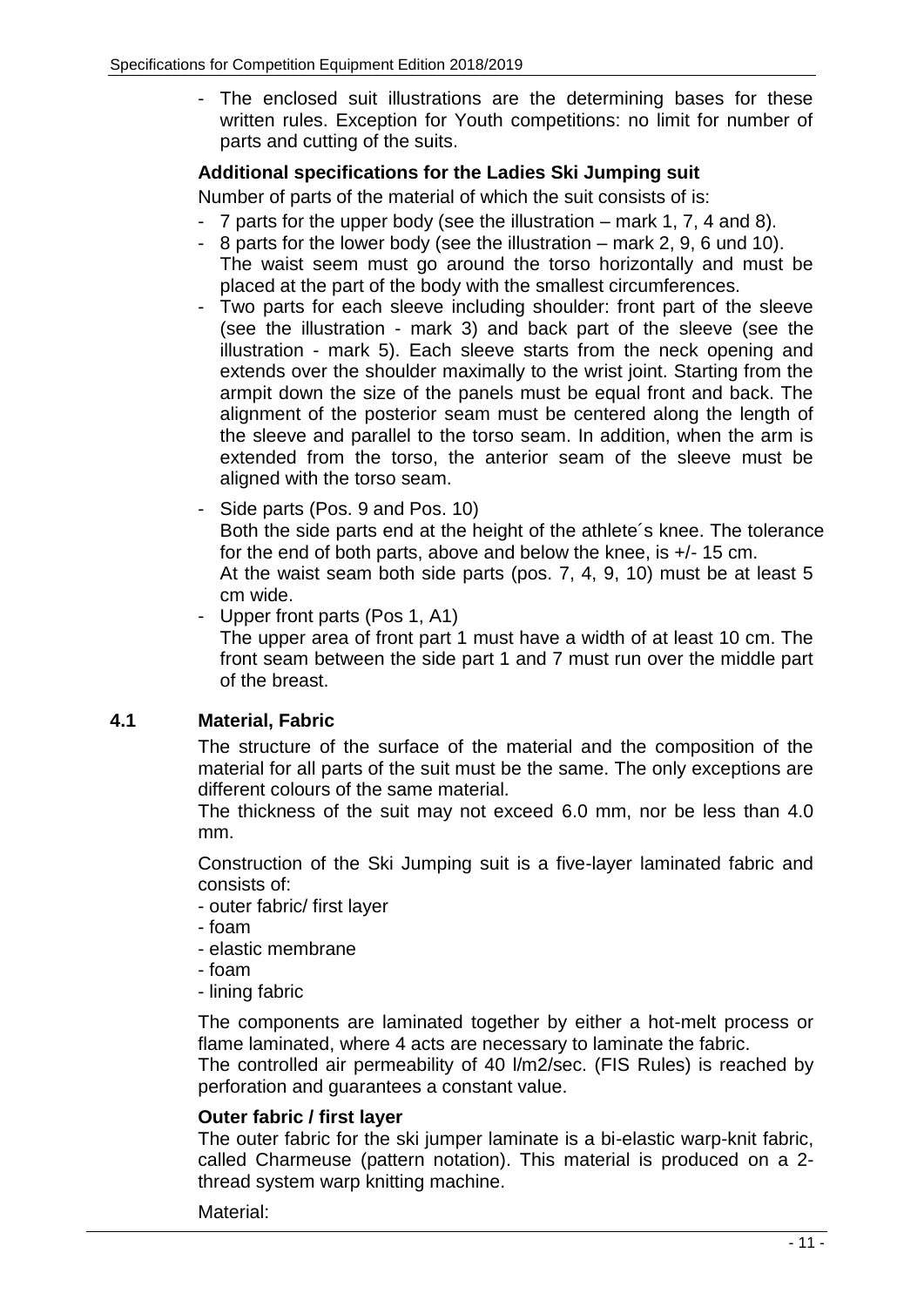81 % Polyamid gloss dtex 44f12 19 % Elasthane (Lycra) dtex 44f1

Weight:  $180/190$  g/m<sup>2</sup> approx.

Elasticity: Length 150-160% Width approx. 85-95%

Finishing:

The quality is dyed in a classical piece dying method (acid dyestuff). Beside the dyestuff and eventual dyeing assistant there is no use of other chemical stuff allowed, which would change the characteristics of the surface.

Material has two different sides:

- a) Lengthwise stripe "rip fabric (even side)"
- b) Transverse thread connection, called satin-side

The satin side is the visible outside of the jumping suit. The satin side must be chinzed. There are no other additional treatments like chemical or mechanic surface changes allowed (for example by aluminium steam, foil application, shaping or others).

### **Lining fabric**

Lining fabric is identical with the outer fabric (material and weight) but only white.

#### **Inside fabric / foam and elastic membrane**

The inner life of the material is a three-layer laminate built up of a two 2,1 mm foam layers (volumetric weight ca. 55g) and with an elastic membrane in the middle. This laminate is perforated to reach the defined air permeability.

### **4.2 Air permeability of the suit material**

The material of a jumping suit must show a minimum air permeability which is the same from the outside in and from the inside out. Minimum air permeability is established as follows:

The unstretched fabric must show a medium air permeability of a minimum of 40 litres per  $m^2$ /sec with 10 mm water pressure.

This value is compulsory at the time of distribution by the manufacturer that means at the moment of plumbing. At controls in competitions it must not be less than 40 litres.

Although usage may result in some stretching of the material, the back portion of the suit must show air permeability as high or higher than the other parts of the suits.

### **4.3 Underwear**

- The thickness of the underwear must not exceed 3,0 mm (cumulative all layers and parts of the underwear together).
- Air permeability of the underwear must exceed 60  $1/m^2$ .
- The size, fit and form of underwear must conform the size and shape of the body.
- No form of a hood is allowed.
- No fixations (i.e. integrated holes for fingers) are allowed.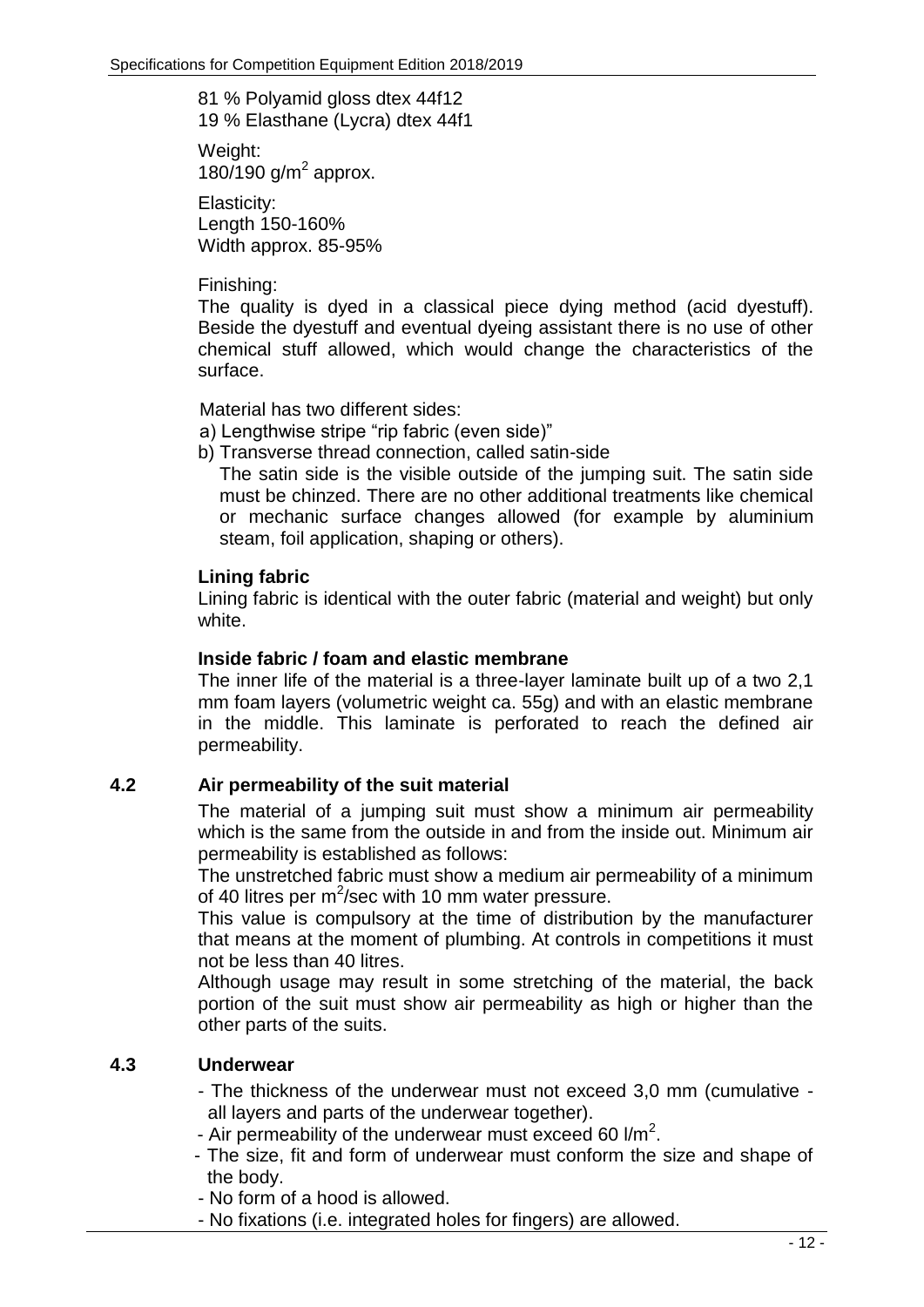#### **4.4 Examination of materials, suits**

The guidelines for minimum air permeability established by the FIS Control Procedures/Equipment Working Group in collaboration with the Federal Institute for Materials Control are valid.

Multi-layered materials are accordingly permitted for Ski Jumping suits, as long as they conform to the technical specifications and air permeability requirements and all portions of the suit are made from the same material.

### **5. Crash helmets**

The use of crash helmets is compulsory for all events. The shape of the helmet must conform to the shape of the head. The distance measured at any point between the outside surface of the helmet and the head shall not exceed 7 cm.

The crash helmets used for international FIS competitions shall comply with the standards applicable for crash helmets for alpine ski competition (crash helmets to be used in GS/SG/DH).

Compliance with the standards is to be attested by the corresponding specific standardised conformity label affixed in a non removable way at the back of the helmet in a location which is and shall remain visible. The label shall in particular not be covered by the goggle strap. The conformity label (Label "RH2013") confirming compliance with the standard applicable to helmets to be used for international FIS competitions is shown in attachment. The labels affixed by manufacturers shall comply with the specifications set forth in the enclosure (page 34).

### **6. Ski goggles**

Ski goggles are devices protecting the eyes against weather and rays with optically correct lenses. Their aim is to guarantee good, contrast-free visibility in all weather conditions. The use of goggles is recommended.

### **7. Ski gloves**

Gloves offer protective covering against weather and external forces. The use of gloves is compulsory for all events.

The glove size must correspond to the hand size. Thickness of the material is maximally 5mm.

Only gloves with fingers (for all fingers) are allowed. The gloves may not be fin-shaped.

### **E. Freestyle Skiing competition Equipment**

### **1. Definition**

Competition equipment

The term "competition equipment "embraces all items of equipment used by the athletes in competition skiing, including clothing and implements that serve a technical function. The entire competition equipment forms a functional unit. In this connection the following points must be observed:

- a) The principle of safety
- b) The principle of fairness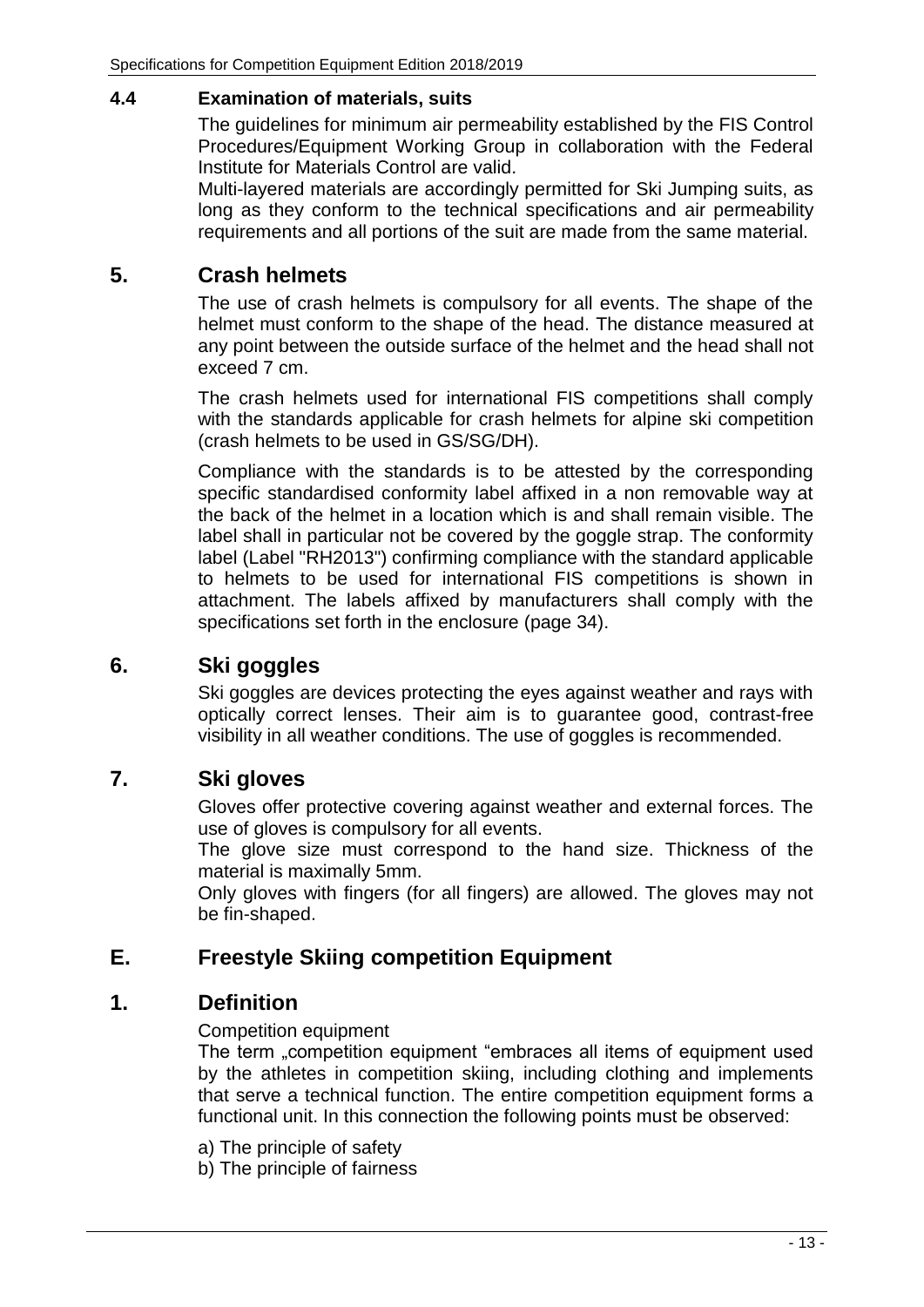#### **1.1 Competition implements**

Competition implements refer to those parts of the equipment, which fulfil essential functions for the competition and which are separable from the competition.

Examples: skis, bindings, boots, poles, clothing, helmets, ski goggles.

#### **1.2 Additional equipment (accessories)**

Additional equipment (accessories) to competition equipment are those components or implements which have an influence on the technical function of the competition equipment and which are attached directly to the equipment by means of recognised fastenings. Accessories do not perform essential functions for the competitions.

Example: plastic tip covers, additional weights.

#### **1.3 Auxiliary equipment**

Auxiliary equipment refers to those components of the competition equipment which do not fulfil an essential function, and which do not fall under the heading of additional equipment. Example: measuring instruments.

### **2. Discipline Components**

#### **2.1. Equipment Control**

Only measurements which are carried out by the appointed FIS equipment measurement experts using the official FIS measurement tools are valid. The results of measurements carried out at the time are valid and final, irrespective of previous measurements.

#### **2.2 Freestyle skis**

#### *2.2.1 Definition*

Skis employed in Freestyle competition events where the principal source of motive power is gravity. To assist with directional and speed control, the edges of the running surface are constructed from hard materials and sealed into the ski.

- *2.2.2 Criteria*
- *2.2.3 Geometric features* There are no limitations or restrictions for ski length and radius.
- *2.2.4 Ski length* No limitations.
- *2.2.5 Profile width* No limitations
- *2.2.6 Radius* No limitations
- *2.2.7 Overall height of sectional view* No limitations.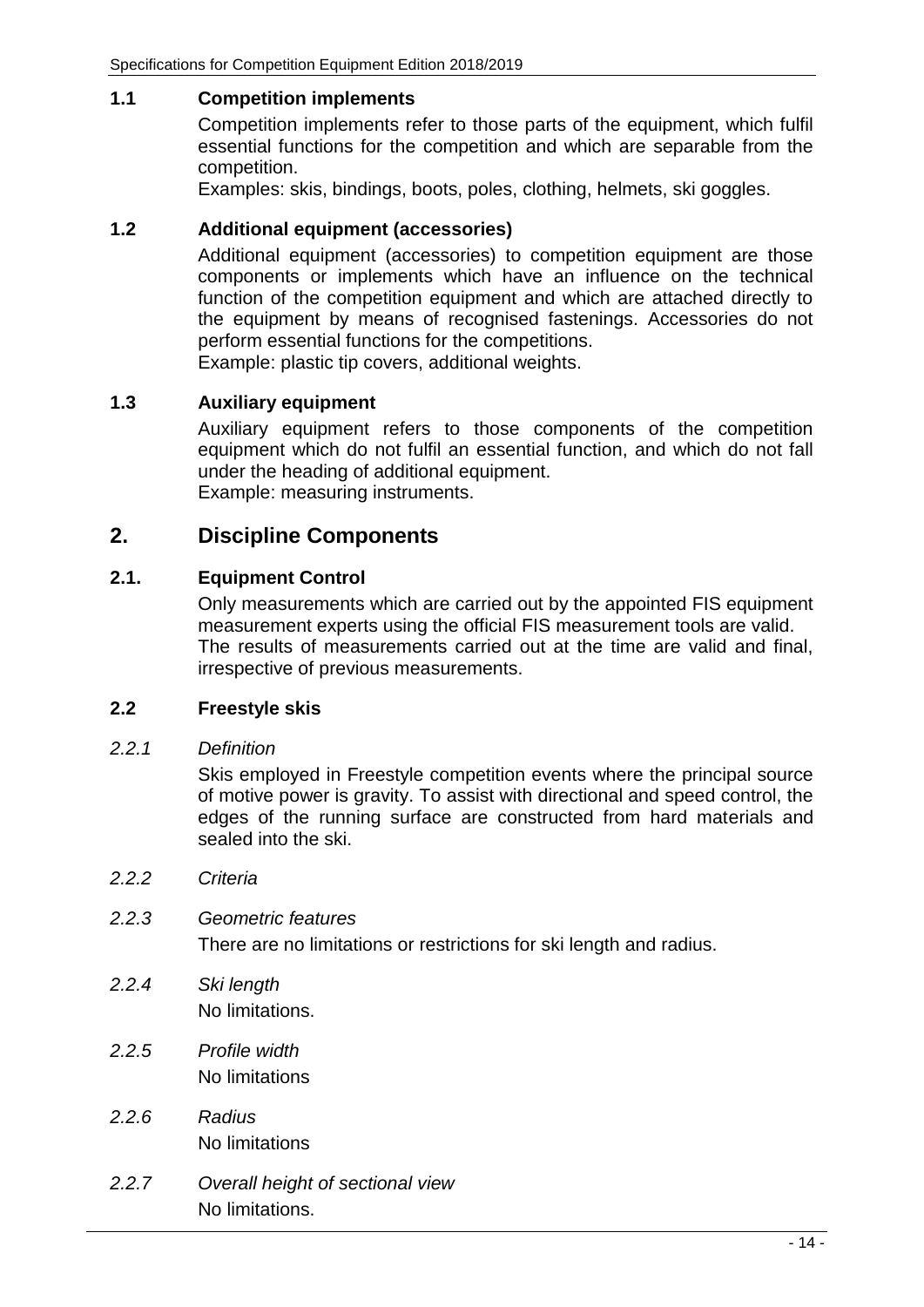- *2.2.8 Camber* No limitations.
- *2.2.9 Contour, length and height of shovel* No limitations
- *2.2.10 Contour of tail* No limitations.
- *2.2.11 Running surface* No limitations.
- *2.2.12 Running Groove* No limitations.
- *2.2.13 Flexibility* No limitations with regard to the rigidity in all grades of flex.
- *2.2.14 Mass* No limitation with regard to weight and distribution of mass.

### **2.3 Construction**

*2.3.1 Type*

No limitation with regard to composite structure.

#### *2.3.2 Ski components*

- Running surface: no limitations with regard to material and dimensions.
- Torsion box: no limitations with regard to material and dimensions.
- Edges: no limitations with regard to material and dimensions.
- Of top surface: no limitations with regard to material and dimensions.
- Core: no limitations with regard to material.

#### *2.3.4 Durability*

With regard to the mounting of bindings, the "ISO 8364", must be fulfilled.

### **3. Additional equipment**

No additional equipment is permitted which

- a) makes use of foreign energy (e.g. heaters, chemical energy accumulators, electric batteries, mechanical aids, etc.)
- b) causes or intends to cause changes in the outer conditions of the competition to the disadvantage of fellow competitors (e.g. changes to piste or snow)
- c) increases the risk for the users or other persons, when used for the purpose it was intended for

#### **3.1 Safety bindings**

Safety bindings function as strain limiters. That is, these devices transfer specific demands occurring during skiing to an acceptable limit, and when this limit is overstepped, they release their firm hold to the ski. (See 4306.1.2, 4206.1.2, 4008.2.2)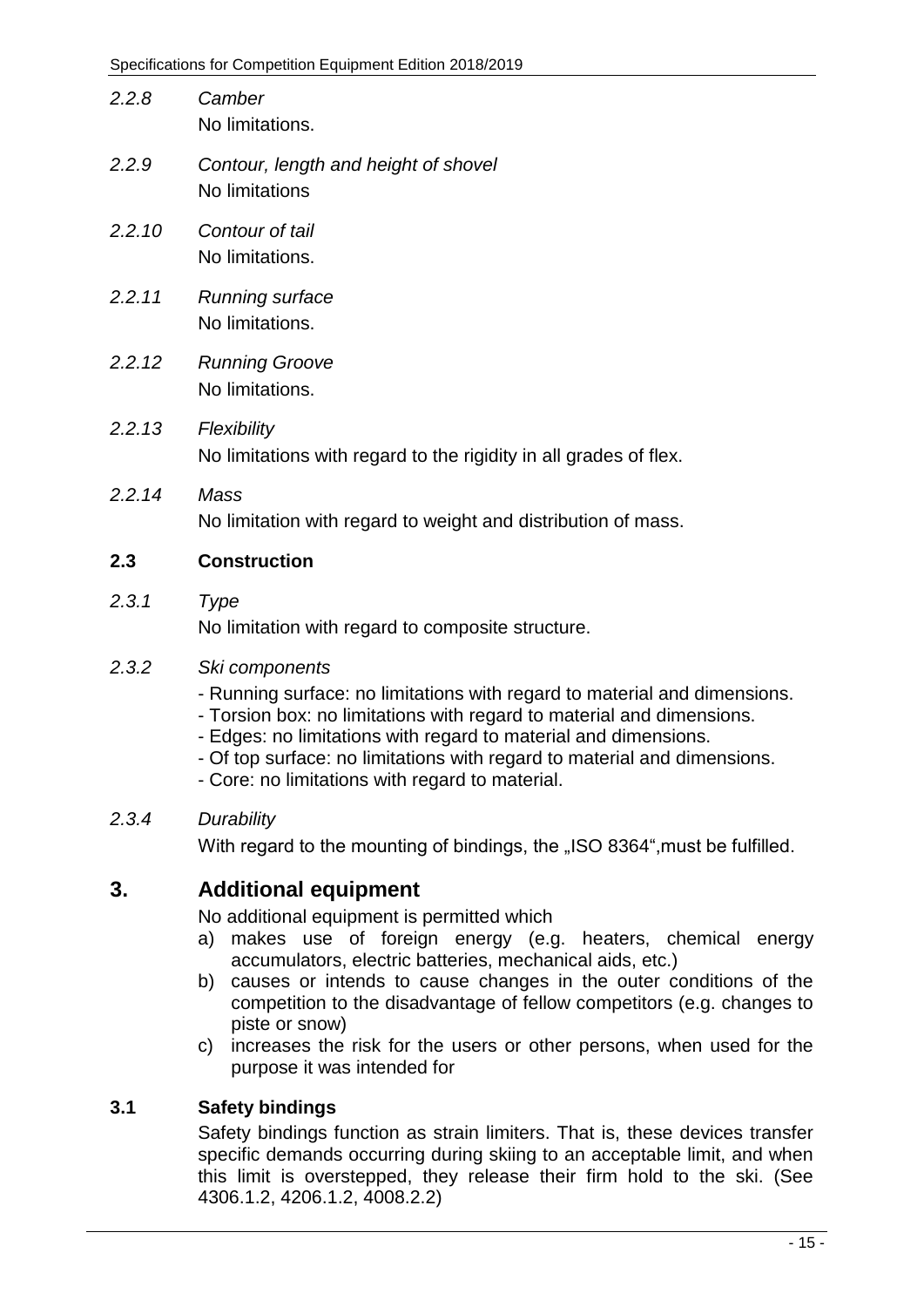### **3.2 Anti-vibration plates**

Mounting of such plates is permitted under the following conditions:

### **3.3 Width of ski surface**

The plates may not exceed the width of the ski surface.

#### **3.4 Maximum height**

For FIS, U14 and U16 events the maximum height is 50 mm.

### 3.4.1 Bearing surface height ( $h_{\text{BS}}$ )

| Definition:                      | of the ski and the ski boot sole.                         | Distance between the bottom of the running surface                                                                                                                                                                                       |
|----------------------------------|-----------------------------------------------------------|------------------------------------------------------------------------------------------------------------------------------------------------------------------------------------------------------------------------------------------|
|                                  |                                                           |                                                                                                                                                                                                                                          |
| <b>Related ISO Norm</b>          |                                                           |                                                                                                                                                                                                                                          |
| Specification                    | Tolerances                                                |                                                                                                                                                                                                                                          |
|                                  | surface of Component D has to be considered.              | For $h_{BS}$ , the maximum rectangular distance from the<br>running surface of the ski to the contact area between<br>the bearing surface of the ski boot and the bearing                                                                |
|                                  | $h_{\rm BS}$                                              | Ski boot<br>Component D: Retention device<br>Component B: Interface<br>Component A: Alpine racing ski                                                                                                                                    |
| Description of<br>measurement:   |                                                           |                                                                                                                                                                                                                                          |
| Measuring device:                | Caliper                                                   | <b>DIN 862</b><br>Accuracy class:                                                                                                                                                                                                        |
|                                  |                                                           | Graduation: 0.01mm                                                                                                                                                                                                                       |
| Measuring value<br>documentation | e.g. 49.25mm                                              |                                                                                                                                                                                                                                          |
| Additional<br>Information        | boot soles. However the overall height is<br>soles apply. | Note: The overall standing height of the athlete is the<br>sum of bearing surface height and thickness of the ski<br>not<br>specified, instead the individual specifications for<br>bearing surface height and thickness of the ski boot |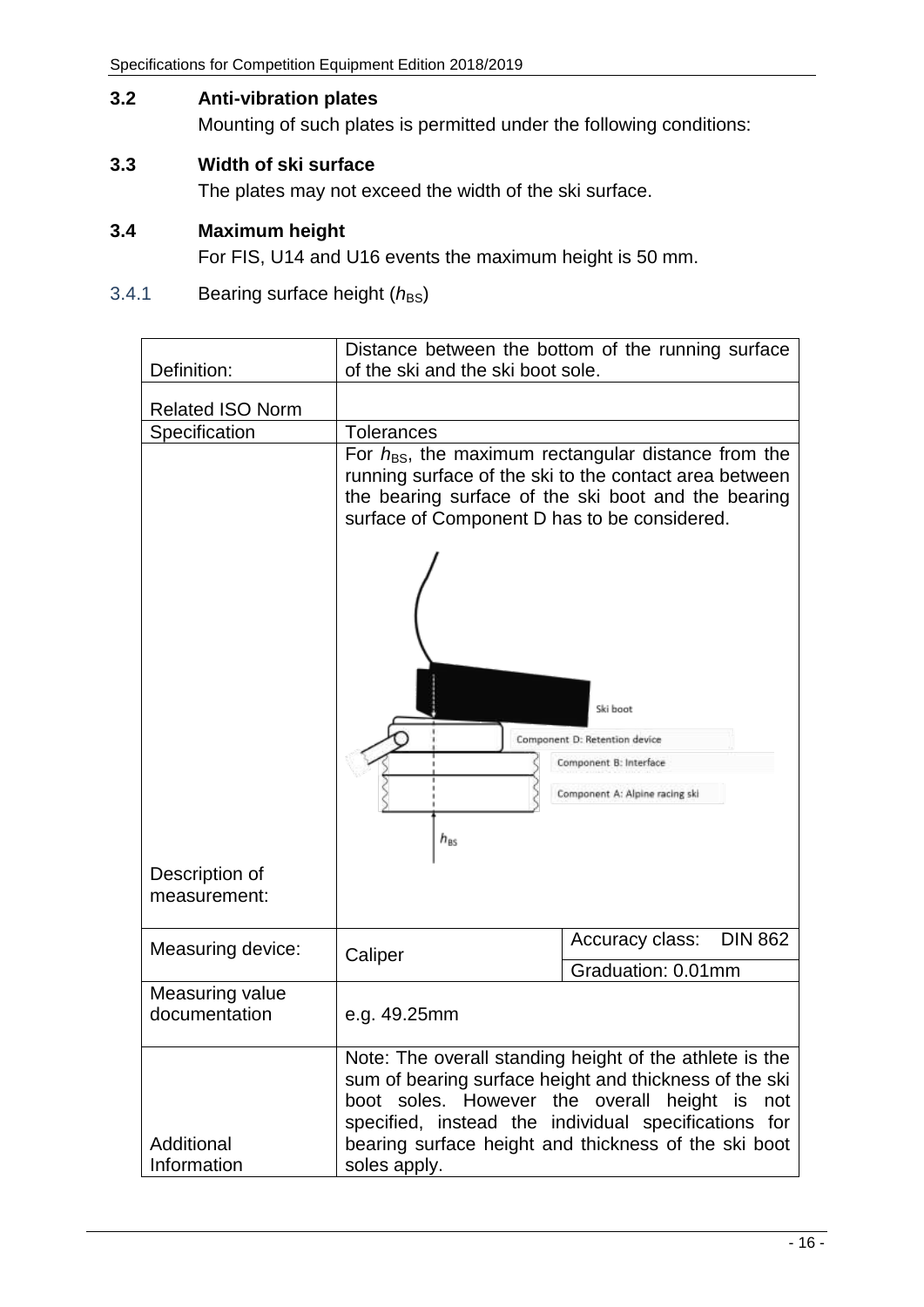#### **3.5 Ski stoppers**

The ski stopper is a catching apparatus for skis, whose function is to stop or bring to a standstill the loose ski following the release of the safety binding within the intermediate area of the skiers fall. In competitions and official training skis without ski stoppers are not permitted. Ski Stoppers must be mounted in such a way as not to impede the operation of the device. The manufacturer is responsible for a perfect function of the ski stoppers.

### **4. Ski boots**

Ski boots are robust footwear developed especially for skiing, offering protection against jolts and bumps as well as injury from ski edges and other external causes. The ski boot encloses the foot firmly, while at the same time allowing the movement necessary for skiing techniques, in that the ankle has the room it needs to move, but at the same time allowing the transfer of every steering movement completely to the ski.

The relevant national and international guidelines and norms establish the requirements.

Thickness of ski boot soles

Distance between the ski boot sole and the base of the heel including all hard and soft parts:

Ladies & Men maximum 43 mm

### **5. Ski poles**

The ski pole is a sports article whose function should aid the skier, facilitate balance and, if necessary, enable stopping. The national and international guidelines and norms establish the minimum requirements for ski pole tips, grips, shaft, baskets, straps, length, etc. Due to risk of injury, metal baskets are not permitted.

### **6. Competition suits**

#### **6.1 Ski Cross**

(From Freestyle ICR Ski Cross 4511.4, 4511.5, 4511.6)

Ski Cross suits must be two pieces; pants and a separate top.

Suits worn in the Alpine events of Downhill (DH), Super-G (SG), Giant Slalom (GS), Slalom (SL) and Speed Skiing are not allowed.

Suit base material shall be textile fabrics excluding rubber, neoprene, leather or vinyl like materials or fabrics. Patches of different material are allowed provided that textile fabrics shall remain, in any event, predominant.

Material shall be uniform for the entire length of the leg, from waist to pant bottom. There shall be no stiffening or layering of material to create a shape or form to the pants lower cuff.

Only one (1) vertical seam from the hollow of the knee to the bottom of the pant at each leg is allowed.

Non-protruding body protection and padding is recommended.

Protection equipment including back protector or any other padding or body amour must be worn on the body and separate from the Ski Cross competition suit (outer wear). Protection and padding must not be built into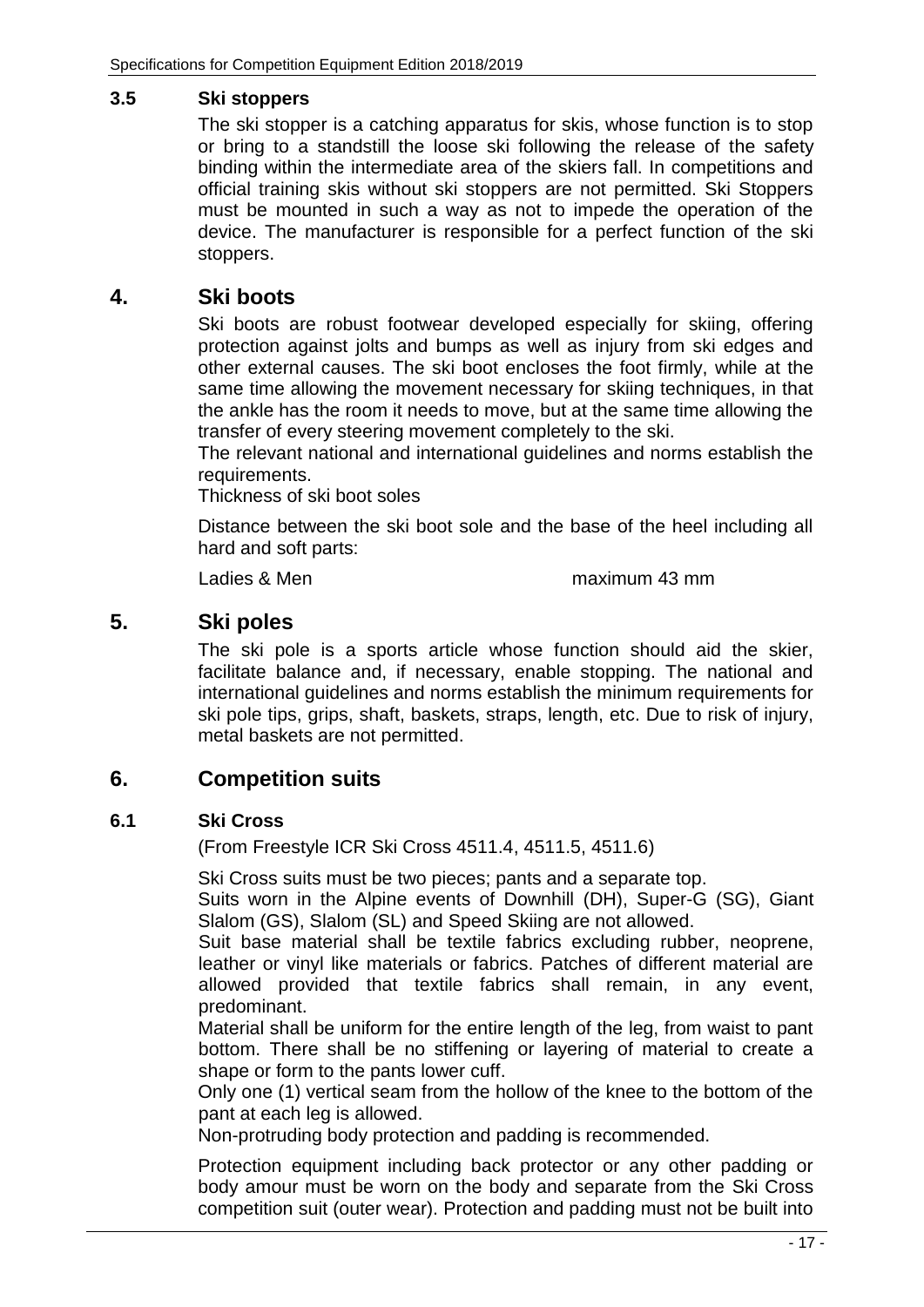the Ski Cross suit or attached to the Ski Cross suit by a zipper, velcro or any other means. Fastening devices such as elastic straps, zippers, nylon straps, buttons, snaps, velcro, one or 2 sided tape, or any other methods shall not be used to tighten the pant leg material closer to the body or make the pant leg faired or aerodynamic.

The gap in the material must be a minimum of 80mm, measured from the knee cap of each leg to the top of the ski boot (highest point on the back side of the ski boot) and 40mm from the top of the ski boot to the bottom of the pant leg, measured on the calf side. The vertical distance between the ski boot sole and the bottom of the pant leg must be a maximum of 170mm.

A tolerance of 2 mm (width of material) 5 mm (pant length) outside of the measurement regulations shall be allowed for one control. Warning shall be issued in this the case and announced. Each subsequent control must be within the specified regulations.

#### **Ski Suit Measurement Method**

Body position and stance for taking measurements:

Any competitor shall appear in full ski cross competition wear with buckled in ski boots on. They shall stand with feet shoulder-width apart, in an upright standing position, the legs relaxed forward into the support of the cuffs of their boots. ("Full race wear" includes all under layers and padding that is worn while competing.)

The material gap shall be found everywhere at the measuring control points, without stretching or pulling the fabric apart from the underwear.

The measurement shall take place before or after each qualification run, before or after each heat in the KO Final. In the case of measuring after the heat in the KO Final, the eliminated competitors are measured prior to exiting the finish area. All competitors in the Final and Small Final heats will be measured prior to exiting the finish area and before the flower or venue ceremony, as decided by the Jury and announced at the First Team Captains' Meeting.

The measurement tool shall be certified by the FIS Office. Standardized measuring control points:

Lower Body:

Anywhere below the person's mid point of the thigh to the bottom of the pant leg.

The pant leg must cover the top of the skier's boot (top of ski boot is the area directly above the upper most buckle of the boot)

#### Upper Body:

Mid-bicep (mid-bicep is found by finding the mid-point between the tip of one's elbow and the point on the top of the shoulder where the Acromion bone in the shoulder meets the head of the Humerus.)

#### **6.2 Moguls**

No limitations.

#### **6.3 Aerials**

No limitations.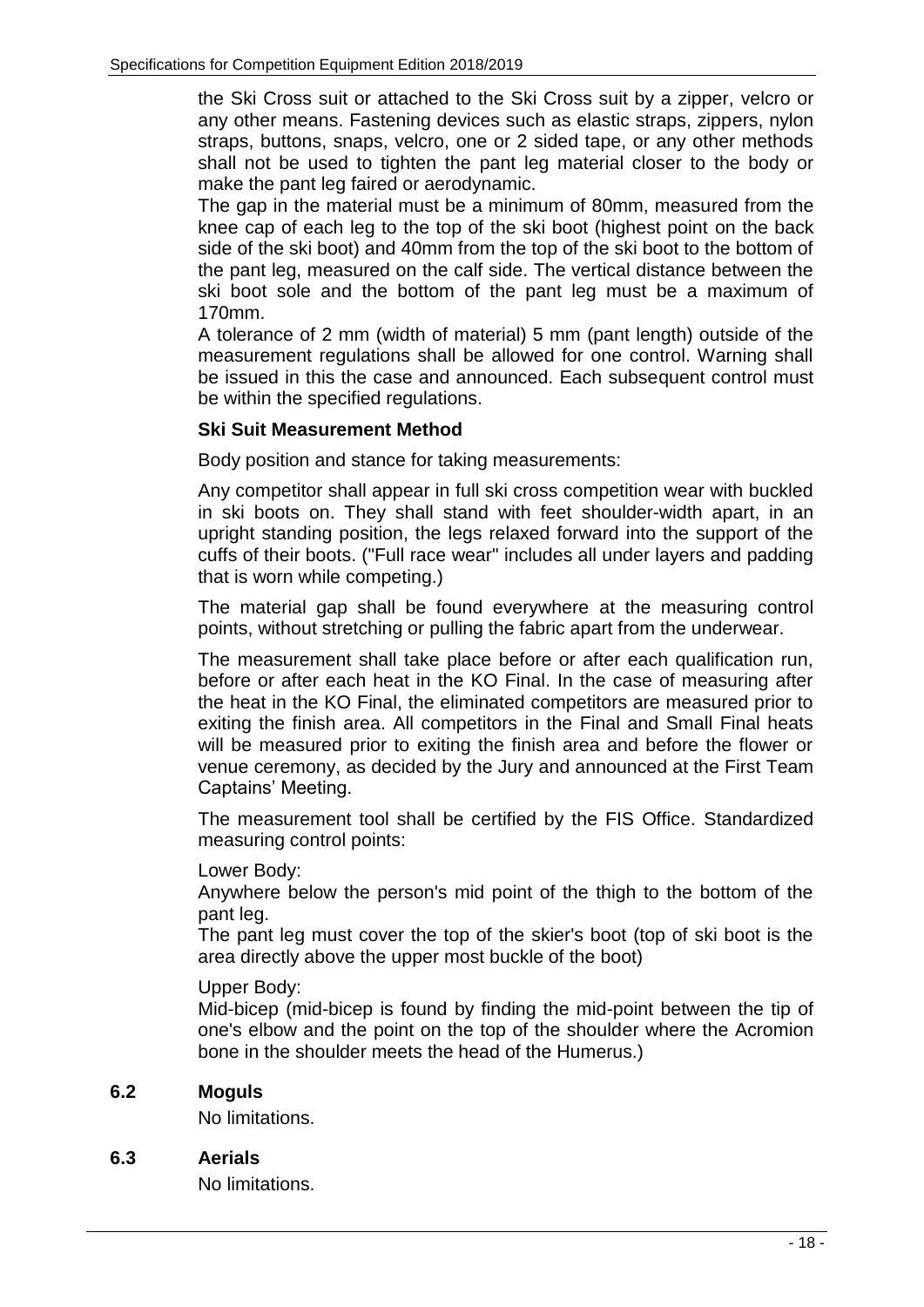#### **6.4 Halfpipe**

No limitations.

#### **6.5 Helmets**

The use of helmets is compulsory for all events. (See ICR 3054.6, 4008.2.1, 4206.1.3, 4306.1.3, , 4511.3)

#### **Requirements:**

- Helmet model to be certified under EN 1077 (class B) or ASTM 2040 as minimum standards
	- o NB1: soft ear padding is allowed
	- o NB2: crash helmets fulfilling higher safety standards can be used. This includes:
		- EN 1077 (Class A), SNELL 98 and all helmets fulfilling the specific standard described above such as CEN 1385.

For Ski Cross, the helmet shall fulfil the following requirements:

- Helmet model to fulfil and to be certified under both ASTM 2040 and EN 1077 (class A – hard sided)
- In addition Helmet model to pass an additional specific test under EN 1077 test procedure but at higher test speed of 6.8m/s

### **7. Ski goggles**

Ski goggles are devices protecting the eyes against weather and rays with optically correct lenses. Their aim is to guarantee good, contrast-free visibility in all weather conditions. The use of ski goggles is recommended.

### **8. Ski gloves**

Gloves offer protective covering against weather and external forces. The wearing of gloves is strongly recommended. Protective padding along the entire length of the glove is permitted. The use of protective guards in the form of shields, which are pulled over the glove, is permitted.

#### **9. Back protectors**

#### **9.1 Definition**

athlete's back against weather and external forces. The use of back protections is recommended.

#### **Specifications**

The back protector must adapt to the anatomical bend of the athlete's spine and lay flat against the body. The top edge of the back protector has to be situated in the area of the spinal column. Fastening of the back protector may take place with a stomach belt, straps or suspenders. The maximum thickness has to be in the middle part and may not exceed 45 mm; the thickness reduces towards the edges of the back protector. The back protector may be worn exclusively under the competition suit.

### **10. Competition data and event presentation**

For the purpose of improved television presentation and the technical development of the event, the Freestyle Committee has introduced the collection of digital information on the performance competitor with the use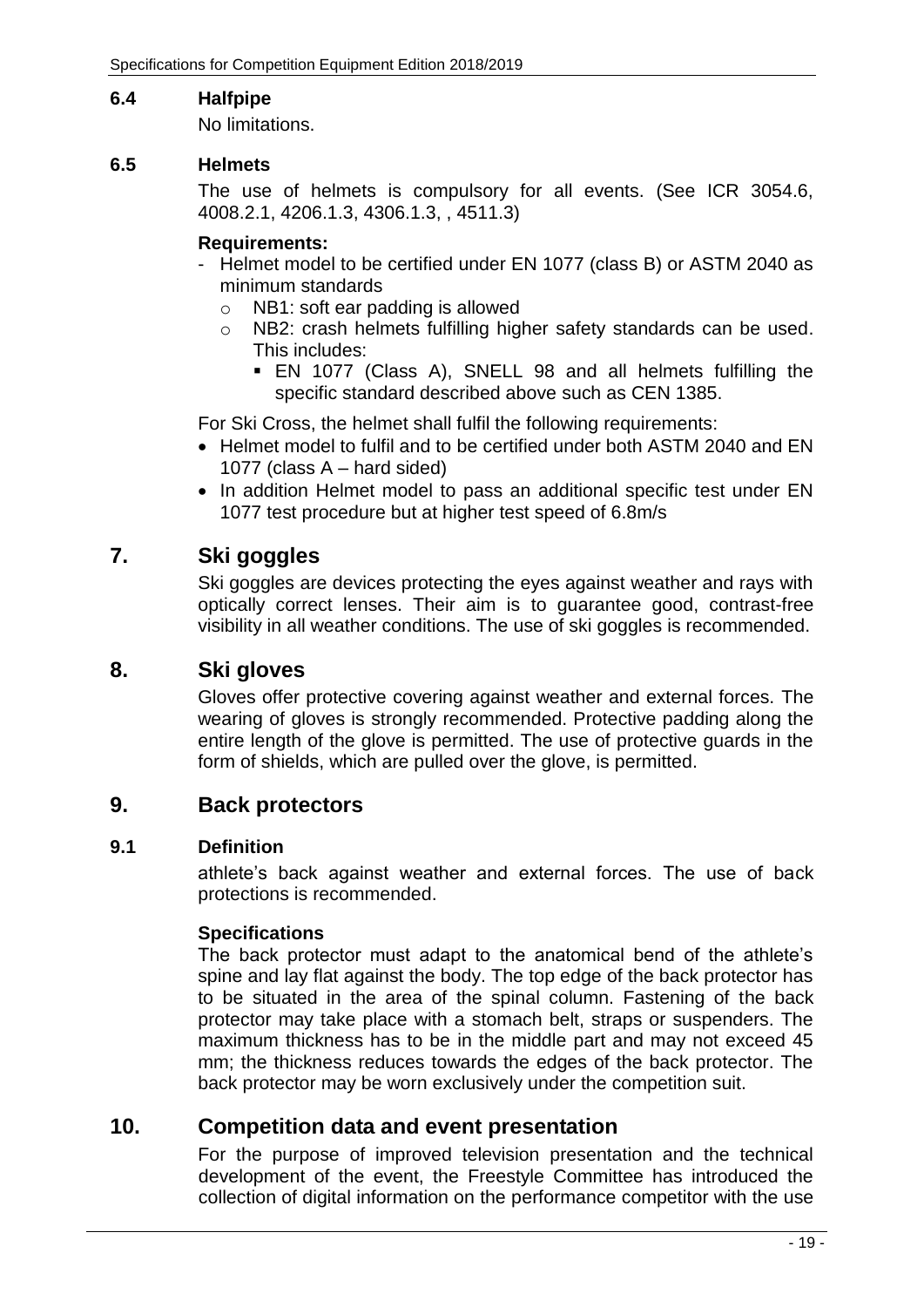recorders and transmission devices worn by the competitor using systems approved by Freestyle Committee and the Equipment Committee.

### **F. Snowboarding competition Equipment**

### **1. Snowboards**

Only Snowboards can be used in competitions. The boards minimal width is restricted as follows:

Gliding surface length (Minimal width):

up to 135 cm 14 cm more than 135 cm 16 cm

### **2. Bindings**

The bindings must be fixed diagonally on the long axis of the board. The boots cannot overlap each other.

2.1 Plate Systems that connect both bindings are not allowed in SBX (individual plate systems are allowed on each binding)

#### 2.2 Retention devices, leashes Safety leashes are optional unless required by the organiser or the ski area.

### **3. Competition Clothing**

Competition suits must be two piece – pants and separate top. Form fitting speed or downhill suits are not permitted. Non protruding body protection and padding is recommended.

Protective equipment i.e. back protection must be worn on the body. No straps, fastening devices or other methods can be used to tighten the suit material closer to the body. Shin guards are excluded from this rule.

### **4. Crash Helmets**

The use of crash helmets is compulsory for all snowboard events. Helmets used in FIS Snowboard events shall be specifically designed and manufactured for the respective discipline and shall bear a CE mark and conform to recognized and appropriate standards such as CEE 1077 or US 2040, ASTM 2040. Helmets must be worn according to the manufacturers recommendations.

### **G. Bibs**

Alpine: Downhill / Slalom / Giant Slalom / Super G Nordic: Cross-Country / Ski Jumping Freestyle Skiing

Examples: See Enclosure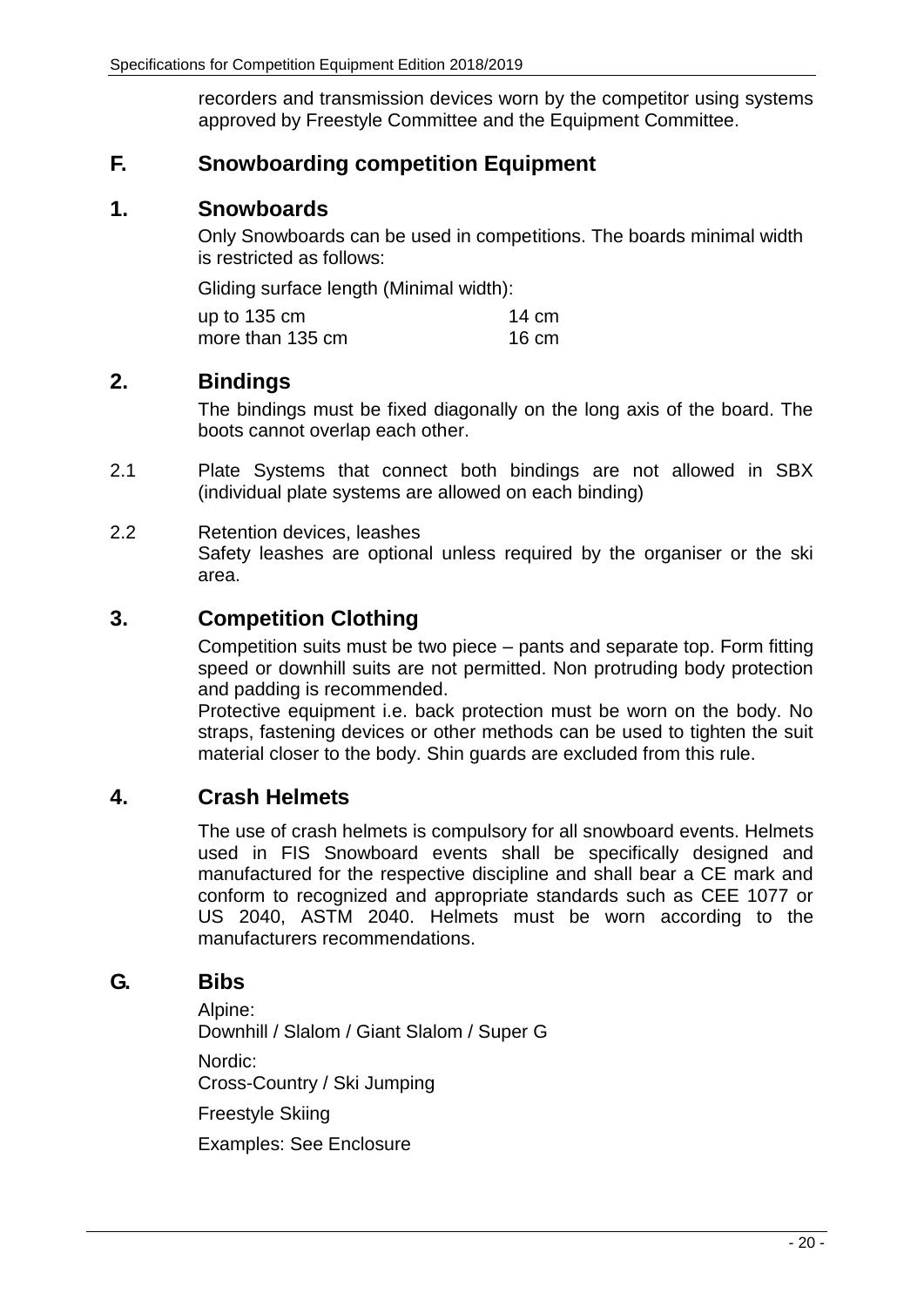### **1. FIS Specifications for Alpine bibs**

- **1.1 Advertising** According to ["FIS Advertising Rules"](http://www.fis-ski.com/mm/Document/documentlibrary/Marketing/06/99/48/AdvertisingRulesEditionJune2018final_Neutral.pdf)
- **1.2 Numbers** According to ["FIS Advertising Rules"](http://www.fis-ski.com/mm/Document/documentlibrary/Marketing/06/99/48/AdvertisingRulesEditionJune2018final_Neutral.pdf)

### **1.3 Assignment**

Bibs must be assigned as follows: Ladies sizes: with elastic band Men's sizes: with elastic band

#### **1.4 Fabric, Material**

T-shirt style bibs, 100% Polyester / Interlock

### **1.5 Elasticity (stretch)**

Measured on a piece of material 10 cm wide: Stretch ability in the width 24 cm.

### **1.6 Seams, Sewing**

Side seams: Material is sewn together, hemmed and stitched - overlock. Neckline and armholes are trimmed with edging and double-stitched. Waistband with 2 cm wide seam, double-stitched with an elastic band pulled trough. (See enclosure)

### **2. FIS Specifications for Cross-Country starting bibs**

#### **2.1 Advertising**

According to ["FIS Advertising Rules"](http://www.fis-ski.com/mm/Document/documentlibrary/Marketing/06/99/48/AdvertisingRulesEditionJune2018final_Neutral.pdf)

#### **2.2 Numbers**

According to ["FIS Advertising Rules"](http://www.fis-ski.com/mm/Document/documentlibrary/Marketing/06/99/48/AdvertisingRulesEditionJune2018final_Neutral.pdf)

#### **2.3 Assignment**

Starting bibs must be assigned as follows and must be cut in such a way that the skier's shoulders are allowed free movement: Ladies size: without elastic band Men's size: without elastic band

#### **2.4 Fabric, material**

T-shirt starting bibs in smooth material quality 100% Polyester / Interlock or 100 % polyester knitwear (meshed or non-meshed).

### **2.5 Elasticity (stretch)**

Meshed starting bibs: measured on a piece of fabric 10 cm wide: Stretch ability in the width 18,5 cm None meshed starting bibs: measured on a piece of fabric 10 cm wide: Stretch ability in the width: 24 cm (see enclosure)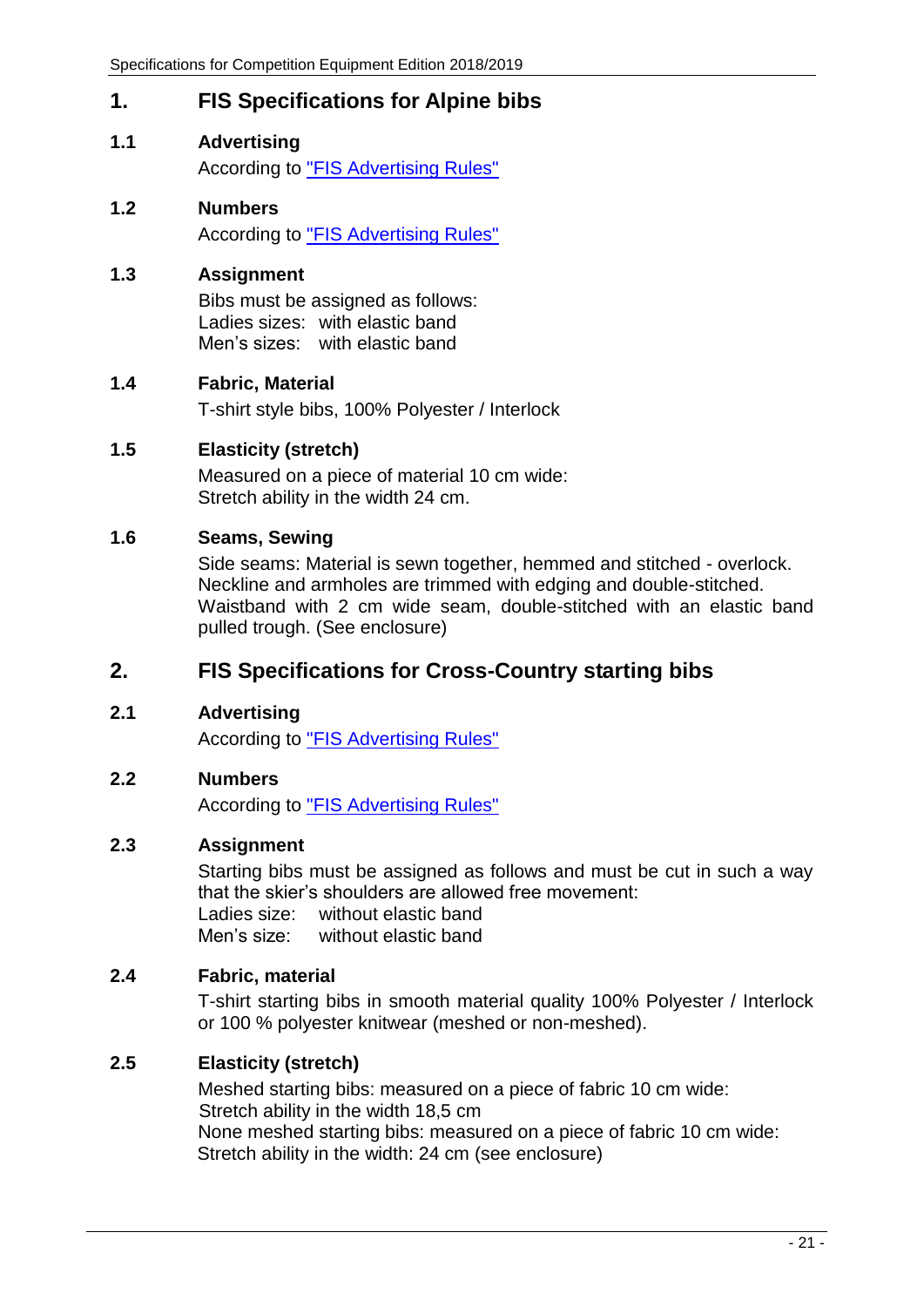### **3. FIS Specifications for Ski Jumping starting bibs**

- **3.1 Advertising** According to ["FIS Advertising Rules"](http://www.fis-ski.com/mm/Document/documentlibrary/Marketing/06/99/48/AdvertisingRulesEditionJune2018final_Neutral.pdf)
- **3.2 Numbers** According to ["FIS Advertising Rules"](http://www.fis-ski.com/mm/Document/documentlibrary/Marketing/06/99/48/AdvertisingRulesEditionJune2018final_Neutral.pdf)

#### **3.3 Assignment**

Starting bibs are assigned to the men in men's sizes.

#### **3.4 Fabric, material**

T-Shirt starting bibs 100 % Polyester with an air permeability of 40 litres per m2/sec under 10 mm of water pressure.

#### **3.5 Elasticity (stretch)**

Measured on a piece of fabric 10 cm wide: Stretch ability in the width 24 cm.

#### **3.6 Seams, sewing**

Side seams: material is sewn together, hemmed and stitched - overlook. Neckline and armholes are trimmed with edging and double-stitched. Waistband with 2 cm wide seam, double-stitched (see enclosure).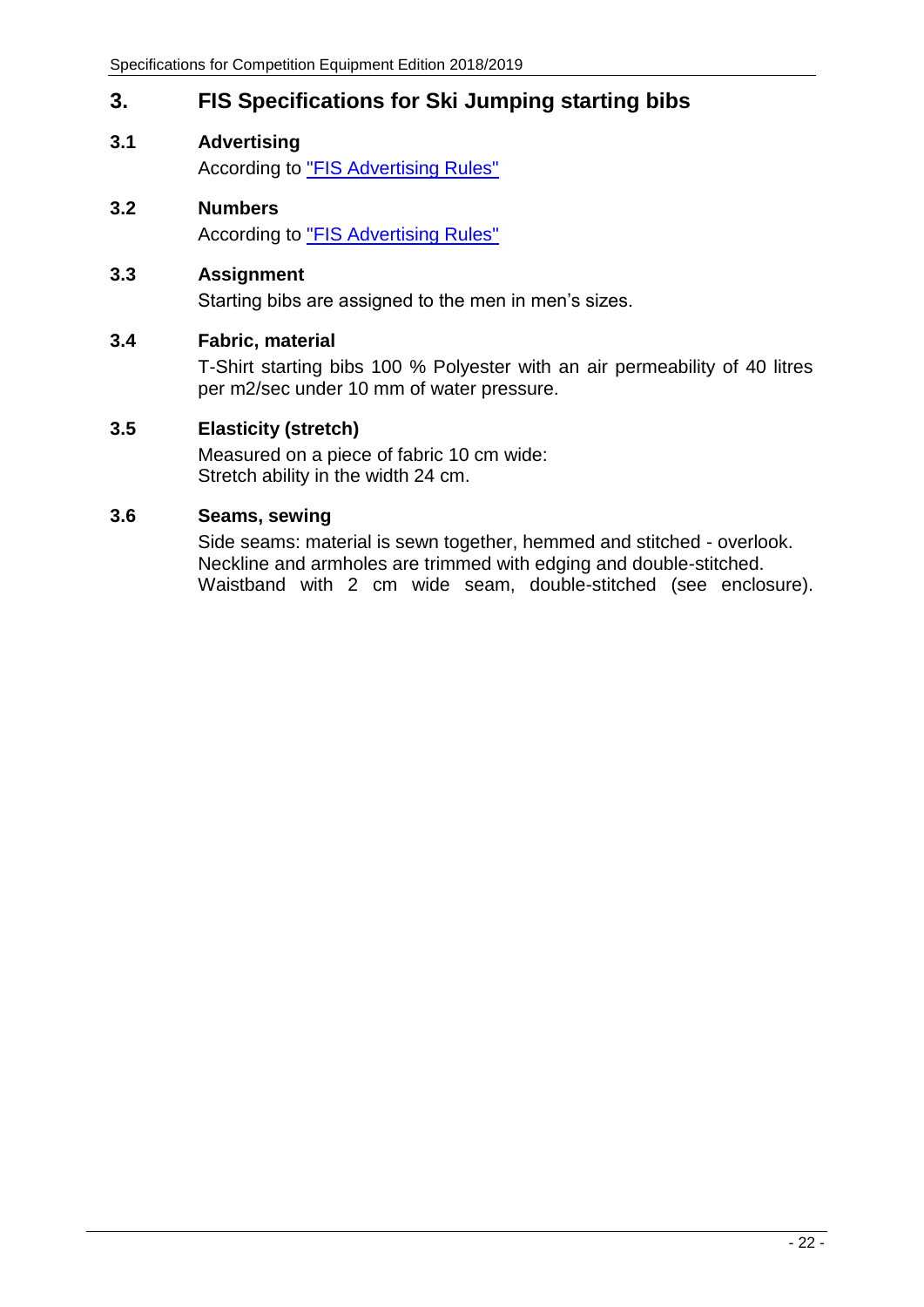### **Ski Jumping**



\_\_\_\_\_\_\_\_\_\_\_\_\_\_\_\_\_\_\_\_\_\_\_\_\_\_\_\_\_\_\_\_\_\_\_\_\_\_\_\_\_\_\_\_\_\_\_\_\_\_\_\_\_\_\_\_\_\_\_\_\_\_\_\_\_\_\_

### **Alpine**







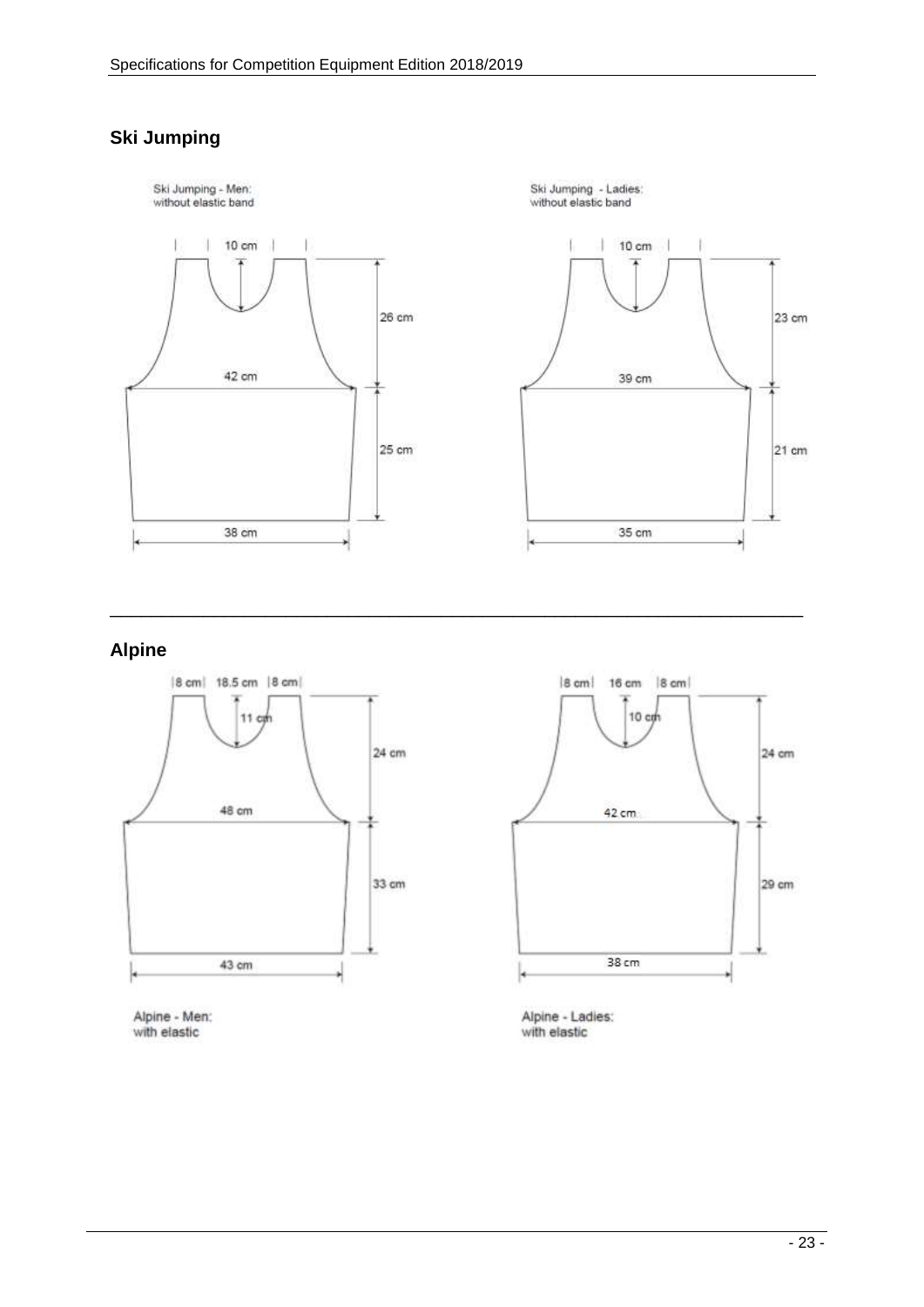### **Freestyle Skiing Bibs**

Ladies - Aerials and





Ladies - Moguls, Ski Halfpipe, Ski Cross Finals, Ski Slopestyle - open sides and 4 elastic straps

Men - Moguls, Ski Halfpipe, Ski Cross Finals, Ski Slopestyle - open sides and 4 elastic straps

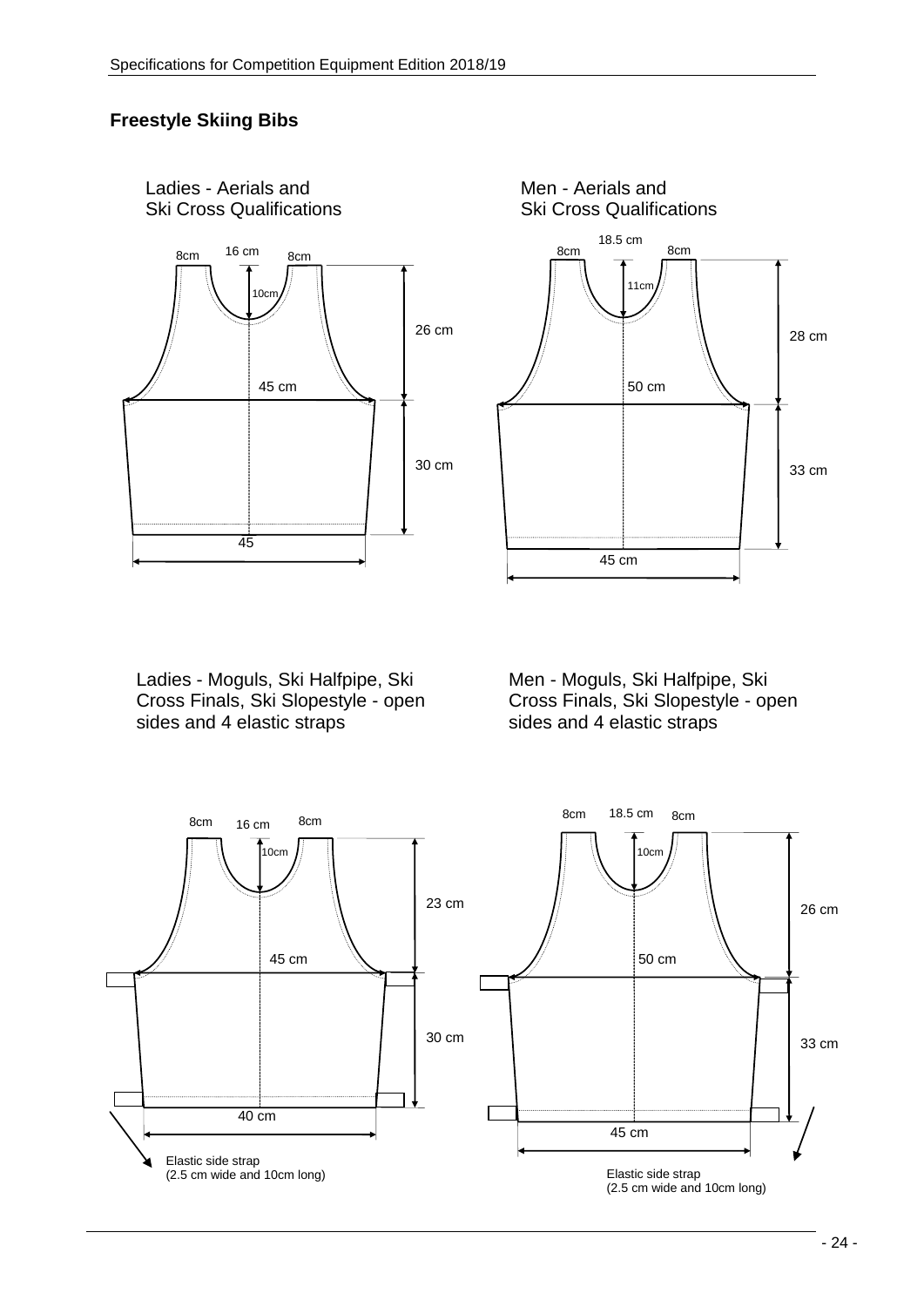### **Cross Country**





Cross-Country - Men

Cross-Country - Ladies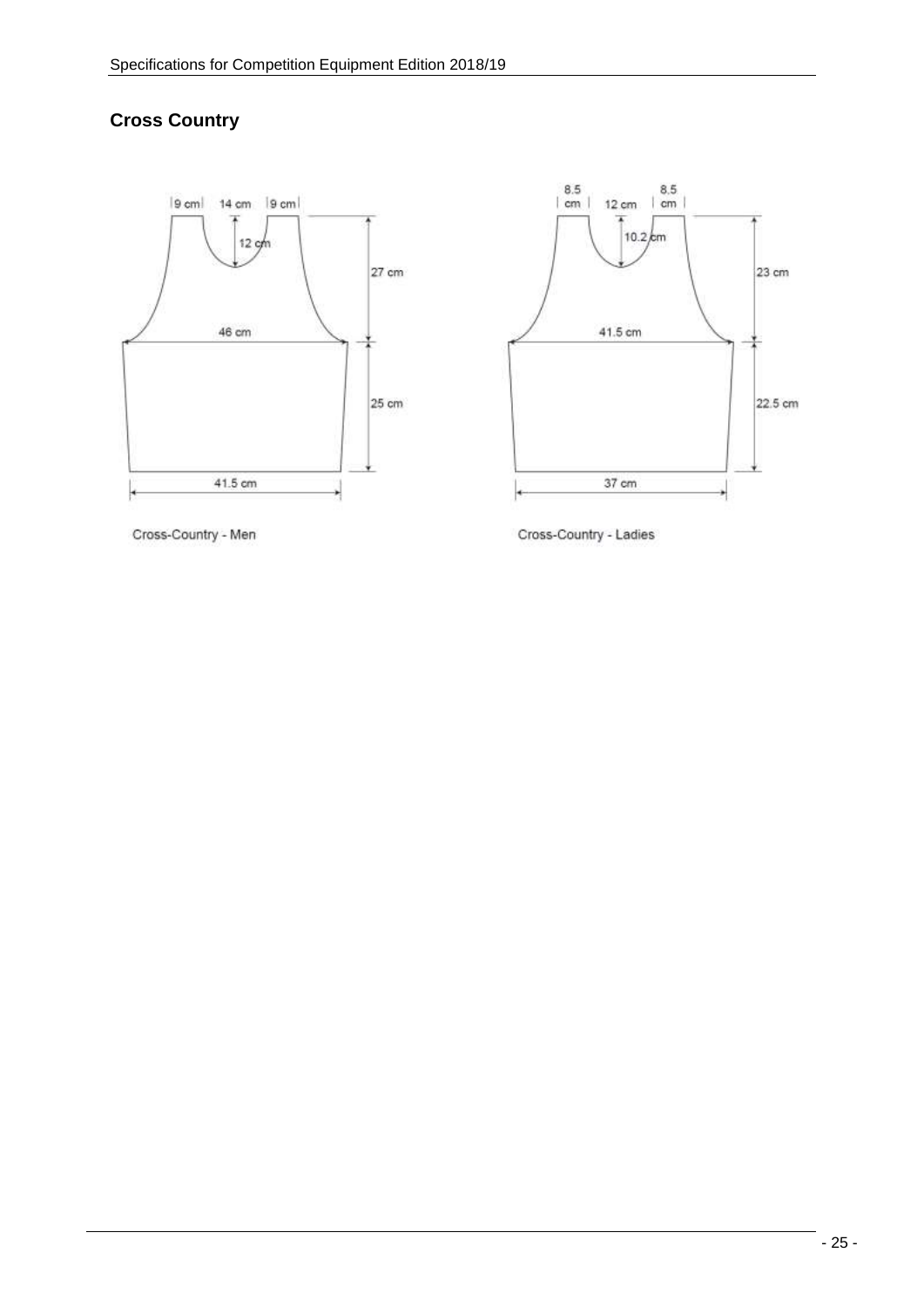#### **Measurement table for ski length and weight – BMI 21.0 – LADIES and MEN (valid from summer 2018)**

|                | Α                         |            | B                   |                         |                     | C          |                           | D          |                     | E          |                     | F          |  |
|----------------|---------------------------|------------|---------------------|-------------------------|---------------------|------------|---------------------------|------------|---------------------|------------|---------------------|------------|--|
| Height<br>Body | with suit<br>Weight       | Ski length | with suit<br>Weight | Ski length              | with suit<br>Weight | Ski length | with suit<br>Weight       | Ski length | with suit<br>Weight | Ski length | with suit<br>Weight | Ski length |  |
| <b>BMI</b> / % | 21.000                    | 145.0      | 20.875              | 144.5                   | 20.750              | 144.0      | 20.625                    | 143.5      | 20.500              | 143.0      | 20.375              | 142.5      |  |
| cm<br>140      | kg<br>41.2                | cm<br>203  | kg<br>40.9          | cm<br>202               | kg<br>40.7          | cm<br>202  | kg<br>40.4                | cm<br>201  | kg<br>40.2          | cm<br>200  | kg<br>39.9          | cm<br>200  |  |
| 141            | 41.8                      | 204        | 41.5                | 204                     | 41.3                | 203        | 41.0                      | 202        | 40.8                | 202        | 40.5                | 201        |  |
| 142            | 42.3                      | 206        | 42.1                | 205                     | 41.8                | 204        | 41.6                      | 204        | 41.3                | 203        | 41.1                | 202        |  |
| 143            | 42.9                      | 207        | 42.7                | 207                     | 42.4                | 206        | 42.2                      | 205        | 41.9                | 204        | 41.7                | 204        |  |
| 144<br>145     | 43.5<br>44.2              | 209<br>210 | 43.3<br>43.9        | 208<br>210              | 43.0<br>43.6        | 207<br>209 | 42.8<br>43.4              | 207<br>208 | 42.5<br>43.1        | 206<br>207 | 42.2<br>42.8        | 205<br>207 |  |
| 146            | 44.8                      | 212        | 44.5                | 211                     | 44.2                | 210        | 44.0                      | 210        | 43.7                | 209        | 43.4                | 208        |  |
| 147            | 45.4                      | 213        | 45.1                | 212                     | 44.8                | 212        | 44.6                      | 211        | 44.3                | 210        | 44.0                | 209        |  |
| 148<br>149     | 46.0<br>46.6              | 215<br>216 | 45.7<br>46.3        | 214<br>215              | 45.5<br>46.1        | 213<br>215 | 45.2<br>45.8              | 212<br>214 | 44.9<br>45.5        | 212<br>213 | 44.6<br>45.2        | 211<br>212 |  |
| 150            | 47.3                      | 218        | 47.0                | 217                     | 46.7                | 216        | 46.4                      | 215        | 46.1                | 215        | 45.8                | 214        |  |
| 151            | 47.9                      | 219        | 47.6                | 218                     | 47.3                | 217        | 47.0                      | 217        | 46.7                | 216        | 46.5                | 215        |  |
| 152<br>153     | 48.5<br>49.2              | 220        | 48.2                | 220                     | 47.9<br>48.6        | 219<br>220 | 47.7<br>48.3              | 218<br>220 | 47.4<br>48.0        | 217        | 47.1<br>47.7        | 217        |  |
| 154            | 49.8                      | 222<br>223 | 48.9<br>49.5        | 221<br>223              | 49.2                | 222        | 48.9                      | 221        | 48.6                | 219<br>220 | 48.3                | 218<br>219 |  |
| 155            | 50.5                      | 225        | 50.2                | 224                     | 49.9                | 223        | 49.6                      | 222        | 49.3                | 222        | 49.0                | 221        |  |
| 156            | 51.1                      | 226        | 50.8                | 225                     | 50.5                | 225        | 50.2                      | 224        | 49.9                | 223        | 49.6                | 222        |  |
| 157<br>158     | 51.8<br>52.4              | 228<br>229 | 51.5<br>52.1        | 227<br>228              | 51.1<br>51.8        | 226<br>228 | 50.8<br>51.5              | 225<br>227 | 50.5<br>51.2        | 225<br>226 | 50.2<br>50.9        | 224<br>225 |  |
| 159            | 53.1                      | 231        | 52.8                | 230                     | 52.5                | 229        | 52.1                      | 228        | 51.8                | 227        | 51.5                | 227        |  |
| 160            | 53.8                      | 232        | 53.4                | 231                     | 53.1                | 230        | 52.8                      | 230        | 52.5                | 229        | 52.2                | 228        |  |
| 161<br>162     | 54.4<br>55.1              | 233<br>235 | 54.1<br>54.8        | 233<br>234              | 53.8<br>54.5        | 232<br>233 | 53.5<br>54.1              | 231<br>232 | 53.1<br>53.8        | 230<br>232 | 52.8<br>53.5        | 229<br>231 |  |
| 163            | 55.8                      | 236        | 55.5                | 236                     | 55.1                | 235        | 54.8                      | 234        | 54.5                | 233        | 54.1                | 232        |  |
| 164            | 56.5                      | 238        | 56.1                | 237                     | 55.8                | 236        | 55.5                      | 235        | 55.1                | 235        | 54.8                | 234        |  |
| 165<br>166     | 57.2                      | 239        | 56.8                | 238                     | 56.5                | 238        | 56.2                      | 237        | 55.8                | 236        | 55.5                | 235        |  |
| 167            | $\overline{57.9}$<br>58.6 | 241<br>242 | 57.5<br>58.2        | 240<br>$\overline{241}$ | 57.2<br>57.9        | 239<br>240 | 56.8<br>$\overline{57.5}$ | 238<br>240 | 56.5<br>57.2        | 237<br>239 | 56.1<br>56.8        | 237<br>238 |  |
| 168            | 59.3                      | 244        | 58.9                | 243                     | 58.6                | 242        | 58.2                      | 241        | 57.9                | 240        | 57.5                | 239        |  |
| 169<br>170     | 60.0                      | 245        | 59.6                | 244                     | 59.3                | 243        | 58.9                      | 243        | 58.6                | 242        | 58.2                | 241        |  |
| 171            | 60.7<br>61.4              | 247<br>248 | 60.3<br>61.0        | 246<br>247              | 60.0<br>60.7        | 245<br>246 | 59.6<br>60.3              | 244<br>245 | 59.2<br>59.9        | 243<br>245 | 58.9<br>59.6        | 242<br>244 |  |
| 172            | 62.1                      | 249        | 61.8                | 249                     | 61.4                | 248        | 61.0                      | 247        | 60.6                | 246        | 60.3                | 245        |  |
| 173            | 62.9                      | 251        | 62.5                | 250                     | 62.1                | 249        | 61.7                      | 248        | 61.4                | 247        | 61.0                | 247        |  |
| 174<br>175     | 63.6<br>64.3              | 252<br>254 | 63.2<br>63.9        | 251<br>253              | 62.8<br>63.5        | 251<br>252 | 62.4<br>63.2              | 250<br>251 | 62.1<br>62.8        | 249<br>250 | 61.7<br>62.4        | 248<br>249 |  |
| 176            | 65.0                      | 255        | 64.7                | 254                     | 64.3                | 253        | 63.9                      | 253        | 63.5                | 252        | 63.1                | 251        |  |
| 177            | 65.8                      | 257        | 65.4                | 256                     | 65.0                | 255        | 64.6                      | 254        | 64.2                | 253        | 63.8                | 252        |  |
| 178<br>179     | 66.5<br>67.3              | 258<br>260 | 66.1<br>66.9        | 257<br>259              | 65.7<br>66.5        | 256<br>258 | 65.3<br>66.1              | 255<br>257 | 65.0<br>65.7        | 255<br>256 | 64.6<br>65.3        | 254<br>255 |  |
| 180            | 68.0                      | 261        | 67.6                | 260                     | 67.2                | 259        | 66.8                      | 258        | 66.4                | 257        | 66.0                | 257        |  |
| 181            | 68.8                      | 262        | 68.4                | 262                     | 68.0                | 261        | 67.6                      | 260        | 67.2                | 259        | 66.8                | 258        |  |
| 182<br>183     | 69.6<br>70.3              | 264<br>265 | 69.1<br>69.9        | 263<br>264              | 68.7<br>69.5        | 262<br>264 | 68.3<br>69.1              | 261<br>263 | 67.9<br>68.7        | 260<br>262 | 67.5<br>68.2        | 259<br>261 |  |
| 184            | 71.1                      | 267        | 70.7                | 266                     | 70.3                | 265        | 69.8                      | 264        | 69.4                | 263        | 69.0                | 262        |  |
| 185            | 71.9                      | 268        | 71.4                | 267                     | 71.0                | 266        | 70.6                      | 265        | 70.2                | 265        | 69.7                | 264        |  |
| 186<br>187     | 72.7<br>73.4              | 270<br>271 | 72.2<br>73.0        | 269<br>270              | 71.8<br>72.6        | 268<br>269 | 71.4<br>72.1              | 267<br>268 | 70.9<br>71.7        | 266<br>267 | 70.5<br>71.2        | 265<br>266 |  |
| 188            | 74.2                      | 273        | 73.8                | 272                     | 73.3                | 271        | 72.9                      | 270        | 72.5                | 269        | 72.0                | 268        |  |
| 189            | 75.0                      | 274        | 74.6                | 273                     | 74.1                | 272        | 73.7                      | 271        | 73.2                | 270        | 72.8                | 269        |  |
| 190<br>191     | 75.8<br>$76.\overline{6}$ | 276<br>277 | 75.4<br>76.2        | 275<br>276              | 74.9<br>75.7        | 274<br>275 | 74.5<br>75.2              | 273<br>274 | 74.0<br>74.8        | 272<br>273 | 73.6<br>74.3        | 271<br>272 |  |
| 192            | 77.4                      | 278        | 77.0                | 277                     | 76.5                | 276        | 76.0                      | 276        | 75.6                | 275        | 75.1                | 274        |  |
| 193            | 78.2                      | 280        | 77.8                | 279                     | 77.3                | 278        | 76.8                      | 277        | 76.4                | 276        | 75.9                | 275        |  |
| 194            | 79.0                      | 281        | 78.6                | 280                     | 78.1                | 279        | 77.6                      | 278        | 77.2                | 277        | 76.7                | 276        |  |
| 195<br>196     | 79.9<br>80.7              | 283<br>284 | 79.4<br>80.2        | 282<br>283              | 78.9<br>79.7        | 281<br>282 | 78.4<br>79.2              | 280<br>281 | 78.0<br>78.8        | 279<br>280 | 77.5<br>78.3        | 278<br>279 |  |
| 197            | 81.5                      | 286        | 81.0                | 285                     | 80.5                | 284        | 80.0                      | 283        | 79.6                | 282        | 79.1                | 281        |  |
| 198            | 82.3                      | 287        | 81.8                | 286                     | 81.3                | 285        | 80.9                      | 284        | 80.4                | 283        | 79.9                | 282        |  |
| 199<br>200     | 83.2<br>84.0              | 289<br>290 | 82.7<br>83.5        | 288<br>289              | 82.2<br>83.0        | 287<br>288 | 81.7<br>82.5              | 286<br>287 | 81.2<br>82.0        | 285<br>286 | 80.7<br>81.5        | 284<br>285 |  |
|                |                           |            |                     |                         |                     |            |                           |            |                     |            |                     |            |  |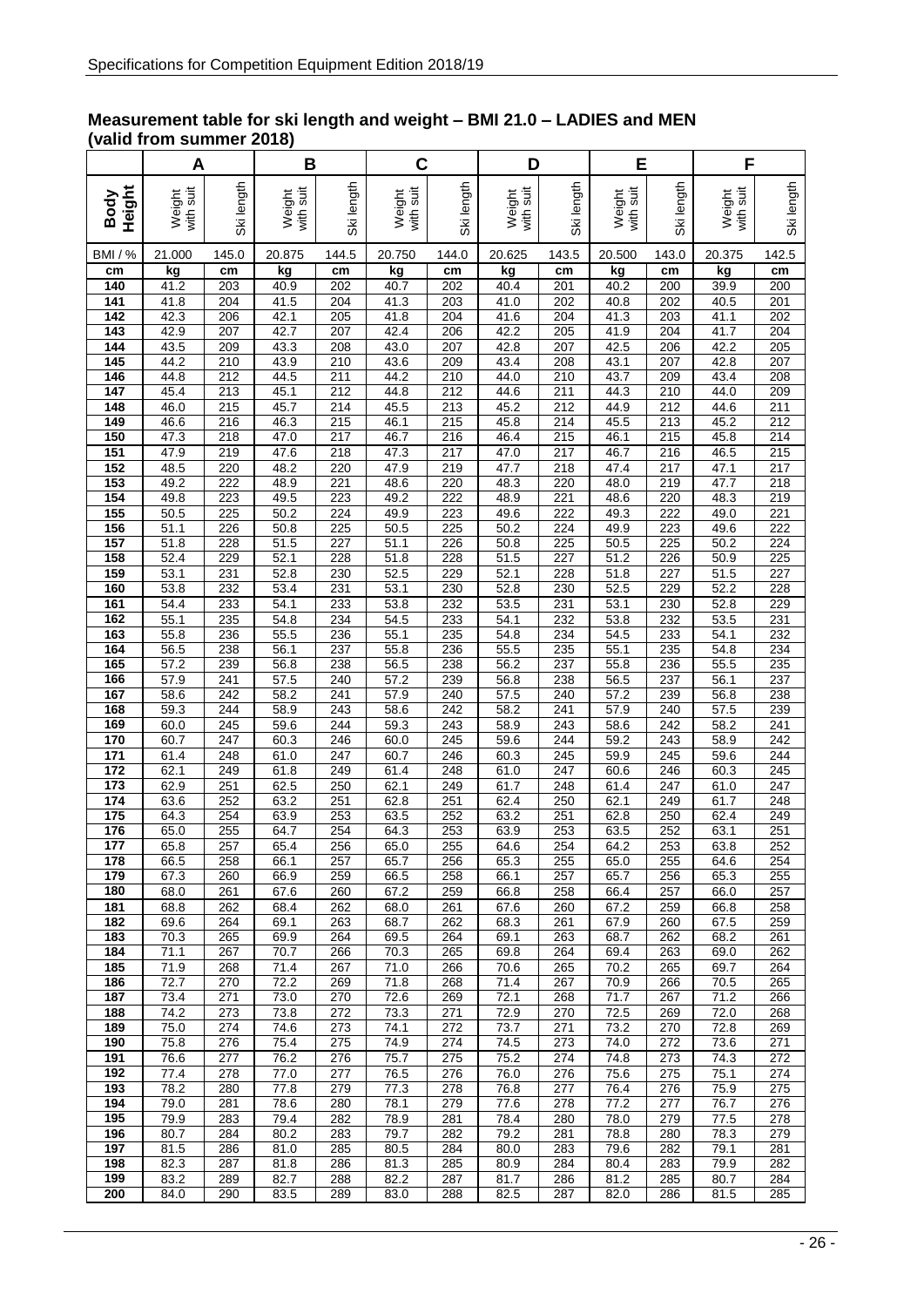#### **Measurement table for ski length and weight – BMI 21.0 – LADIES and MEN (valid from summer 2018)**

|                | G                   |                  | н                         |            |                     |                         | J                   |            | K                   |                         | L                       |                         |
|----------------|---------------------|------------------|---------------------------|------------|---------------------|-------------------------|---------------------|------------|---------------------|-------------------------|-------------------------|-------------------------|
| Height<br>Body | with suit<br>Weight | Ski length       | with suit<br>Weight       | Ski length | with suit<br>Weight | Ski length              | with suit<br>Weight | Ski length | with suit<br>Weight | Ski length              | suit<br>Weight<br>with: | Ski length              |
| <b>BMI</b> / % | 20.250              | 142.0            | 20.125                    | 141.5      | 20.000              | 141.0                   | 19.875              | 140.5      | 19.750              | 140.0                   | 19.625                  | 139.5                   |
| cm             | kg                  | cm               | kg                        | cm         | kg                  | cm                      | kg                  | cm         | kg                  | cm                      | kg                      | cm                      |
| 140            | 39.7                | 199              | 39.4                      | 198        | 39.2                | 197                     | 39.0                | 197        | 38.7                | 196                     | 38.5                    | 195                     |
| 141<br>142     | 40.3<br>40.8        | 200<br>202       | 40.0<br>40.6              | 200<br>201 | 39.8<br>40.3        | 199<br>200              | 39.5<br>40.1        | 198<br>200 | 39.3<br>39.8        | 197<br>199              | 39.0<br>39.6            | 197<br>198              |
| 143            | 41.4                | 203              | 41.2                      | 202        | 40.9                | 202                     | 40.6                | 201        | 40.4                | 200                     | 40.1                    | 199                     |
| 144            | 42.0                | 204              | 41.7                      | 204        | 41.5                | 203                     | 41.2                | 202        | 41.0                | 202                     | 40.7                    | 201                     |
| 145            | 42.6                | 206              | 42.3                      | 205        | 42.1                | 204                     | 41.8                | 204        | 41.5                | 203                     | 41.3                    | 202                     |
| 146<br>147     | 43.2<br>43.8        | 207<br>209       | 42.9<br>43.5              | 207<br>208 | 42.6<br>43.2        | 206<br>207              | 42.4<br>42.9        | 205<br>207 | 42.1<br>42.7        | 204<br>206              | 41.8<br>42.4            | 204<br>205              |
| 148            | 44.4                | 210              | 44.1                      | 209        | 43.8                | 209                     | 43.5                | 208        | 43.3                | 207                     | 43.0                    | 206                     |
| 149            | 45.0                | $\overline{212}$ | 44.7                      | 211        | 44.4                | 210                     | 44.1                | 209        | 43.8                | 209                     | 43.6                    | 208                     |
| 150            | 45.6                | 213              | 45.3                      | 212        | 45.0                | $\overline{212}$        | 44.7                | 211        | 44.4                | 210                     | 44.2                    | 209                     |
| 151<br>152     | 46.2<br>46.8        | 214<br>216       | 45.9<br>46.5              | 214<br>215 | 45.6<br>46.2        | 213<br>$\overline{214}$ | 45.3<br>45.9        | 212<br>214 | 45.0<br>45.6        | 211<br>$\overline{213}$ | 44.7<br>45.3            | 211<br>212              |
| 153            | 47.4                | 217              | 47.1                      | 216        | 46.8                | 216                     | 46.5                | 215        | 46.2                | 214                     | 45.9                    | $\overline{213}$        |
| 154            | 48.0                | 219              | 47.7                      | 218        | 47.4                | 217                     | 47.1                | 216        | 46.8                | 216                     | 46.5                    | 215                     |
| 155            | 48.7                | 220              | 48.4                      | 219        | 48.1                | 219                     | 47.7                | 218        | 47.4                | $\overline{217}$        | 47.1                    | 216                     |
| 156<br>157     | 49.3<br>49.9        | 222<br>223       | 49.0<br>49.6              | 221<br>222 | 48.7<br>49.3        | 220<br>221              | 48.4<br>49.0        | 219<br>221 | 48.1<br>48.7        | 218<br>220              | 47.8<br>48.4            | 218<br>$\overline{219}$ |
| 158            | 50.6                | 224              | 50.2                      | 224        | 49.9                | 223                     | 49.6                | 222        | 49.3                | $\overline{221}$        | 49.0                    | 220                     |
| 159            | 51.2                | 226              | 50.9                      | 225        | 50.6                | 224                     | 50.2                | 223        | 49.9                | 223                     | 49.6                    | 222                     |
| 160            | 51.8                | 227              | 51.5                      | 226        | 51.2                | 226                     | 50.9                | 225        | 50.6                | 224                     | 50.2                    | 223                     |
| 161            | 52.5                | 229              | 52.2                      | 228        | 51.8                | 227                     | 51.5                | 226        | 51.2                | $\overline{225}$        | 50.9                    | 225                     |
| 162<br>163     | 53.1<br>53.8        | 230<br>231       | $\overline{52.8}$<br>53.5 | 229<br>231 | 52.5<br>53.1        | 228<br>230              | 52.2<br>52.8        | 228<br>229 | 51.8<br>52.5        | 227<br>228              | 51.5<br>52.1            | 226<br>227              |
| 164            | 54.5                | 233              | 54.1                      | 232        | 53.8                | 231                     | 53.5                | 230        | 53.1                | 230                     | 52.8                    | 229                     |
| 165            | 55.1                | 234              | 54.8                      | 233        | 54.5                | 233                     | 54.1                | 232        | 53.8                | 231                     | 53.4                    | 230                     |
| 166<br>167     | 55.8<br>56.5        | 236<br>237       | 55.5<br>56.1              | 235        | 55.1                | 234<br>235              | 54.8                | 233        | 54.4<br>55.1        | 232<br>234              | 54.1<br>54.7            | 232<br>233              |
| 168            | 57.2                | 239              | 56.8                      | 236<br>238 | 55.8<br>56.4        | 237                     | 55.4<br>56.1        | 235<br>236 | 55.7                | 235                     | 55.4                    | 234                     |
| 169            | 57.8                | 240              | 57.5                      | 239        | 57.1                | 238                     | 56.8                | 237        | 56.4                | 237                     | 56.1                    | 236                     |
| 170            | 58.5                | 241              | 58.2                      | 241        | 57.8                | 240                     | 57.4                | 239        | 57.1                | 238                     | 56.7                    | 237                     |
| 171            | 59.2                | 243              | 58.8                      | 242        | 58.5                | 241                     | 58.1                | 240        | $\overline{57.8}$   | 239                     | $\overline{57.4}$       | 239                     |
| 172<br>173     | 59.9<br>60.6        | 244<br>246       | 59.5<br>60.2              | 243<br>245 | 59.2<br>59.9        | 243<br>244              | 58.8<br>59.5        | 242<br>243 | 58.4<br>59.1        | 241<br>242              | 58.1<br>58.7            | 240<br>241              |
| 174            | 61.3                | 247              | 60.9                      | 246        | 60.6                | 245                     | 60.2                | 244        | 59.8                | 244                     | 59.4                    | 243                     |
| 175            | 62.0                | 249              | 61.6                      | 248        | 61.3                | 247                     | 60.9                | 246        | 60.5                | 245                     | 60.1                    | 244                     |
| 176<br>177     | 62.7<br>63.4        | 250<br>251       | 62.3<br>63.0              | 249<br>250 | 62.0<br>62.7        | 248<br>250              | 61.6<br>62.3        | 247<br>249 | 61.2<br>61.9        | 246<br>248              | 60.8<br>61.5            | 246<br>247              |
| 178            | 64.2                | 253              | 63.8                      | 252        | 63.4                | 251                     | 63.0                | 250        | 62.6                | 249                     | 62.2                    | 248                     |
| 179            | 64.9                | 254              | 64.5                      | 253        | 64.1                | 252                     | 63.7                | 251        | 63.3                | 251                     | 62.9                    | 250                     |
| 180            | 65.6                | 256              | 65.2                      | 255        | 64.8                | 254                     | 64.4                | 253        | 64.0                | 252                     | 63.6                    | 251                     |
| 181<br>182     | 66.3<br>67.1        | 257<br>258       | 65.9<br>66.7              | 256<br>258 | 65.5<br>66.2        | 255<br>257              | 65.1<br>65.8        | 254<br>256 | 64.7<br>65.4        | 253<br>255              | 64.3<br>65.0            | 252<br>254              |
| 183            | 67.8                | 260              | 67.4                      | 259        | 67.0                | 258                     | 66.6                | 257        | 66.1                | 256                     | 65.7                    | 255                     |
| 184            | 68.6                | 261              | 68.1                      | 260        | 67.7                | 259                     | 67.3                | 259        | 66.9                | 258                     | 66.4                    | 257                     |
| 185            | 69.3                | 263              | 68.9                      | 262        | 68.5                | 261                     | 68.0                | 260        | 67.6                | 259                     | 67.2                    | 258                     |
| 186<br>187     | 70.1<br>70.8        | 264<br>266       | 69.6<br>70.4              | 263<br>265 | 69.2<br>69.9        | 262<br>264              | 68.8<br>69.5        | 261<br>263 | 68.3<br>69.1        | 260<br>262              | 67.9<br>68.6            | 259<br>261              |
| 188            | 71.6                | 267              | 71.1                      | 266        | 70.7                | 265                     | 70.2                | 264        | 69.8                | 263                     | 69.4                    | 262                     |
| 189            | 72.3                | 268              | 71.9                      | 267        | 71.4                | 266                     | 71.0                | 266        | 70.5                | 265                     | 70.1                    | 264                     |
| 190            | 73.1                | 270              | 72.7                      | 269        | 72.2                | 268                     | 71.7                | 267        | 71.3                | 266                     | 70.8                    | 265                     |
| 191<br>192     | 73.9<br>74.6        | 271<br>273       | 73.4<br>74.2              | 270<br>272 | 73.0<br>73.7        | 269<br>271              | 72.5<br>73.3        | 268<br>270 | 72.0<br>72.8        | 267<br>269              | 71.6<br>72.3            | 266<br>268              |
| 193            | 75.4                | 274              | 75.0                      | 273        | 74.5                | 272                     | 74.0                | 271        | 73.6                | 270                     | 73.1                    | 269                     |
| 194            | 76.2                | 275              | 75.7                      | 275        | 75.3                | 274                     | 74.8                | 273        | 74.3                | 272                     | 73.9                    | 271                     |
| 195            | 77.0                | 277              | 76.5                      | 276        | 76.1                | 275                     | 75.6                | 274        | 75.1                | 273                     | 74.6                    | 272                     |
| 196<br>197     | 77.8<br>78.6        | 278<br>280       | 77.3<br>78.1              | 277<br>279 | 76.8<br>77.6        | 276<br>278              | 76.4<br>77.1        | 275<br>277 | 75.9<br>76.6        | 274<br>276              | 75.4<br>76.2            | 273<br>275              |
| 198            | 79.4                | 281              | 78.9                      | 280        | 78.4                | 279                     | 77.9                | 278        | 77.4                | 277                     | 76.9                    | 276                     |
| 199            | 80.2                | 283              | 79.7                      | 282        | 79.2                | 281                     | 78.7                | 280        | 78.2                | 279                     | 77.7                    | 278                     |
| 200            | 81.0                | 284              | 80.5                      | 283        | 80.0                | 282                     | 79.5                | 281        | 79.0                | 280                     | 78.5                    | 279                     |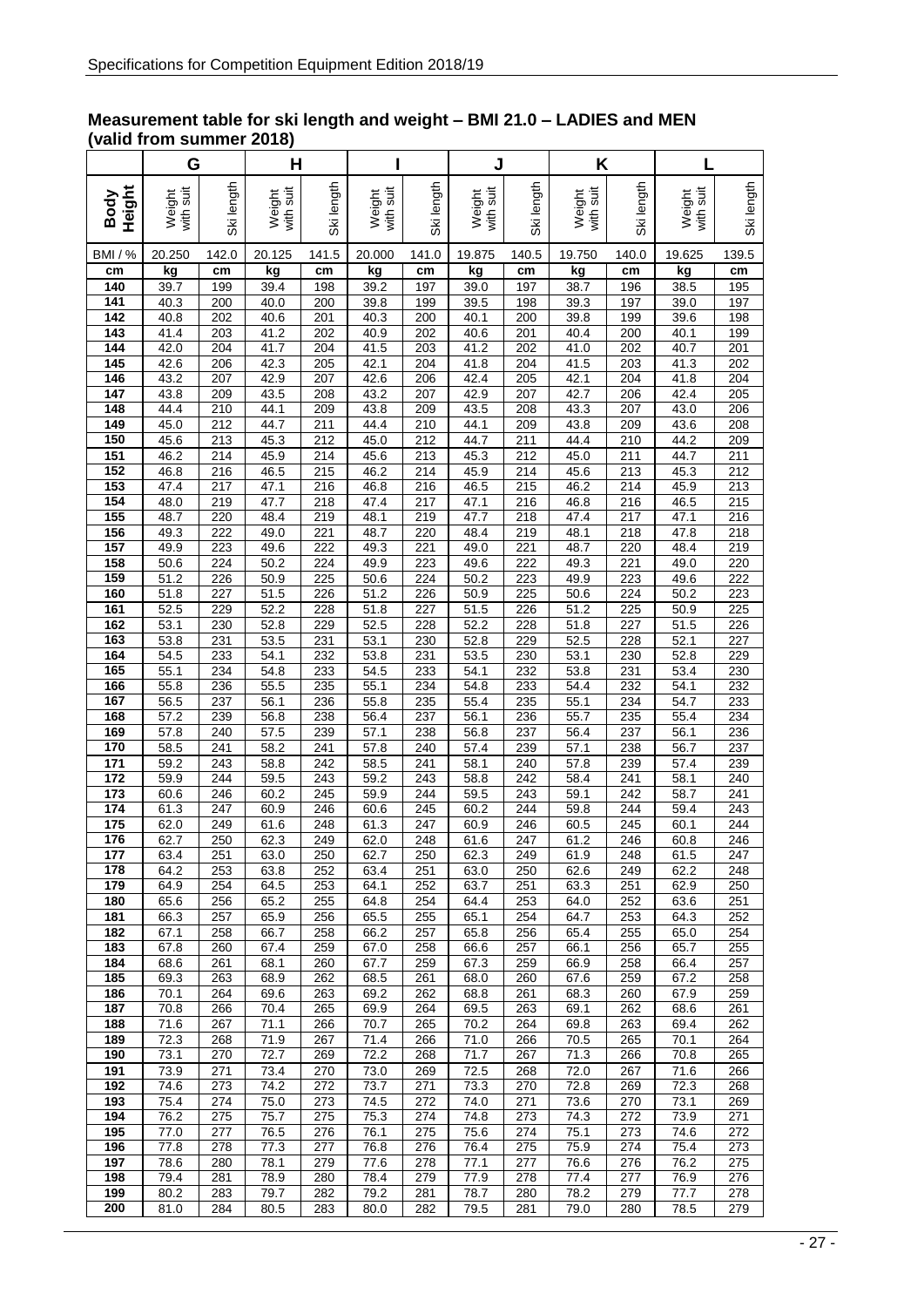#### **Measurement table for ski length and weight – BMI 21.0 – LADIES and MEN (valid from summer 2018)**

|                | M                   |                  | N                   |                         | О                   |                                      | P                   |                  | Q                   |            | R                         |                         |
|----------------|---------------------|------------------|---------------------|-------------------------|---------------------|--------------------------------------|---------------------|------------------|---------------------|------------|---------------------------|-------------------------|
| Height<br>Body | with suit<br>Weight | Ski length       | with suit<br>Weight | Ski length              | with suit<br>Weight | Ski length                           | with suit<br>Weight | Ski length       | with suit<br>Weight | Ski length | with suit<br>Weight       | Ski length              |
| <b>BMI</b> / % | 19.500              | 139.0            | 19.375              | 138.5                   | 19.250              | 138.0                                | 19.125              | 137.5            | 19.000              | 137.0      | 18.875                    | 136.5                   |
| cm             | kg                  | cm               | kg                  | cm                      | kg                  | cm                                   | kg                  | cm               | kg                  | cm         | kg                        | cm                      |
| 140<br>141     | 38.2<br>38.8        | 195<br>196       | 38.0<br>38.5        | 194<br>195              | 37.7<br>38.3        | 193<br>195                           | 37.5<br>38.0        | 193<br>194       | 37.2<br>37.8        | 192<br>193 | 37.0<br>37.5              | 191<br>192              |
| 142            | 39.3                | 197              | 39.1                | 197                     | 38.8                | 196                                  | 38.6                | 195              | 38.3                | 195        | 38.1                      | 194                     |
| 143            | 39.9                | 199              | 39.6                | 198                     | 39.4                | 197                                  | 39.1                | 197              | 38.9                | 196        | 38.6                      | 195                     |
| 144            | 40.4                | 200              | 40.2                | 199                     | 39.9<br>40.5        | 199                                  | 39.7                | 198              | 39.4                | 197        | 39.1                      | 197                     |
| 145<br>146     | 41.0<br>41.6        | 202<br>203       | 40.7<br>41.3        | 201<br>202              | 41.0                | 200<br>201                           | 40.2<br>40.8        | 199<br>201       | 39.9<br>40.5        | 199<br>200 | 39.7<br>40.2              | 198<br>199              |
| 147            | 42.1                | 204              | 41.9                | 204                     | 41.6                | 203                                  | 41.3                | 202              | 41.1                | 201        | 40.8                      | $\overline{201}$        |
| 148            | 42.7                | 206              | 42.4                | 205                     | 42.2                | 204                                  | 41.9                | 204              | 41.6                | 203        | 41.3                      | 202                     |
| 149<br>150     | 43.3<br>43.9        | 207<br>209       | 43.0<br>43.6        | 206<br>208              | 42.7<br>43.3        | 206<br>207                           | 42.5<br>43.0        | 205<br>206       | 42.2<br>42.8        | 204<br>206 | 41.9<br>42.5              | 203<br>205              |
| 151            | 44.5                | 210              | 44.2                | 209                     | 43.9                | 208                                  | 43.6                | 208              | 43.3                | 207        | 43.0                      | 206                     |
| 152            | 45.1                | 211              | 44.8                | 211                     | 44.5                | 210                                  | 44.2                | 209              | 43.9                | 208        | 43.6                      | 207                     |
| 153            | 45.6                | 213              | 45.4                | 212                     | 45.1                | 211                                  | 44.8                | 210              | 44.5                | 210        | 44.2                      | 209                     |
| 154<br>155     | 46.2<br>46.8        | 214<br>215       | 45.9<br>46.5        | 213<br>$\overline{215}$ | 45.7<br>46.2        | $\overline{213}$<br>$\overline{214}$ | 45.4<br>45.9        | 212<br>213       | 45.1<br>45.6        | 211<br>212 | 44.8<br>45.3              | 210<br>212              |
| 156            | 47.5                | 217              | 47.2                | 216                     | 46.8                | $\overline{215}$                     | 46.5                | $\overline{215}$ | 46.2                | 214        | 45.9                      | $\overline{213}$        |
| 157            | 48.1                | $\overline{218}$ | 47.8                | 217                     | $\overline{47.4}$   | $\overline{217}$                     | 47.1                | 216              | 46.8                | 215        | 46.5                      | $\overline{214}$        |
| 158            | 48.7                | 220              | 48.4                | 219                     | 48.1                | 218                                  | 47.7                | 217              | 47.4                | 216        | $\overline{47}.1$         | 216                     |
| 159<br>160     | 49.3<br>49.9        | 221<br>222       | 49.0<br>49.6        | 220<br>222              | 48.7<br>49.3        | 219<br>221                           | 48.3<br>49.0        | 219<br>220       | 48.0<br>48.6        | 218<br>219 | 47.7<br>48.3              | 217<br>$\overline{218}$ |
| 161            | 50.5                | 224              | 50.2                | 223                     | 49.9                | 222                                  | 49.6                | 221              | 49.2                | 221        | 48.9                      | 220                     |
| 162            | 51.2                | 225              | 50.8                | 224                     | 50.5                | 224                                  | 50.2                | 223              | 49.9                | 222        | 49.5                      | 221                     |
| 163            | 51.8<br>52.4        | 227              | 51.5                | 226                     | 51.1<br>51.8        | 225                                  | 50.8<br>51.4        | 224              | 50.5                | 223        | 50.1                      | 222                     |
| 164<br>165     | 53.1                | 228<br>229       | 52.1<br>52.7        | 227<br>229              | 52.4                | 226<br>228                           | 52.1                | 226<br>227       | 51.1<br>51.7        | 225<br>226 | 50.8<br>51.4              | 224<br>225              |
| 166            | 53.7                | 231              | 53.4                | 230                     | 53.0                | 229                                  | 52.7                | 228              | 52.4                | 227        | 52.0                      | 227                     |
| 167            | 54.4                | 232              | 54.0                | 231                     | 53.7                | 230                                  | 53.3                | 230              | 53.0                | 229        | 52.6                      | 228                     |
| 168<br>169     | 55.0<br>55.7        | 234<br>235       | 54.7<br>55.3        | 233<br>234              | 54.3<br>55.0        | 232<br>233                           | 54.0<br>54.6        | 231<br>232       | 53.6<br>54.3        | 230<br>232 | 53.3<br>53.9              | 229<br>231              |
| 170            | 56.4                | 236              | 56.0                | 235                     | 55.6                | 235                                  | 55.3                | 234              | 54.9                | 233        | 54.5                      | 232                     |
| 171            | 57.0                | 238              | 56.7                | 237                     | 56.3                | 236                                  | 55.9                | 235              | 55.6                | 234        | 55.2                      | 233                     |
| 172            | 57.7                | 239              | 57.3                | 238                     | 56.9                | 237                                  | 56.6                | 237              | 56.2                | 236        | 55.8                      | 235                     |
| 173<br>174     | 58.4<br>59.0        | 240<br>242       | 58.0<br>58.7        | 240<br>241              | 57.6<br>58.3        | 239<br>240                           | 57.2<br>57.9        | 238<br>239       | 56.9<br>57.5        | 237<br>238 | 56.5<br>$\overline{57.1}$ | 236<br>238              |
| 175            | 59.7                | 243              | 59.3                | 242                     | 59.0                | 242                                  | 58.6                | 241              | 58.2                | 240        | 57.8                      | 239                     |
| 176            | 60.4                | 245              | 60.0                | 244                     | 59.6                | 243                                  | 59.2                | 242              | 58.9                | 241        | 58.5                      | 240                     |
| 177<br>178     | 61.1<br>61.8        | 246<br>247       | 60.7                | 245<br>247              | 60.3                | 244<br>246                           | 59.9<br>60.6        | 243<br>245       | 59.5<br>60.2        | 242<br>244 | 59.1<br>59.8              | 242<br>243              |
| 179            | 62.5                | 249              | 61.4<br>62.1        | 248                     | 61.0<br>61.7        | 247                                  | 61.3                | 246              | 60.9                | 245        | 60.5                      | 244                     |
| 180            | 63.2                | 250              | 62.8                | 249                     | 62.4                | 248                                  | 62.0                | 248              | 61.6                | 247        | 61.2                      | 246                     |
| 181            | 63.9                | 252              | 63.5                | 251                     | 63.1                | 250                                  | 62.7                | 249              | 62.2                | 248        | 61.8                      | 247                     |
| 182<br>183     | 64.6<br>65.3        | 253<br>254       | 64.2<br>64.9        | 252<br>253              | 63.8<br>64.5        | 251<br>253                           | 63.3<br>64.0        | 250<br>252       | 62.9<br>63.6        | 249<br>251 | 62.5<br>63.2              | 248<br>250              |
| 184            | 66.0                | 256              | 65.6                | 255                     | 65.2                | 254                                  | 64.7                | 253              | 64.3                | 252        | 63.9                      | 251                     |
| 185            | 66.7                | 257              | 66.3                | 256                     | 65.9                | 255                                  | 65.5                | 254              | 65.0                | 253        | 64.6                      | 253                     |
| 186<br>187     | 67.5<br>68.2        | 259<br>260       | 67.0                | 258<br>259              | 66.6<br>67.3        | 257                                  | 66.2                | 256<br>257       | 65.7<br>66.4        | 255        | 65.3                      | 254<br>255              |
| 188            | 68.9                | 261              | 67.8<br>68.5        | 260                     | 68.0                | 258<br>259                           | 66.9<br>67.6        | 259              | 67.2                | 256<br>258 | 66.0<br>66.7              | 257                     |
| 189            | 69.7                | 263              | 69.2                | 262                     | 68.8                | 261                                  | 68.3                | 260              | 67.9                | 259        | 67.4                      | 258                     |
| 190            | 70.4                | 264              | 69.9                | 263                     | 69.5                | 262                                  | 69.0                | 261              | 68.6                | 260        | 68.1                      | 259                     |
| 191<br>192     | 71.1<br>71.9        | 265<br>267       | 70.7<br>71.4        | 265<br>266              | 70.2<br>71.0        | 264<br>265                           | 69.8<br>70.5        | 263<br>264       | 69.3<br>70.0        | 262<br>263 | 68.9<br>69.6              | 261<br>262              |
| 193            | 72.6                | 268              | 72.2                | 267                     | 71.7                | 266                                  | 71.2                | 265              | 70.8                | 264        | 70.3                      | 263                     |
| 194            | 73.4                | 270              | 72.9                | 269                     | 72.4                | 268                                  | 72.0                | 267              | 71.5                | 266        | 71.0                      | 265                     |
| 195            | 74.1                | 271              | 73.7                | 270                     | 73.2                | 269                                  | 72.7                | 268              | 72.2                | 267        | 71.8                      | 266                     |
| 196<br>197     | 74.9<br>75.7        | 272<br>274       | 74.4<br>75.2        | 271<br>273              | 74.0<br>74.7        | 270<br>272                           | 73.5<br>74.2        | 270<br>271       | 73.0<br>73.7        | 269<br>270 | 72.5<br>73.3              | 268<br>269              |
| 198            | 76.4                | 275              | 76.0                | 274                     | 75.5                | 273                                  | 75.0                | 272              | 74.5                | 271        | 74.0                      | 270                     |
| 199            | 77.2                | 277              | 76.7                | 276                     | 76.2                | 275                                  | 75.7                | 274              | 75.2                | 273        | 74.7                      | 272                     |
| 200            | 78.0                | 278              | 77.5                | 277                     | 77.0                | 276                                  | 76.5                | 275              | 76.0                | 274        | 75.5                      | 273                     |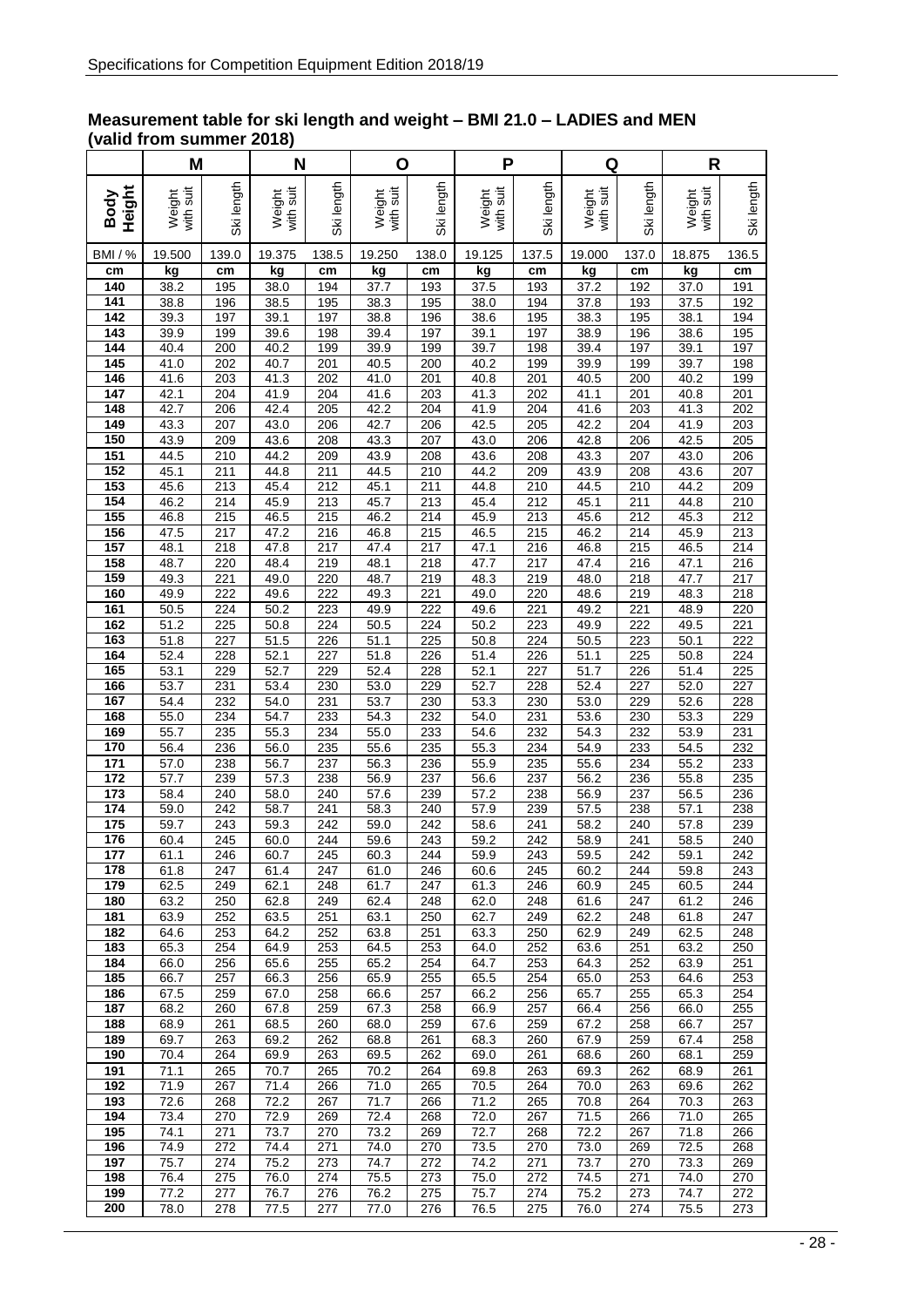#### **Measurement table for ski length and weight – BMI 21.0 – LADIES and MEN (valid from summer 2018)**

|                         | S                         |                  | Т                        |            | U                   |            | V            |                         | Z                   |                         |  |
|-------------------------|---------------------------|------------------|--------------------------|------------|---------------------|------------|--------------|-------------------------|---------------------|-------------------------|--|
| Height<br>Body          | with suit<br>Weight       | Ski length       | with suit<br>Weight      | Ski length | with suit<br>Weight | Ski length |              | Ski length              | with suit<br>Weight | Ski length              |  |
| <b>BMI</b> / %          | 18.750                    | 136.0            | 18.625                   | 135.5      | 18.500              | 135.0      | 18.375       | 134.5                   | 18.250              | 134.0                   |  |
| cm                      | kg                        | cm               | kg                       | cm         | kg                  | cm         | kg           | cm                      | kg                  | cm                      |  |
| 140<br>141              | 36.8<br>$\overline{37.3}$ | 190<br>192       | 36.5<br>37.0             | 190<br>191 | 36.3<br>36.8        | 189<br>190 | 36.0<br>36.5 | 188<br>190              | 35.8<br>36.3        | 188<br>189              |  |
| 142                     | 37.8                      | 193              | 37.6                     | 192        | 37.3                | 192        | 37.1         | 191                     | 36.8                | 190                     |  |
| 143                     | 38.3                      | 194              | 38.1                     | 194        | 37.8                | 193        | 37.6         | 192                     | 37.3                | 192                     |  |
| 144                     | 38.9                      | 196              | 38.6                     | 195        | 38.4                | 194        | 38.1         | 194                     | 37.8                | 193                     |  |
| 145<br>146              | 39.4<br>40.0              | 197<br>199       | 39.2<br>39.7             | 196<br>198 | 38.9<br>39.4        | 196<br>197 | 38.6<br>39.2 | 195<br>196              | 38.4<br>38.9        | 194<br>196              |  |
| 147                     | 40.5                      | 200              | $\overline{40.2}$        | 199        | 40.0                | 198        | 39.7         | 198                     | 39.4                | 197                     |  |
| 148                     | 41.1                      | 201              | 40.8                     | 201        | 40.5                | 200        | 40.2         | 199                     | 40.0                | 198                     |  |
| 149                     | 41.6                      | 203              | 41.3                     | 202        | 41.1                | 201        | 40.8         | 200                     | 40.5                | 200                     |  |
| 150<br>151              | 42.2<br>42.8              | 204<br>205       | 41.9<br>42.5             | 203<br>205 | 41.6<br>42.2        | 203<br>204 | 41.3<br>41.9 | 202<br>203              | 41.1<br>41.6        | 201<br>202              |  |
| 152                     | 43.3                      | 207              | 43.0                     | 206        | 42.7                | 205        | 42.5         | 204                     | 42.2                | 204                     |  |
| <u>153</u>              | 43.9                      | 208              | 43.6                     | 207        | 43.3                | 207        | 43.0         | 206                     | 42.7                | 205                     |  |
| 154                     | 44.5                      | 209              | 44.2                     | 209        | 43.9                | 208        | 43.6         | 207                     | 43.3                | 206                     |  |
| 155<br>156              | 45.0<br>45.6              | 211              | 44.7                     | 210        | 44.4<br>45.0        | 209        | 44.1<br>44.7 | 208<br>$\overline{210}$ | 43.8<br>44.4        | 208                     |  |
| 157                     | 46.2                      | 212<br>214       | 45.3<br>45.9             | 211<br>213 | 45.6                | 211<br>212 | 45.3         | 211                     | 45.0                | 209<br>$\overline{210}$ |  |
| 158                     | 46.8                      | $\overline{215}$ | 46.5                     | 214        | 46.2                | 213        | 45.9         | 213                     | 45.6                | 212                     |  |
| 159                     | 47.4                      | 216              | 47.1                     | 215        | 46.8                | 215        | 46.5         | 214                     | 46.1                | 213                     |  |
| 160                     | 48.0                      | 218              | 47.7                     | 217        | 47.4                | 216        | 47.0         | 215                     | 46.7                | $\overline{214}$        |  |
| 161<br>162              | 48.6<br>49.2              | 219<br>220       | 48.3<br>48.9             | 218<br>220 | 48.0<br>48.6        | 217<br>219 | 47.6<br>48.2 | 217<br>218              | 47.3<br>47.9        | 216<br>217              |  |
| 163                     | 49.8                      | 222              | 49.5                     | 221        | 49.2                | 220        | 48.8         | 219                     | 48.5                | 218                     |  |
| 164                     | 50.4                      | 223              | 50.1                     | 222        | 49.8                | 221        | 49.4         | $\overline{221}$        | 49.1                | 220                     |  |
| 165                     | 51.0                      | 224              | 50.7                     | 224        | 50.4                | 223        | 50.0         | 222                     | 49.7                | $\overline{221}$        |  |
| 166<br>167              | $\overline{51.7}$<br>52.3 | 226<br>227       | 51.3<br>51.9             | 225<br>226 | 51.0<br>51.6        | 224<br>225 | 50.6<br>51.2 | 223<br>225              | 50.3<br>50.9        | 222<br>224              |  |
| 168                     | 52.9                      | 228              | 52.6                     | 228        | 52.2                | 227        | 51.9         | 226                     | 51.5                | 225                     |  |
| 169                     | 53.6                      | 230              | 53.2                     | 229        | 52.8                | 228        | 52.5         | 227                     | 52.1                | 226                     |  |
| 170                     | 54.2                      | 231              | 53.8                     | 230        | 53.5                | 230        | 53.1         | 229                     | 52.7                | 228                     |  |
| $\overline{171}$<br>172 | 54.8<br>55.5              | 233<br>234       | 54.5<br>55.1             | 232<br>233 | 54.1<br>54.7        | 231<br>232 | 53.7<br>54.4 | 230<br>231              | 53.4<br>54.0        | 229<br>230              |  |
| 173                     | 56.1                      | 235              | 55.7                     | 234        | 55.4                | 234        | 55.0         | 233                     | 54.6                | 232                     |  |
| 174                     | 56.8                      | 237              | 56.4                     | 236        | 56.0                | 235        | 55.6         | 234                     | 55.3                | 233                     |  |
| 175                     | $\overline{57.4}$         | 238              | $\frac{1}{57.0}$         | 237        | 56.7                | 236        | 56.3         | 235                     | 55.9                | 235                     |  |
| 176<br>177              | 58.1                      | 239<br>241       | $\frac{1}{57.7}$<br>58.4 | 238<br>240 | 57.3<br>58.0        | 238        | 56.9<br>57.6 | 237<br>238              | 56.5<br>57.2        | 236                     |  |
| 178                     | 58.7<br>59.4              | 242              | 59.0                     | 241        | 58.6                | 239<br>240 | 58.2         | 239                     | 57.8                | 237<br>239              |  |
| 179                     | 60.1                      | 243              | 59.7                     | 243        | 59.3                | 242        | 58.9         | 241                     | 58.5                | 240                     |  |
| 180                     | 60.8                      | 245              | 60.3                     | 244        | 59.9                | 243        | 59.5         | 242                     | 59.1                | 241                     |  |
| 181                     | 61.4                      | 246              | 61.0                     | 245        | 60.6                | 244        | 60.2         | 243                     | 59.8                | 243                     |  |
| 182<br>183              | 62.1<br>62.8              | 248<br>249       | 61.7<br>62.4             | 247<br>248 | 61.3<br>62.0        | 246<br>247 | 60.9<br>61.5 | 245<br>246              | 60.5<br>61.1        | 244<br>245              |  |
| 184                     | 63.5                      | 250              | 63.1                     | 249        | 62.6                | 248        | 62.2         | 247                     | 61.8                | 247                     |  |
| 185                     | 64.2                      | 252              | 63.7                     | 251        | 63.3                | 250        | 62.9         | 249                     | 62.5                | 248                     |  |
| 186                     | 64.9                      | 253              | 64.4                     | 252        | 64.0                | 251        | 63.6         | 250                     | 63.1                | 249                     |  |
| 187<br>188              | 65.6<br>66.3              | 254<br>256       | 65.1<br>65.8             | 253<br>255 | 64.7<br>65.4        | 252<br>254 | 64.3<br>64.9 | 252<br>253              | 63.8<br>64.5        | 251<br>252              |  |
| 189                     | 67.0                      | 257              | 66.5                     | 256        | 66.1                | 255        | 65.6         | 254                     | 65.2                | 253                     |  |
| 190                     | 67.7                      | 258              | 67.2                     | 257        | 66.8                | 257        | 66.3         | 256                     | 65.9                | 255                     |  |
| 191                     | 68.4                      | 260              | 67.9                     | 259        | 67.5                | 258        | 67.0         | 257                     | 66.6                | 256                     |  |
| 192<br>193              | 69.1                      | 261              | 68.7                     | 260        | 68.2                | 259        | 67.7         | 258                     | 67.3                | 257                     |  |
| 194                     | 69.8<br>70.6              | 262<br>264       | 69.4<br>70.1             | 262<br>263 | 68.9<br>69.6        | 261<br>262 | 68.4<br>69.2 | 260<br>261              | 68.0<br>68.7        | 259<br>260              |  |
| 195                     | 71.3                      | 265              | 70.8                     | 264        | 70.3                | 263        | 69.9         | 262                     | 69.4                | 261                     |  |
| 196                     | 72.0                      | 267              | 71.5                     | 266        | 71.1                | 265        | 70.6         | 264                     | 70.1                | 263                     |  |
| 197                     | 72.8                      | 268              | 72.3                     | 267        | 71.8                | 266        | 71.3         | 265                     | 70.8                | 264                     |  |
| 198<br>199              | 73.5<br>74.3              | 269<br>271       | 73.0<br>73.8             | 268<br>270 | 72.5<br>73.3        | 267<br>269 | 72.0<br>72.8 | 266<br>268              | 71.5<br>72.3        | 265<br>267              |  |
| 200                     | 75.0                      | 272              | 74.5                     | 271        | 74.0                | 270        | 73.5         | 269                     | 73.0                | 268                     |  |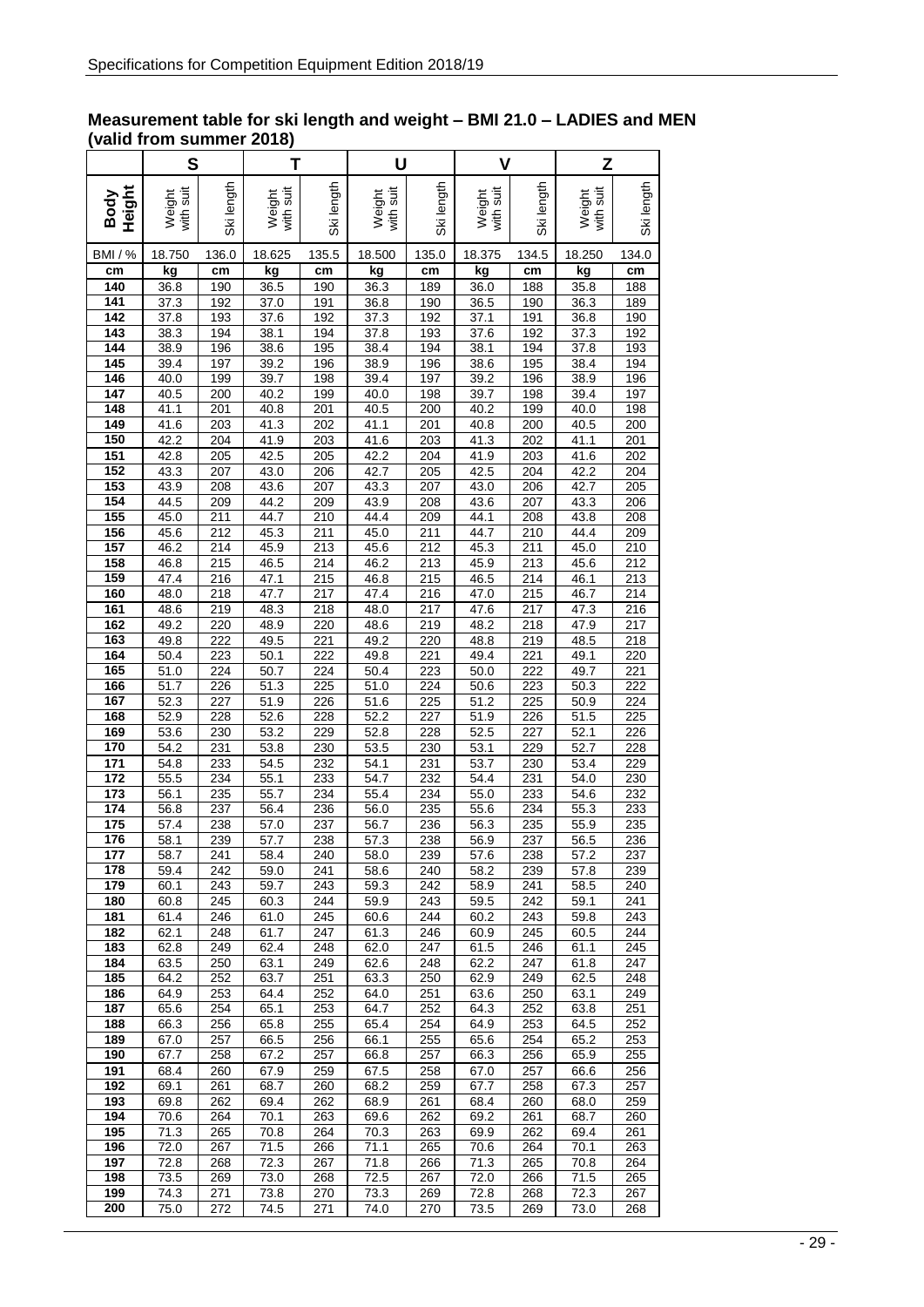|                             |                                  | Masstabelle für Montage der Skisprungbindung     |                             |                                  |                                    |                             |                                                  | Masstabelle für Montage der Skisprungbindung |  |                             |                                  |                                    |
|-----------------------------|----------------------------------|--------------------------------------------------|-----------------------------|----------------------------------|------------------------------------|-----------------------------|--------------------------------------------------|----------------------------------------------|--|-----------------------------|----------------------------------|------------------------------------|
|                             |                                  | Measuring table for mounting of jumping bindings |                             |                                  |                                    |                             | Measuring table for mounting of jumping bindings |                                              |  |                             |                                  |                                    |
|                             |                                  | ab Saison 2010/2011 - as from Season 2010/2011   |                             |                                  |                                    |                             | ab Saison 2010/2011 - as from Season 2010/2011   |                                              |  |                             |                                  |                                    |
| Body Height<br>Körpergrösse | Ski length 145%<br>Skilänge 145% | Front ski = 57%<br>Vorderski = 57%               | Body Height<br>Körpergrösse | Ski length 145%<br>Skilänge 145% | Front ski = 57%<br>Vorderski = 57% | Body Height<br>Körpergrösse | Ski length 145%<br>Skilänge 145%                 | Front ski = 57%<br>Vorderski = 57%           |  | Body Height<br>Körpergrösse | Ski length 145%<br>Skilänge 145% | Front ski = 57%<br>Vorderski = 57% |
| cm                          | cm                               | cm                                               | cm                          | cm                               | cm                                 | cm                          | cm                                               | cm                                           |  | cm                          | cm                               | cm                                 |
| 140                         | 203                              | 116                                              | 155                         | 225                              | 128                                |                             | 246                                              | 140                                          |  | 185                         | 268                              | 153                                |
| 141                         | 204                              | 116                                              | 156                         | 226                              | 129                                | 170                         | 247                                              | 141                                          |  |                             | 269                              | 153                                |
|                             | 205                              | 117                                              |                             | 227                              | 129                                | 171                         | 248                                              | 141                                          |  | 186                         | 270                              | 154                                |
| 142                         | 206                              | 117                                              | 157                         | 228                              | 130                                | 172                         | 249                                              | 142                                          |  | 187                         | 271                              | 154                                |
| 143                         | 207                              | 118                                              | 158                         | 229                              | 131                                |                             | 250                                              | 143                                          |  |                             | 272                              | 155                                |
|                             | 208                              | 119                                              |                             | 230                              | 131                                | 173                         | 251                                              | 143                                          |  | 188                         | 273                              | 156                                |
| 144                         | 209                              | 119                                              | 159                         | 231                              | 132                                | 174                         | 252                                              | 144                                          |  | 189                         | 274                              | 156                                |
| 145                         | 210                              | 120                                              | 160                         | 232                              | 132                                |                             | 253                                              | 144                                          |  |                             | 275                              | 157                                |
|                             | 211                              | 120                                              | 161                         | 233                              | 133                                | 175                         | 254                                              | 145                                          |  | 190                         | 276                              | 157                                |
| 146                         | 212                              | 121                                              |                             | 234                              | 133                                | 176                         | 255                                              | 145                                          |  | 191                         | 277                              | 158                                |
| 147                         | 213                              | 121                                              | 162                         | 235                              | 134                                |                             | 256                                              | 146                                          |  | 192                         | 278                              | 158                                |
|                             | 214                              | 122                                              | 163                         | 236                              | 135                                | 177                         | 257                                              | 146                                          |  |                             | 279                              | 159                                |
| 148                         | 215                              | 123                                              |                             | 237                              | 135                                | 178                         | 258                                              | 147                                          |  | 193                         | 280                              | 160                                |
| 149                         | 216                              | 123                                              | 164                         | 238                              | 136                                |                             | 259                                              | 148                                          |  | 194                         | 281                              | 160                                |
|                             | 217                              | 124                                              | 165                         | 239                              | 136                                | 179                         | 260                                              | 148                                          |  |                             | 282                              | 161                                |
| 150                         | 218                              | 124                                              |                             | 240                              | 137                                | 180                         | 261                                              | 149                                          |  | 195                         | 283                              | 161                                |
| 151                         | 219                              | 125                                              | 166                         | 241                              | 137                                | 181                         | 262                                              | 149                                          |  | 196                         | 284                              | 162                                |
| 152                         | 220                              | 125                                              | 167                         | 242                              | 138                                |                             | 263                                              | 150                                          |  |                             | 285                              | 162                                |
|                             | 221                              | 126                                              |                             | 243                              | 139                                | 182                         | 264                                              | 150                                          |  | 197                         | 286                              | 163                                |
| 153                         | 222                              | 127                                              | 168                         | 244                              | 139                                | 183                         | 265                                              | 151                                          |  | 198                         | 287                              | 164                                |
| 154                         | 223                              | 127                                              | 169                         | 245                              | 140                                |                             | 266                                              | 152                                          |  |                             | 288                              | 164                                |
|                             | 224                              | 128                                              |                             |                                  |                                    | 184                         | 267                                              | 152                                          |  | 199                         | 289                              | 165                                |
|                             |                                  |                                                  |                             |                                  |                                    |                             |                                                  |                                              |  | 200                         | 290                              | 165                                |

# **Measurement table for mounting of Ski Jumping Bindings**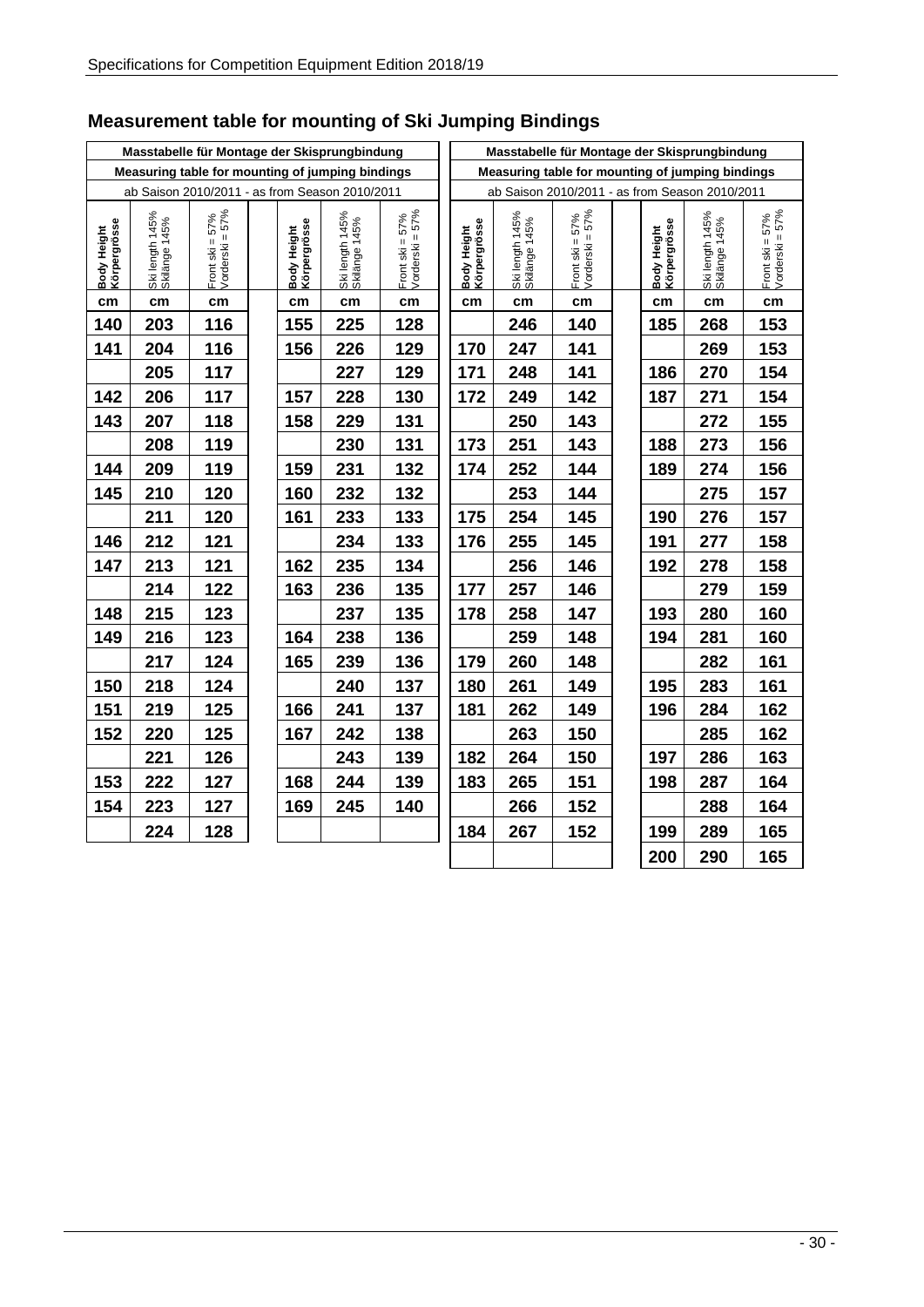|                             |                                                        | Jugend Cup - Masstabelle für Skilänge und Bindungsmontage               |                             |                                                         |                                           |
|-----------------------------|--------------------------------------------------------|-------------------------------------------------------------------------|-----------------------------|---------------------------------------------------------|-------------------------------------------|
|                             |                                                        | Youth Cup - Measuring table for Ski length and mounting of the bindings |                             |                                                         |                                           |
|                             |                                                        | ab Saison 2010/2011 - as from Season 2010/2011                          |                             |                                                         |                                           |
| Körpergrösse<br>Body Height | 140% Skilänge<br>$\parallel$<br>Ski length<br>$= 140%$ | $=57%$<br>Front ski = $57\%$<br>Vorderski                               | Körpergrösse<br>Body Height | 140% Skilänge<br>$\mathsf{I}$<br>Ski length<br>$= 140%$ | $=57%$<br>Front ski = $57\%$<br>Vorderski |
|                             |                                                        |                                                                         |                             |                                                         |                                           |
| cm                          | cm                                                     | cm                                                                      | cm                          | cm                                                      | cm                                        |
| 125                         | 175                                                    | 100                                                                     | 156                         | 218                                                     | 124                                       |
| 126                         | 176                                                    | 100                                                                     |                             | 219                                                     | 125                                       |
|                             | 177                                                    | 101                                                                     | 157                         | 220<br>221                                              | 125                                       |
| 127<br>128                  | 178<br>179                                             | 101<br>102                                                              | 158                         | 222                                                     | 126<br>127                                |
|                             | 180                                                    | 103                                                                     | 159                         | 223                                                     | 127                                       |
| 129                         | 181                                                    | 103                                                                     | 160                         | 224                                                     | 128                                       |
| 130                         | 182                                                    | 104                                                                     | 161                         | 225                                                     | 128                                       |
| 131                         | 183                                                    | 104                                                                     |                             | 226                                                     | 129                                       |
|                             | 184                                                    | 105                                                                     | 162                         | 227                                                     | 129                                       |
| 132                         | 185                                                    | 105                                                                     | 163                         | 228                                                     | 130                                       |
| 133                         | 186                                                    | 106                                                                     |                             | 229                                                     | 131                                       |
|                             | 187                                                    | 107                                                                     | 164                         | 230                                                     | 131                                       |
| 134                         | 188                                                    | 107                                                                     | 165                         | 231                                                     | 132                                       |
| 135                         | 189                                                    | 108                                                                     | 166                         | 232                                                     | 132                                       |
| 136                         | 190                                                    | 108                                                                     |                             | 233                                                     | 133                                       |
|                             | 191                                                    | 109                                                                     | 167                         | 234                                                     | 133                                       |
| 137                         | 192                                                    | 109                                                                     | 168                         | 235                                                     | 134                                       |
| 138                         | 193                                                    | 110                                                                     |                             | 236                                                     | 135                                       |
|                             | 194                                                    | 111                                                                     | 169                         | 237                                                     | 135                                       |
| 139                         | 195                                                    | 111                                                                     | 170                         | 238                                                     | 136                                       |
| 140                         | 196                                                    | 112                                                                     | 171                         | 239                                                     | 136                                       |
| 141                         | 197                                                    | 112                                                                     |                             | 240                                                     | 137                                       |
|                             | 198                                                    | 113                                                                     | 172                         | 241                                                     | 137                                       |
| 142                         | 199                                                    | 113                                                                     | 173                         | 242                                                     | 138                                       |
| 143                         | 200                                                    | 114                                                                     |                             | 243                                                     | 139                                       |
|                             | 201                                                    | 115                                                                     | 174                         | 244                                                     | 139                                       |
| 144                         | 202                                                    | 115                                                                     | 175                         | 245                                                     | 140                                       |
| 145                         | 203                                                    | 116                                                                     | 176                         | 246                                                     | 140                                       |
| 146                         | 204                                                    | 116                                                                     |                             | 247                                                     | 141                                       |
|                             | 205                                                    | 117                                                                     | 177                         | 248                                                     | 141                                       |
| 147                         | 206                                                    | 117                                                                     | 178                         | 249                                                     | 142                                       |
| 148                         | 207                                                    | 118                                                                     |                             | 250                                                     | 143                                       |
|                             | 208                                                    | 119                                                                     | 179                         | 251                                                     | 143                                       |
| 149                         | 209                                                    | 119                                                                     | 180                         | 252                                                     | 144                                       |
| 150                         | 210                                                    | 120                                                                     | 181                         | 253                                                     | 144                                       |
| 151                         | 211                                                    | 120                                                                     |                             | 254                                                     | 145                                       |
|                             | 212                                                    | 121                                                                     | 182                         | 255                                                     | 145                                       |
| 152                         | 213                                                    | 121                                                                     | 183                         | 256                                                     | 146                                       |
| 153                         | 214                                                    | 122                                                                     |                             | 257                                                     | 146                                       |
|                             | 215                                                    | 123                                                                     | 184                         | 258                                                     | 147                                       |
| 154                         |                                                        | 123                                                                     |                             |                                                         | 148                                       |
|                             | 216                                                    |                                                                         | 185                         | 259<br>260                                              | 148                                       |
| 155                         | 217                                                    | 124                                                                     | 186                         |                                                         |                                           |

## **Measurement table for mounting of Ski Jumping Bindings**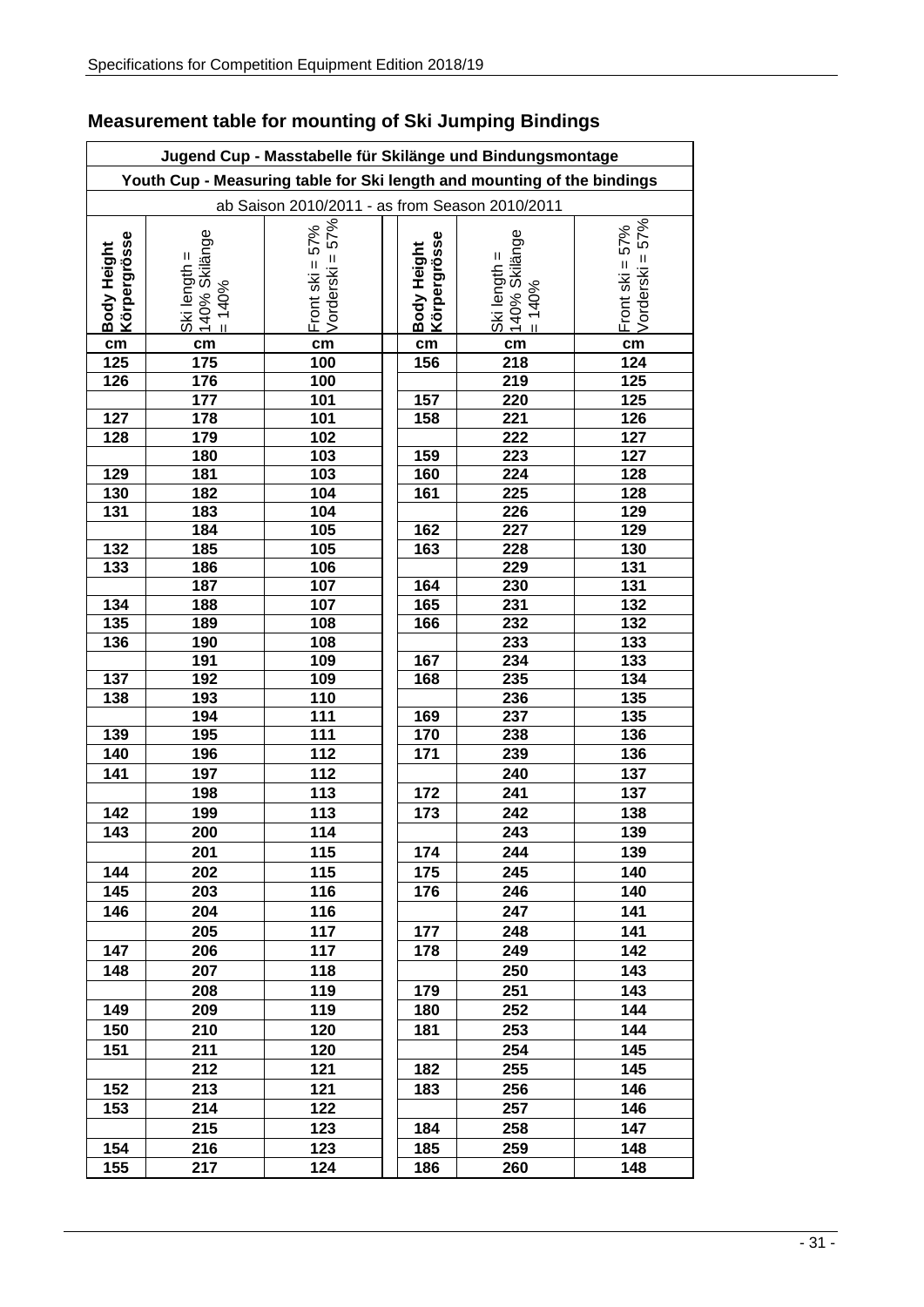### **Jumping Skis**

Article 1.2.1.2: Precision of the Profile Width

|   | Ski length                                                 |
|---|------------------------------------------------------------|
| a | max. width at front portion = 115 mm                       |
|   | <b>b</b> max. width at 57% of front portion $(f) = 105$ mm |
|   | max. width at tail portion = 115 mm                        |
|   | max. length between tip and begin of sidecut = 300 mm      |
| е | max. length between tail and begin of sidecut = 150 mm     |
|   | control point of b                                         |

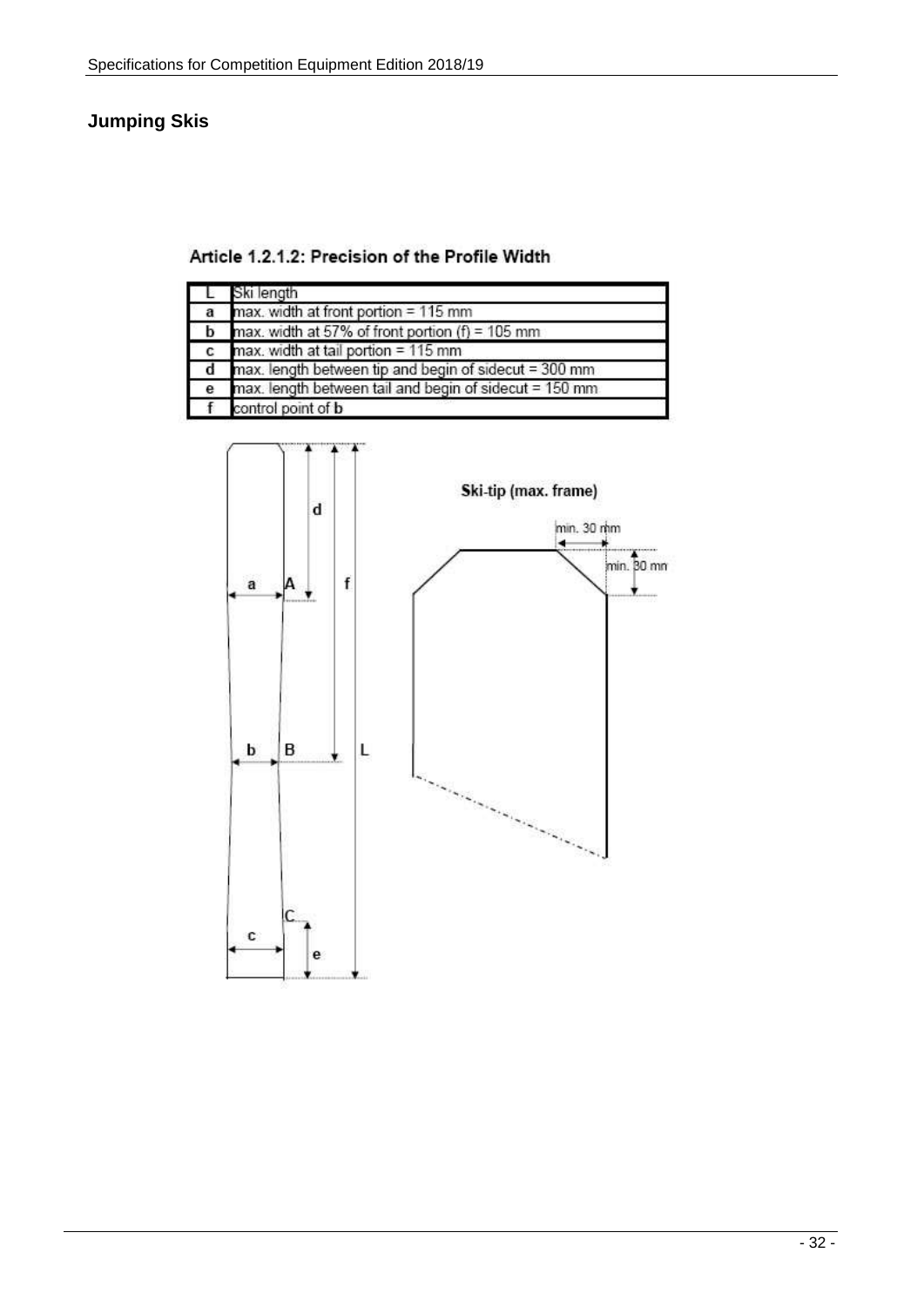### **Ski Jumping Suits for Men**

Standardized measuring control points and number of parts of material of which the suits consist

### **Valid is the image 1.1b (men) dated 11.06.2012**

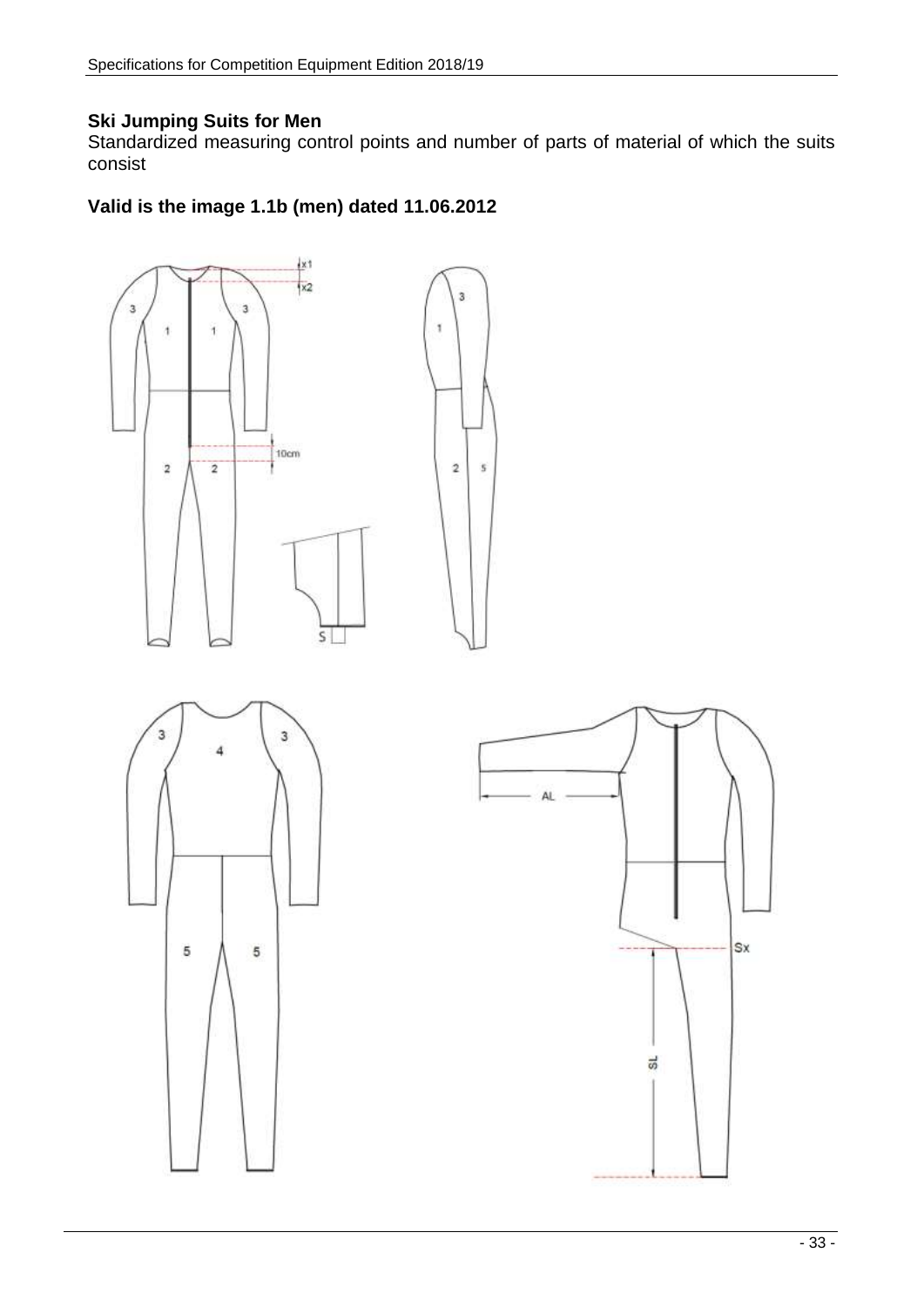### **Ski Jumping Suits for Ladies**

Standardized measuring control points and number of parts of material of which the suits consist